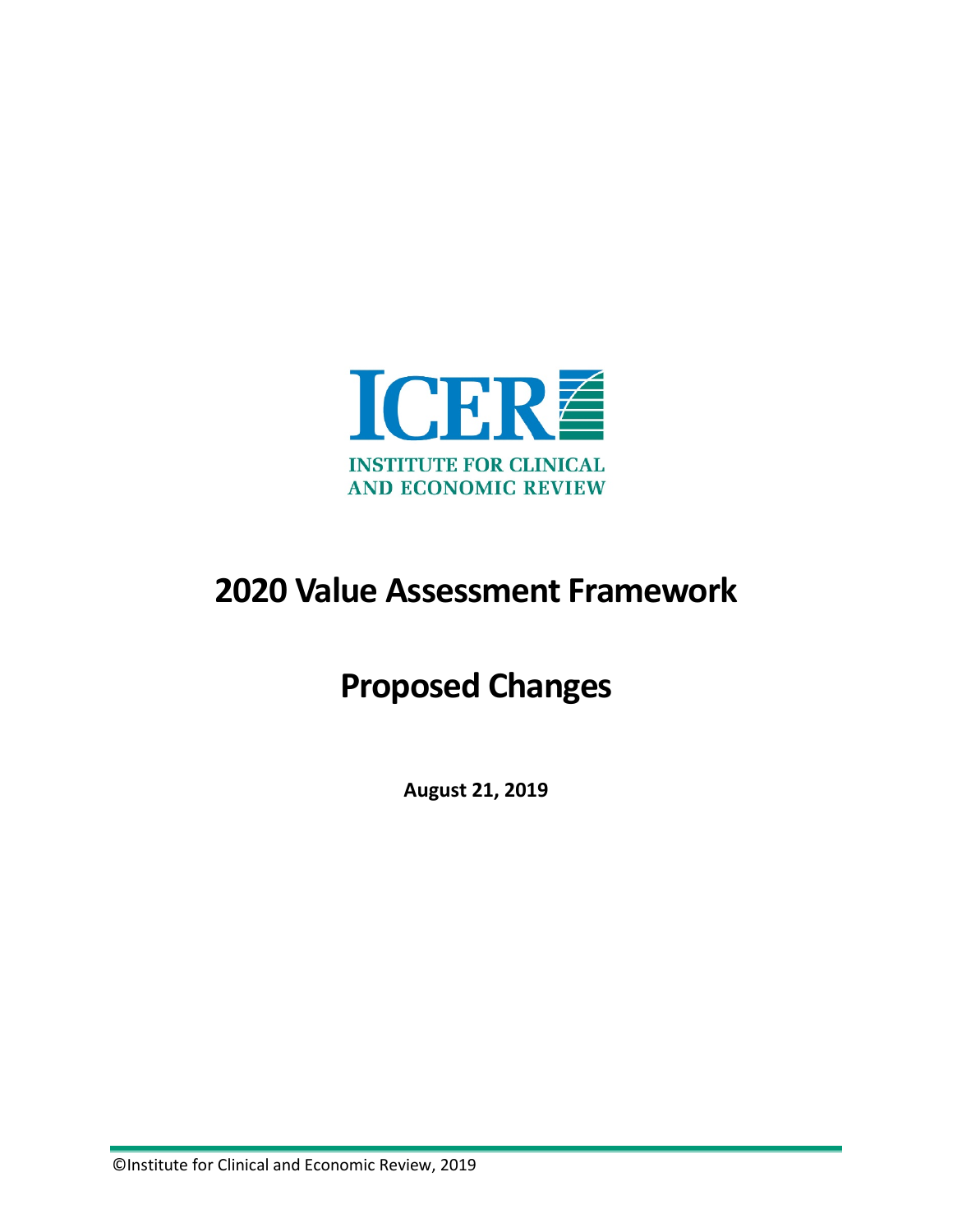## <span id="page-1-1"></span><span id="page-1-0"></span>**Contents**

| 1.1. Overarching Purpose and Principles of the ICER Value Assessment Framework1 |
|---------------------------------------------------------------------------------|
| 1.2. The Population Perspective and Intended Uses of the ICER Value Framework 2 |
|                                                                                 |
|                                                                                 |
|                                                                                 |
|                                                                                 |
|                                                                                 |
|                                                                                 |
|                                                                                 |
|                                                                                 |
|                                                                                 |
|                                                                                 |
|                                                                                 |
|                                                                                 |
|                                                                                 |
| 4. Potential Other Benefits or Disadvantages and Contextual Considerations28    |
|                                                                                 |
|                                                                                 |
|                                                                                 |
|                                                                                 |
|                                                                                 |
|                                                                                 |
|                                                                                 |
|                                                                                 |
|                                                                                 |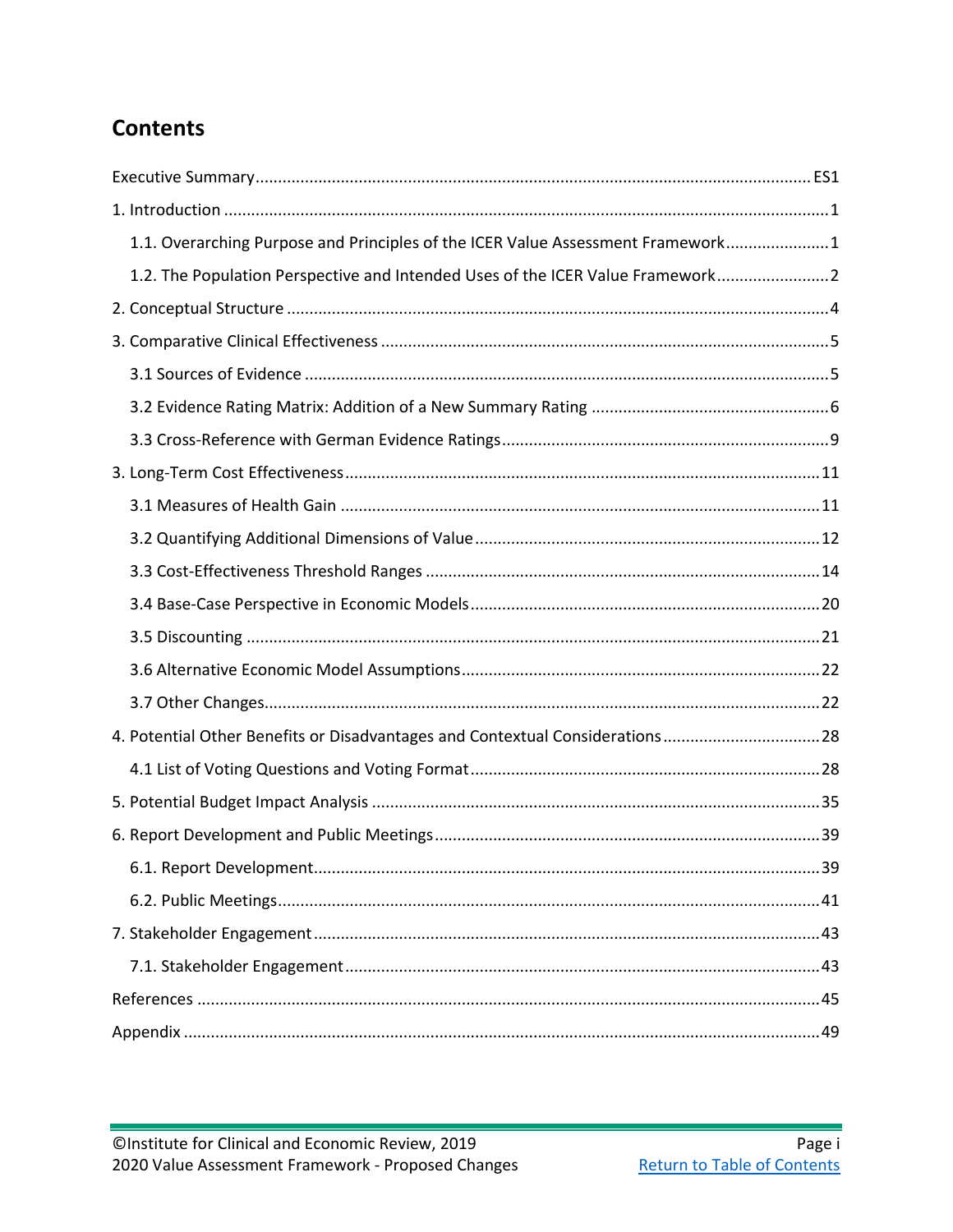# <span id="page-2-0"></span>Executive Summary

- This paper describes proposed updates to the ICER value assessment framework, including
- refinements of its conceptual structure and modifications to the specific methods used to gather,
- assess, and appraise evidence of different types. These proposals build on several years of
- experience with the current framework, which applied to reviews launched in July 2017 and later,
- and 55 letters from 97 organizations and individuals that were submitted as part of a national call
- for open input that ran from May 2 to June 10, 2019. These comments can be found at [http://icer-](http://icer-review.org/material/2020-value-assessment-framework-open-input-comments/)
- [review.org/material/2020-value-assessment-framework-open-input-comments/.](http://icer-review.org/material/2020-value-assessment-framework-open-input-comments/)
- In this executive summary, we describe proposed changes to the current value assessment
- framework; the full text contains additional discussion of the rationale behind the proposed
- changes. We also address several key elements of the framework for which we are not proposing
- any change in order to explain our reasoning for continuing with current methods despite
- suggestions for change contained in public comments. Otherwise, elements of the framework that
- will remain unchanged are generally not discussed in detail, and full descriptions can be found in
- the 2017-2019 Value Assessment Framework and its adaptations posted to ICER's website
- [\(https://icer-review.org/methodology/icers-methods/icer-value-assessment-framework/\)](https://icer-review.org/methodology/icers-methods/icer-value-assessment-framework/). Other
- supporting documents (i.e., ICER's methods for health technology assessment and economic
- evaluation reference case) can be found at [https://icer-review.org/methodology/icers-methods/.](https://icer-review.org/methodology/icers-methods/)
- The proposals in this document will be subject to a public comment period from August 16 through
- October 18, 2019. ICER hopes to receive further comments on these proposed changes. After
- reviewing all public comments, ICER will reflect further and make any final changes before releasing
- its Final 2020 Value Assessment Framework on December 18, 2019. This document will present a
- comprehensive description of all elements of the value assessment framework, and will be released
- with several companion updated documents, including special methods adaptations for treatments
- of ultra-rare diseases, the ICER Evidence Rating Matrix, the ICER reference case for economic
- evaluations, and ICER guides to patient and manufacturer engagement. An additional document
- detailing methods adaptations for assessments of single or short-term transformative therapies is
- currently undergoing public consultation through September 6, following which ICER will release a
- final version on or before November 15.

## **Comparative Clinical Effectiveness**

### *Sources of Evidence*

- 1. ICER reaffirms use of existing real-world evidence. ICER reaffirms its ongoing commitment to
- seek and use existing RWE in its reviews. RWE may help complement other types of evidence in
- assessments of comparative clinical effectiveness, in contributing to assessment of the potential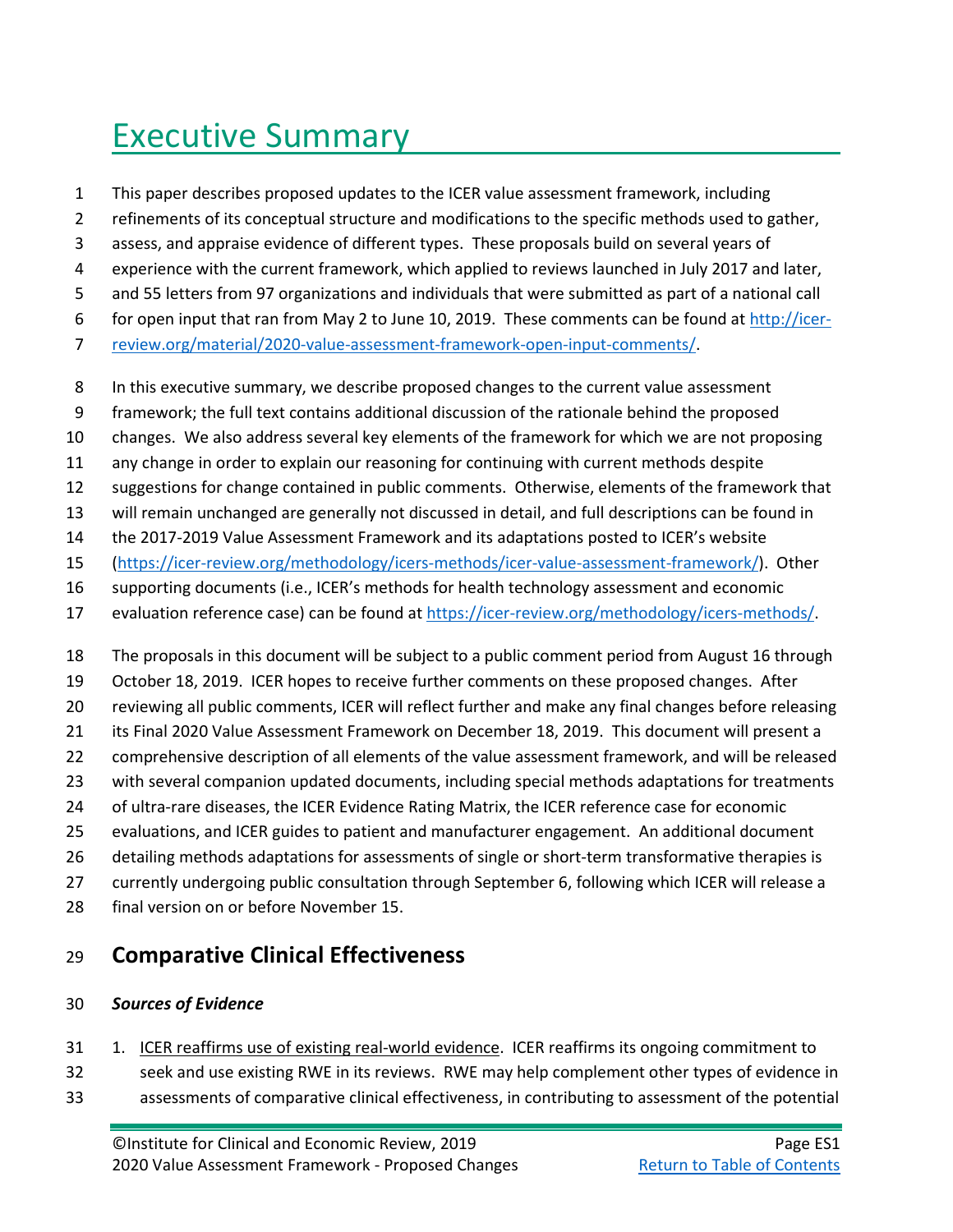- other benefits of interventions, and in providing useful information to inform the assumptions of economic models. As with all evidence, ICER will assess the internal and external validity of RWE as part of a larger judgment of whether and how that evidence should be incorporated in an assessment. As part of this broad commitment, ICER will continue to formally request that stakeholders who are engaging on a review project submit relevant RWE for consideration in the evidence review.
- 
- 2. ICER will seek opportunities to generate new RWE for incorporation in reviews. ICER will explore collaborative relationships with organizations that may serve as sources of real-world data in order to generate RWE during reviews that can complement published data sources.
- 

## *Evidence Rating Matrix: Addition of a New Summary Rating*

 1. ICER will change its EBM Matrix Evidence Rating categories. ICER will introduce a new rating of C++ and modify the definition of the C+ rating. A rating of C+ will now signify that, versus the comparator, the evidence provides moderate certainty of a comparable or small (but not substantial) net health benefit, with high certainty of at least a comparable net health benefit. The rating C++ will signify that, versus the comparator, the evidence provides moderate certainty of a comparable, small, or substantial net health benefit with high certainty of at least a comparable net health benefit.

 2. ICER will revise previous ratings to match new Evidence Rating categories. In order create greater consistency between previous ICER reports and those that will adopt the new definitions of C+ and C++ going forward, we will retrospectively revise all relevant Evidence Ratings in ICER reports from 2017-2019. These revisions will reflect the evidence available at the time of the report, and not rely on subsequent information.

## *Cross-Reference with German Evidence Ratings*

- 1. ICER will provide complementary evidence ratings using the German categories of "added 62 benefit." Along with its own evidence ratings, ICER will seek to translate its judgment of the evidence into the rating system for added clinical benefit used in Germany to summarize drug
- assessments and guide pricing considerations.
- 

# **Long-Term Cost Effectiveness**

- *Measures of Health Gain*
- 1. Quality-Adjusted Life Years (QALY) Analyses. No changes see full-text discussion section.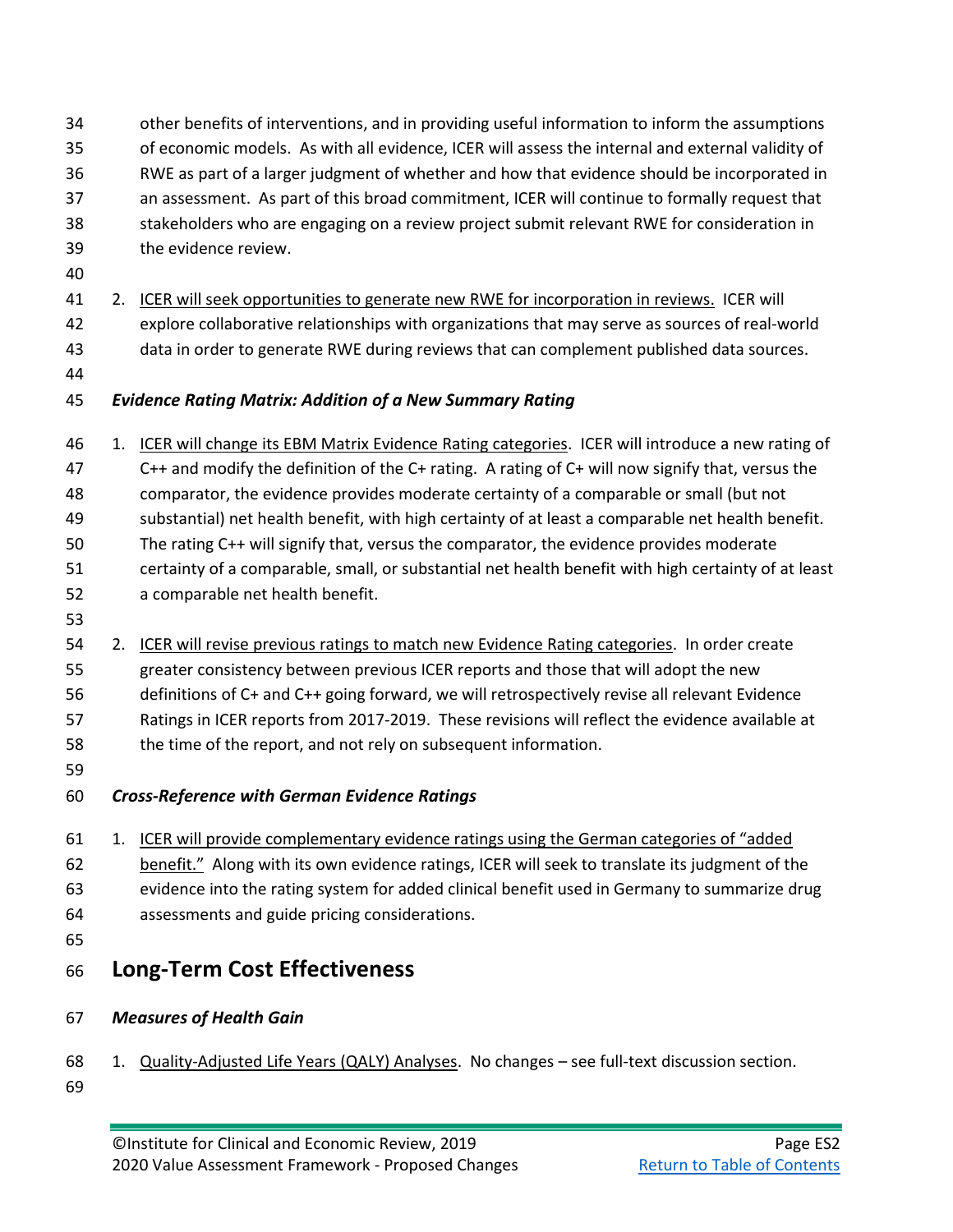|  |  |  | 70 2. Equal Value of Life Years Gained (evLYG) Analyses. No changes - see full-text discussion section. |  |
|--|--|--|---------------------------------------------------------------------------------------------------------|--|
|--|--|--|---------------------------------------------------------------------------------------------------------|--|

## *Quantifying Additional Dimensions of Value*

| 73 |    | 1. No changes are proposed through which additional dimensions of value would receive a             |
|----|----|-----------------------------------------------------------------------------------------------------|
| 74 |    | guantified weighting in the ICER base-case cost-effectiveness model. Within assessments of          |
| 75 |    | "single or short-term transformative therapies" we are proposing that additional dimensions of      |
| 76 |    | value be included as new categories of "other potential benefits or disadvantages" for appraisal    |
| 77 |    | committee voting. However, we are not proposing that these dimensions be quantified                 |
| 78 |    | separately and used to weight the results of cost-effectiveness analyses. These proposals and       |
| 79 |    | their rationale are described in two documents available here: methods proposal, technical          |
| 80 |    | brief.                                                                                              |
| 81 |    |                                                                                                     |
| 82 |    | <b>Cost-Effectiveness Threshold Ranges</b>                                                          |
|    |    |                                                                                                     |
| 83 | 1. | In all reports, ICER will provide a set of results using standardized cost-effectiveness thresholds |
| 84 |    | from \$50,000-\$200,000 per QALY and per evLYG. ICER will provide cost-per-QALY results at          |
| 85 |    | \$50,000, \$100,000, \$150,000 and \$200,000 per QALY and per evLYG for all assessments,            |
| 86 |    | including those for treatments of ultra-rare disorders.                                             |
| 87 |    |                                                                                                     |
| 88 | 2. | ICER will continue to use the range of \$100,000-\$150,000 per QALY and per evLYG in presenting     |
|    |    |                                                                                                     |

- 89 value-based price benchmarks. ICER will continue to use the threshold range from \$100,000-\$150,000 per QALY as the standard for its value-based price benchmarks for all assessments.
- Value-based price benchmarks using \$100,000-\$150,000 per evLYG will also be provided.
- 

## *Base-Case Perspective in Economic Models*

- 94 1. Base-Case Perspective. No changes proposed see full-text discussion section.
- 
- *Discounting*
- 97 1. Discounting. No changes proposed see full-text discussion section.
- 
- *Alternative Economic Modeling Assumptions*
- 100 1. ICER will add a "Controversies and Uncertainties" section to the cost-effectiveness section of its
- reports in order to broaden discussion of alternative model structures and assumptions
- suggested by manufacturers or other stakeholders.
-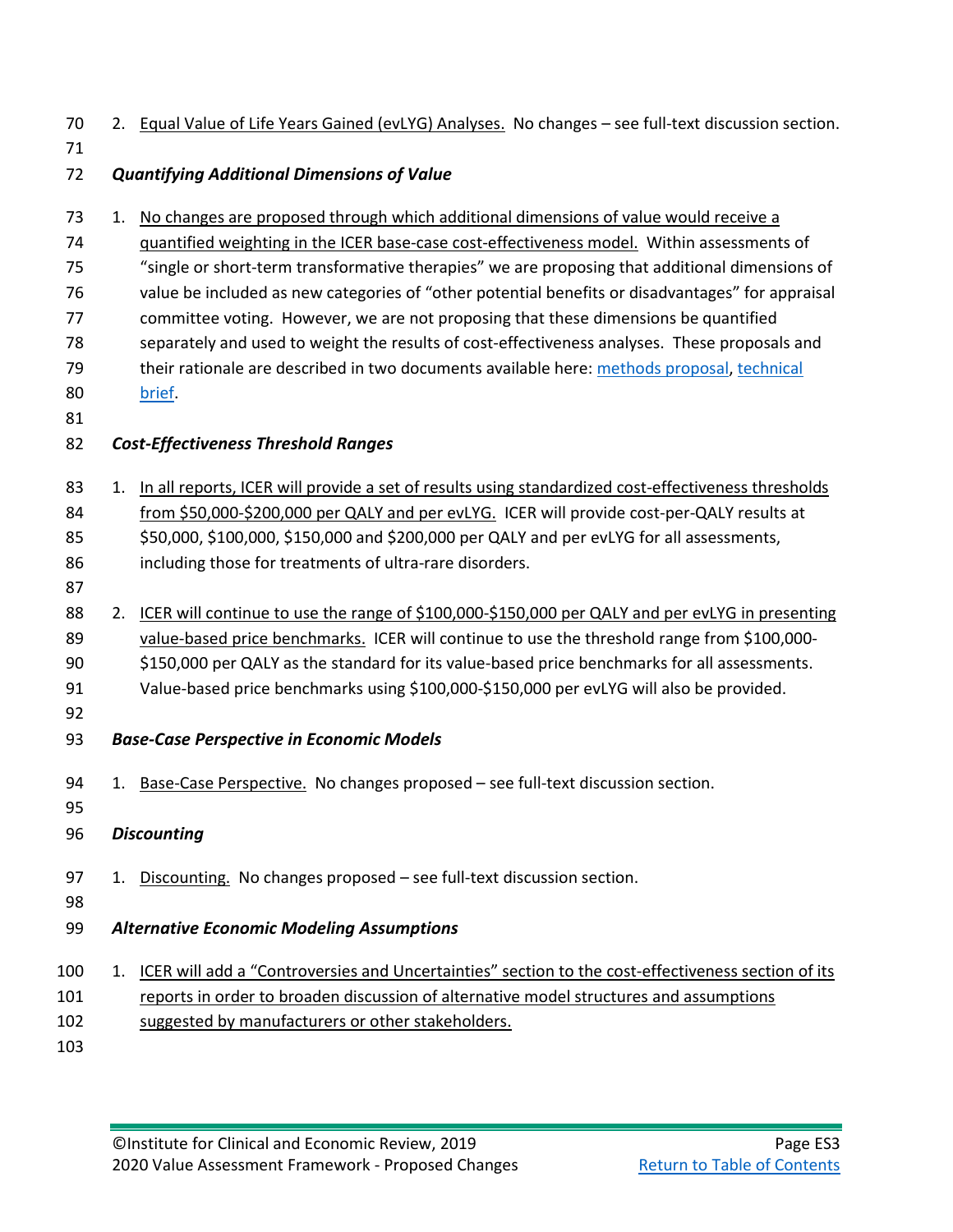| 104 |  | <b>Other Changes</b> |
|-----|--|----------------------|
|-----|--|----------------------|

| 105<br>106 |    | 1. ICER will exclude unrelated costs in some cost-effectiveness analyses.                           |
|------------|----|-----------------------------------------------------------------------------------------------------|
| 107        | 2. | When relevant, ICER will seek information from manufacturers and payers with which to model         |
| 108        |    | as a scenario analysis a limited number of outcome-based payment arrangements for the               |
| 109        |    | intervention under review.                                                                          |
| 110        |    |                                                                                                     |
| 111        |    | 3. Sources of Evidence. No changes proposed – see discussion section.                               |
| 112        |    |                                                                                                     |
| 113        |    | 4. Caregiver Utilities and Costs. No changes proposed - see discussion section.                     |
| 114        |    |                                                                                                     |
| 115        | 5. | Dynamic Pricing. No changes proposed - see discussion section.                                      |
| 116        |    |                                                                                                     |
| 117        | 6. | Subgroup Analyses. No changes proposed - see discussion section.                                    |
| 118        |    |                                                                                                     |
| 119        |    | 7. Public Payer Perspective Incorporating Behavioral Health Outcomes. No changes proposed - see     |
| 120        |    | discussion section.                                                                                 |
| 121        |    |                                                                                                     |
| 122        |    | 8. Reference Case. ICER's Reference Case will be revised to reflect any of the proposed revisions   |
| 123        |    | that are adopted.                                                                                   |
| 124        |    |                                                                                                     |
| 125        |    | <b>Potential Other Benefits and Contextual Considerations</b>                                       |
| 126        |    | As displayed in Table ES1 below, ICER proposes the following changes:                               |
| 127        |    | 1. ICER will change the wording of all questions related to potential other benefits and contextual |
| 128        |    | considerations to improve clarity and consistency of interpretation.                                |
| 129        |    |                                                                                                     |
| 130        |    | 2. ICER will add a first question related to whether appraisal committee members believe that       |
| 131        |    | uncertainty and/or model assumptions lead the base-case cost-effectiveness results to be            |
| 132        |    | overly optimistic or pessimistic.                                                                   |
| 133        |    |                                                                                                     |
| 134        | 3. | ICER will add several new potential other benefits of a new intervention compared to the            |
| 135        |    | selected comparator:                                                                                |
| 136        |    | a. For interventions that may offer special advantages by virtue of presenting an option to         |
| 137        |    | patients with a notably different balance or timing of risks and benefits versus other              |
| 138        |    | treatments.                                                                                         |
|            |    |                                                                                                     |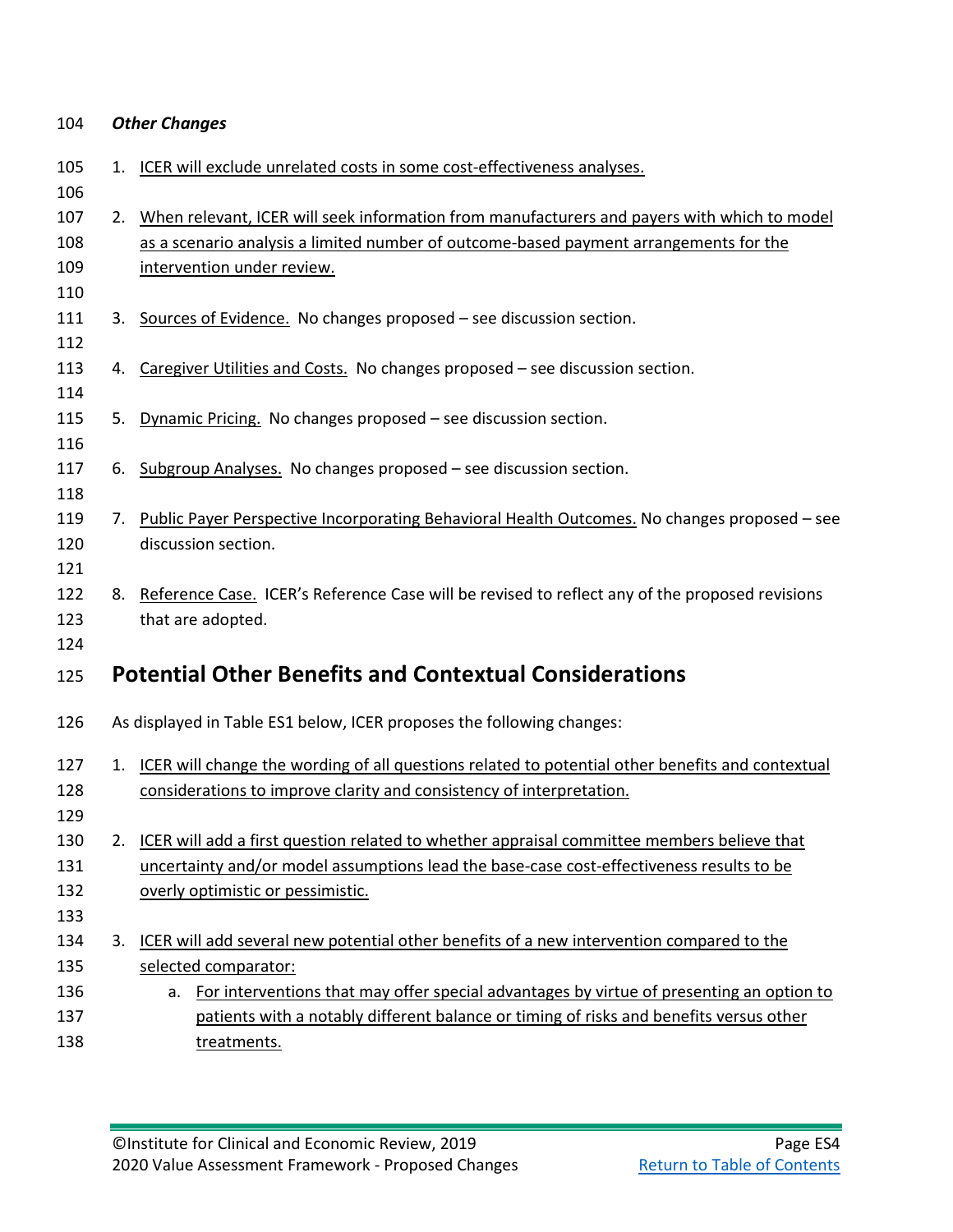| 139 |    | For interventions that have a delivery mechanism or complexity of regimen that may<br>b.           |
|-----|----|----------------------------------------------------------------------------------------------------|
| 140 |    | improve or decrease real-world adherence relative to comparator treatments                         |
| 141 |    |                                                                                                    |
| 142 | 4. | ICER will provide empirical results for absolute QALY shortfall and proportional QALY shortfall to |
| 143 |    | support deliberation and voting on a single question on relative "health loss" as a contextual     |
| 144 |    | consideration. This question will take the place of two separate questions on severity of illness  |
| 145 |    | and lifetime burden of illness.                                                                    |
| 146 |    |                                                                                                    |
| 147 | 5. | ICER will add one new potential disadvantage related to treatments that, if not entirely curative, |
| 148 |    | could reduce or even preclude the potential effectiveness of future treatments.                    |
| 149 |    |                                                                                                    |
| 150 | 6. | ICER will change the voting structure for all questions from a yes/no format to a Likert scale     |
| 151 |    | from 1-3. The intent of the new voting structure is to enhance the application of these            |
| 152 |    | considerations by decision-makers within a cost-effectiveness range suggested by the base-case     |
| 153 |    | economic model.                                                                                    |
| 154 |    |                                                                                                    |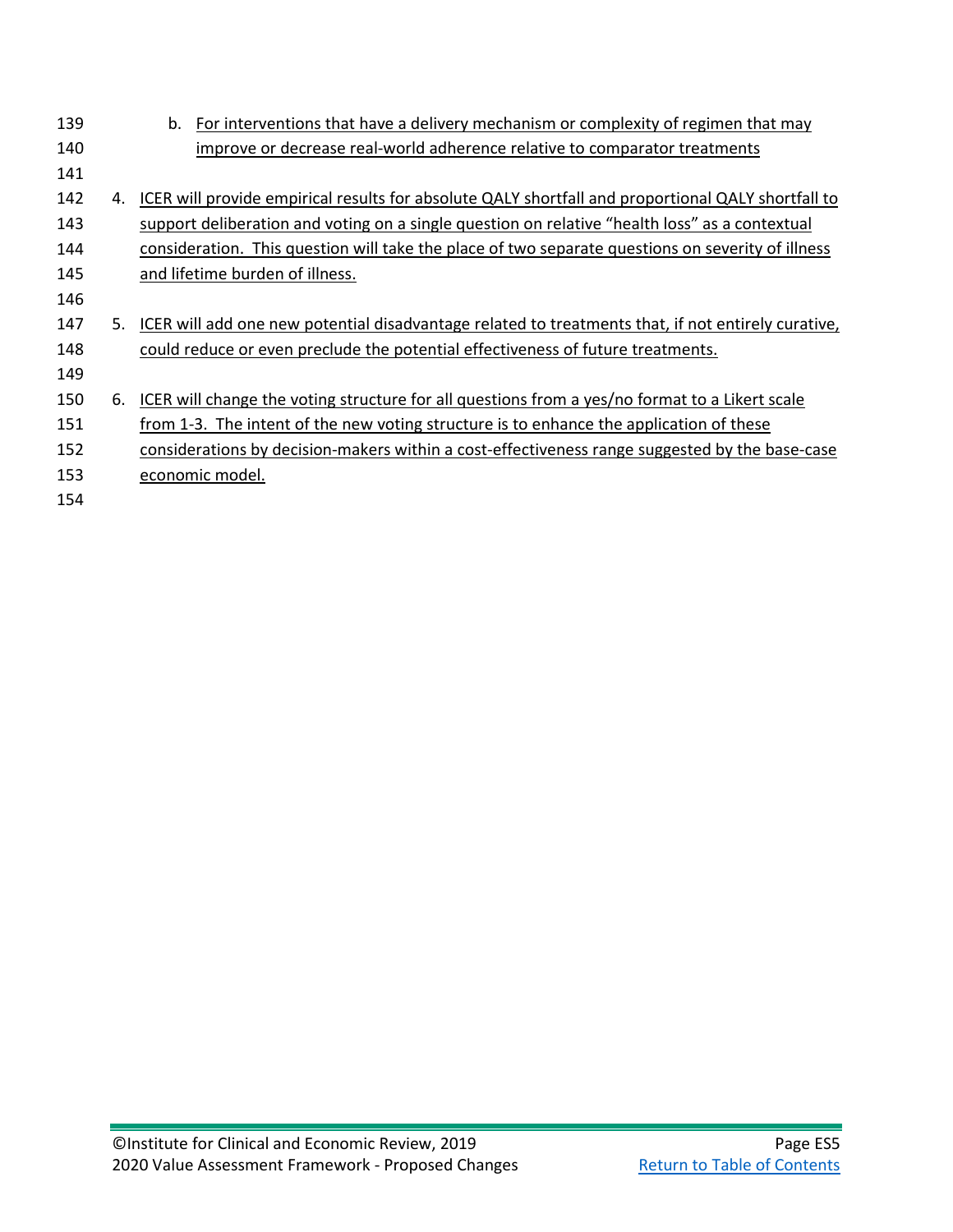## 155 **Table ES1. Proposed List of Voting Questions on Potential Other Benefits/Disadvantages and**

156 **Contextual Considerations**

| 1                                                                                                                                                                                    | Intermediate (2) | з                                                                                                                                                                              |
|--------------------------------------------------------------------------------------------------------------------------------------------------------------------------------------|------------------|--------------------------------------------------------------------------------------------------------------------------------------------------------------------------------|
| Uncertainty or overly favorable model<br>assumptions creates significant risk that<br>base-case cost-effectiveness estimates are<br>too optimistic                                   |                  | Uncertainty or overly unfavorable model<br>assumptions creates significant risk that base-<br>case cost-effectiveness estimates are too<br>pessimistic                         |
| Very similar mechanism of action to that of<br>other active treatments                                                                                                               |                  | New mechanism of action compared to that of<br>other active treatments                                                                                                         |
| Delivery mechanism or relative complexity<br>of regimen likely to lead to much lower<br>real-world adherence relative to the<br>comparator                                           |                  | Delivery mechanism or relative complexity of<br>regimen likely to result in much higher real-<br>world adherence relative to the comparator                                    |
| The intervention offers no special<br>advantages to patients by virtue of<br>presenting an option to patients with a<br>notably different balance or timing of risks<br>and benefits |                  | The intervention offers special advantages to<br>patients by virtue of presenting an option to<br>patients with a notably different balance or<br>timing of risks and benefits |
| Small health loss without this treatment as<br>measured by proportional and/or absolute<br><b>QALY shortfalls</b>                                                                    |                  | Substantial health loss without this treatment<br>as measured by proportional and/or absolute<br><b>QALY</b> shortfalls                                                        |
| Will not significantly reduce caregiver or<br>broader family burden versus the<br>comparator                                                                                         |                  | Will significantly reduce caregiver or broader<br>family burden versus the comparator                                                                                          |
| Will not have a significant impact on<br>improving return to work and/or overall<br>productivity versus the comparator                                                               |                  | Will have a significant impact on improving<br>return to work and/or overall productivity<br>versus the comparator                                                             |
| Other                                                                                                                                                                                |                  | Other                                                                                                                                                                          |

<sup>157</sup>

## 158 **Potential Budget Impact Analysis**

159 1. ICER will extend the time period over which we average the annual number of drugs approved 160 by the FDA from two years to five years.

161

 ICER recalculates the potential budget impact threshold each calendar year, using the most recent inputs available. In the recalculation of ICER's potential budget impact threshold for calendar year 2019, we have now extended the time period over which we average the annual number of drugs approved by the FDA from two to five years, to reduce fluctuations in the threshold due to this variable. See Table ES2 for the updated calculations used to derive the threshold for 2019.

168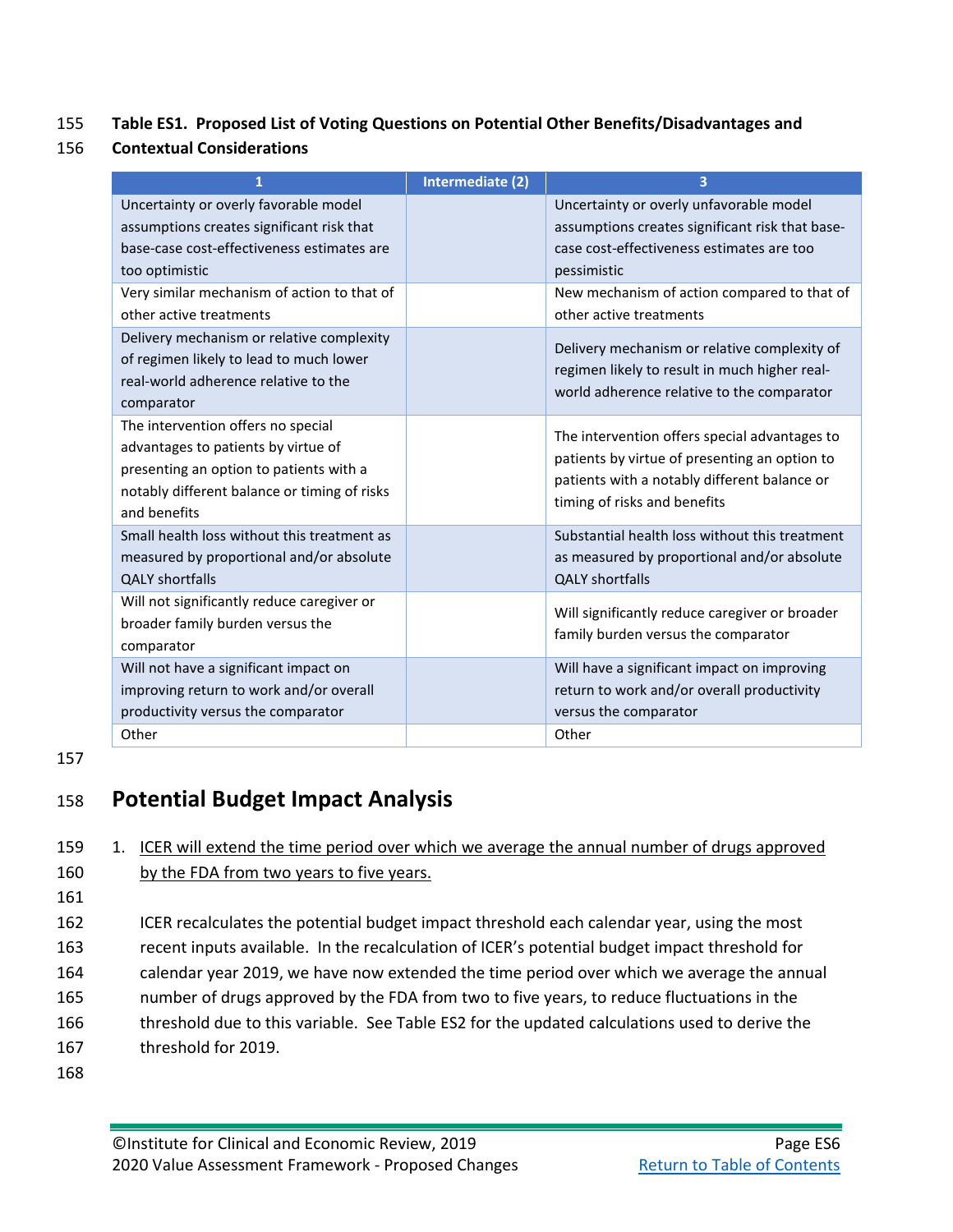169 **Table ES2. Potential Budget Impact Threshold Calculations**

| Item           | <b>Parameter</b>                                                                                                          | <b>Estimate</b>    | <b>Source</b>                                                     |
|----------------|---------------------------------------------------------------------------------------------------------------------------|--------------------|-------------------------------------------------------------------|
| $\mathbf{1}$   | Growth in US GDP, 2019 (est.) +1%                                                                                         | 3.5%               | World Bank, 2019                                                  |
| $\overline{2}$ | Total personal medical health care<br>spending, 2018                                                                      | \$2.95<br>trillion | CMS National Health Expenditure, 2019                             |
| $\overline{3}$ | Contribution of drug spending to total<br>health care spending (%)<br>$(Row 4 \div Row 2)$                                | 16.9%              | Calculation                                                       |
| $\overline{4}$ | Contribution of drug spending to total<br>health care spending, 2018                                                      | \$498.6<br>billion | CMS National Health Expenditures, 2019<br>Altarum Institute, 2018 |
| 5              | Annual threshold for net health care cost<br>growth for ALL drugs<br>(Row 1 x Row 4)                                      | \$17.4<br>billion  | Calculation                                                       |
| 6              | Average annual number of new molecular<br>entity approvals, 2014-2018                                                     | 42.6               | FDA, 2019                                                         |
| $\overline{7}$ | Annual threshold for average cost growth<br>per individual new molecular entity<br>$(Row 5 \div Row 6)$                   | \$409.6<br>million | Calculation                                                       |
| 8              | Annual threshold for estimated potential<br>budget impact for each individual new<br>molecular entity (Doubling of Row 7) | \$819<br>million   | Calculation                                                       |

170

#### 171 2. ICER will add the following new language to our economic reference case providing greater 172 detail regarding our methods of potential budget impact analysis:

173

 "ICER uses the cost-effectiveness model in an economic evaluation to estimate the potential total budgetary impact of new treatments in the US, assuming different prices, including the treatment's list and net prices, and the three threshold prices to achieve cost effectiveness at \$50,000, \$100,000, and \$150,000 per QALY. Results from the cost-effectiveness model are used to provide undiscounted net costs (including intervention/comparator costs, other health care costs, and total costs) broken out by year for years one through five, for use in the potential budget impact analyses. Potential budget impact is defined as the total differential cost of using each new therapy rather than relevant existing therapy for the treated population, calculated as differential health care costs (including drug costs) minus any offsets in these costs from averted health care events. 184

185 Potential budget impact analyses are based on net cost per patient and estimates of the 186 proportion of the US population eligible for treatment with the new intervention. ICER uses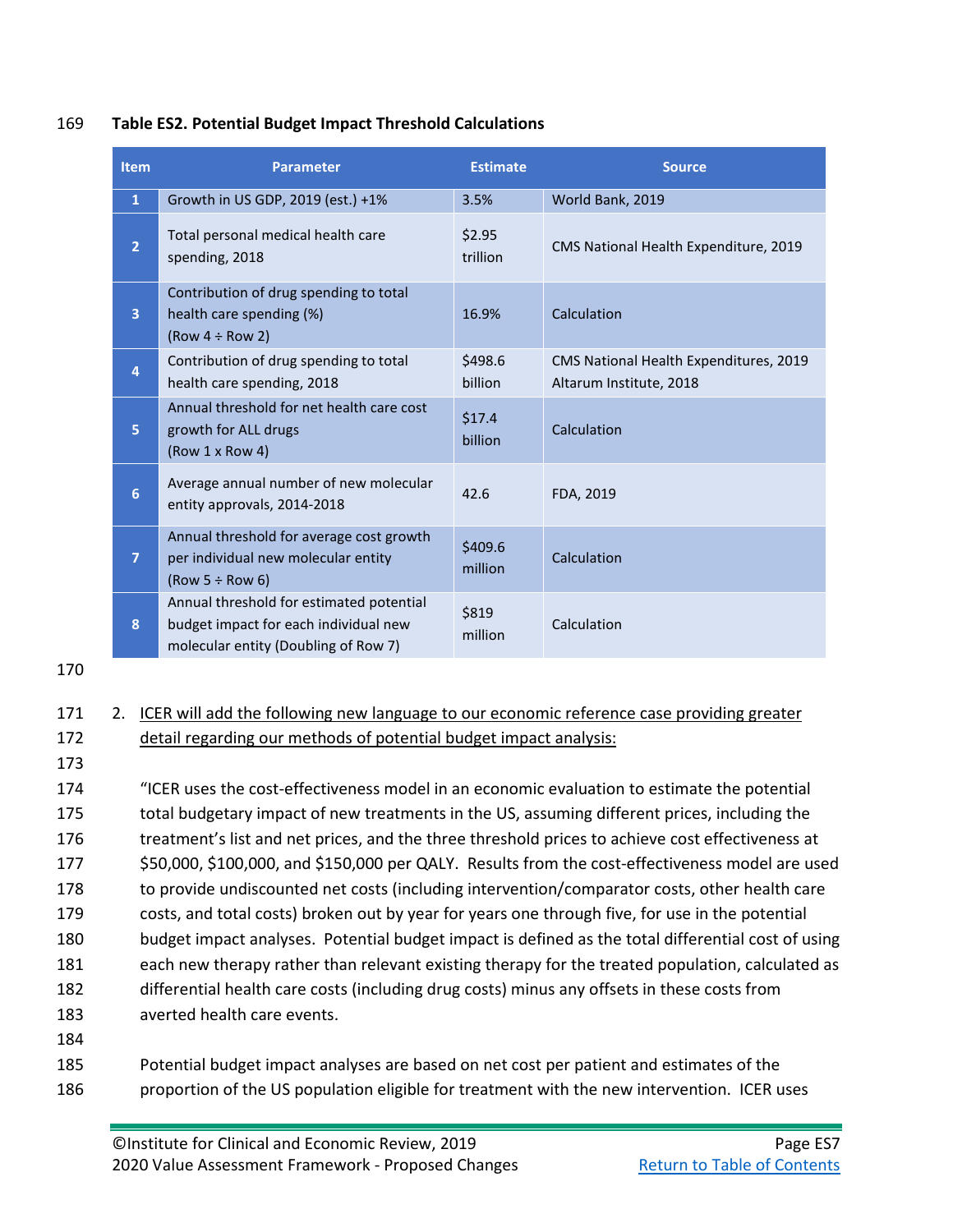epidemiologic and other data to estimate the size of the potential candidate population for each new treatment. We then assume that an equal proportion of patients (20%) would be treated with the new treatment each year over five years, arriving at a cumulative 100% uptake at five years.

- The goal of ICER's potential budget impact analysis is to estimate the net cost per patient treated with new interventions so that decision-makers can use their own assumptions about uptake and pricing to determine their own estimate of potential budget impact. We also seek to produce calculations that will help policy makers identify situations in which the potential uptake of a new treatment, at various pricing levels, might exceed a budget impact threshold that signifies that the budget impact in the near term (over 5 years) would contribute to overall health care cost growth at a higher rate than growth in the national economy (plus 1%).
- To accomplish these goals, ICER's potential budget impact analyses must evaluate whether a new drug would be likely to take market share from one or more drugs. ICER will continue to use clinical expert opinion regarding the treatments likely to be displaced by use of a new treatment within the eligible population. ICER will then follow one of the procedures listed below, dependent on whether existing treatments are being displaced. These are explicitly NOT meant to represent our assumptions of the budget impact of new interventions that are most likely in the real world. Our methods are intended to provide the calculations that can underpin a graphic figure that allows decision-makers and policy makers to make their own assumptions.
- No existing active treatment: If the intervention is for a condition which has no existing active treatment in the market (other than best supportive care), we will calculate potential budget impact for 100% of the eligible population at the end of five years (20% marginal new uptake per year).
- 213 Existing treatments launched within prior 2 years: If the intervention is for a condition with existing active treatment(s), one or more of which was launched within the last two years, equal proportions of the eligible population will be split among the intervention and the recently launched treatment(s), with 100% displacement of relevant treatments launched more than two years ago.
- Existing treatments all on market >2 years: If the intervention is for a condition with existing active treatment(s) all launched more than two years ago, we will calculate 220 potential budget impact for 100% of the eligible population at the end of five years, with displacement of existing treatments.
- Multiple existing treatments: When there are multiple existing treatments on the market, clinical expert opinion will be used to estimate the percentage of patients converted from each existing treatment to the new treatment.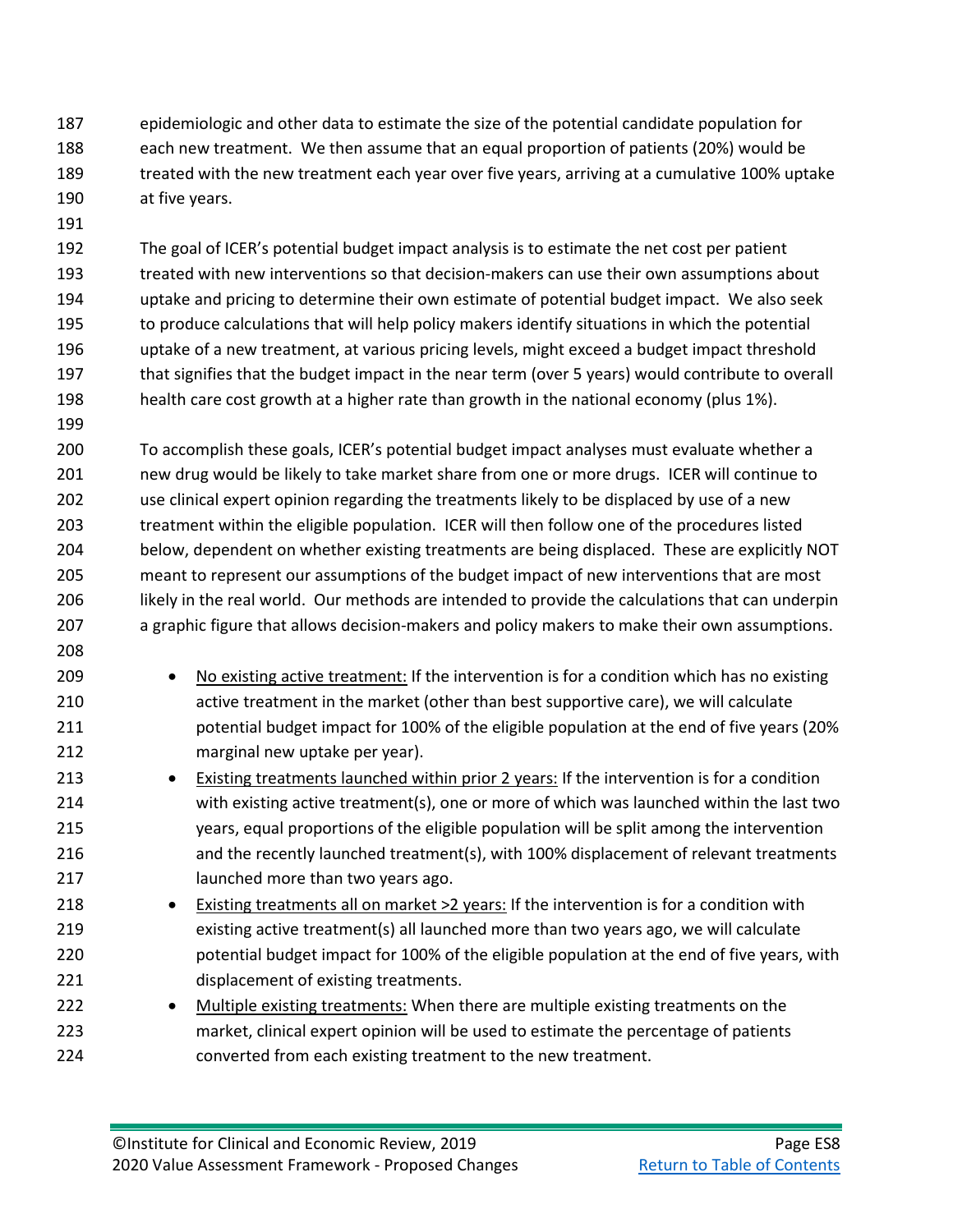| 225<br>226<br>227                      | Untreated patients: For all cases, we will include the untreated portion of the eligible<br>$\bullet$<br>population, as long as they are considered eligible for the new treatment.                                                                                                                                                                                                                                                                                             |
|----------------------------------------|---------------------------------------------------------------------------------------------------------------------------------------------------------------------------------------------------------------------------------------------------------------------------------------------------------------------------------------------------------------------------------------------------------------------------------------------------------------------------------|
| 228<br>229<br>230<br>231<br>232<br>233 | 3. ICER will present a cumulative per-patient potential budget impact. ICER will now present a<br>cumulative per-patient potential budget impact for each year over the five-year time horizon,<br>with results being presented graphically for each intervention assessed, and numerical data<br>presented in tabular format in an appendix of the report. This graph will replace the prior<br>tables that reported five-year annualized potential budget impact per patient. |
| 234                                    | <b>Report Development and Public Meetings</b>                                                                                                                                                                                                                                                                                                                                                                                                                                   |
| 235                                    | <b>Report Development</b>                                                                                                                                                                                                                                                                                                                                                                                                                                                       |
| 236<br>237                             | 1. ICER will extend the timeline for large class reviews by nine weeks.                                                                                                                                                                                                                                                                                                                                                                                                         |
| 238<br>239<br>240                      | 2. ICER will implement a formal process through which to reassess whether new evidence has<br>emerged that should be included in an update to the report one year after the release of a Final<br>Evidence Report.                                                                                                                                                                                                                                                              |
| 241<br>242<br>243<br>244<br>245<br>246 | 3. ICER will make the following changes to public comment periods:<br>Extend the draft report public comment period for class reviews by one week as part of<br>a.<br>the aforementioned timeline extension.<br><b>Extend the word limit for written summaries of oral public comments included in the</b><br>b.<br>final report from 250 to 750 words.                                                                                                                         |
| 247<br>248<br>249<br>250<br>251<br>252 | 4. ICER will create a new "Patient Perspectives" chapter for its reports that will describe the input<br>we have received from patients, families, and patient organizations, as well as relevant sources<br>of patient-generated evidence. We will also summarize relevant sources of patient-generated<br>evidence that have been shared by patients and identified through our research process.                                                                             |
| 253<br>254                             | 5. Methods Transparency. No changes - see discussion section.                                                                                                                                                                                                                                                                                                                                                                                                                   |
| 255<br>256                             | 6. Policy Guidance for Stakeholders. No changes - see discussion section.                                                                                                                                                                                                                                                                                                                                                                                                       |
| 257                                    | <b>Public Meetings</b>                                                                                                                                                                                                                                                                                                                                                                                                                                                          |
| 258<br>259                             | 1. Council Membership. No changes - see discussion section.                                                                                                                                                                                                                                                                                                                                                                                                                     |
| 260<br>261                             | 2. ICER will post annual COI disclosure statements to its website for each voting council.                                                                                                                                                                                                                                                                                                                                                                                      |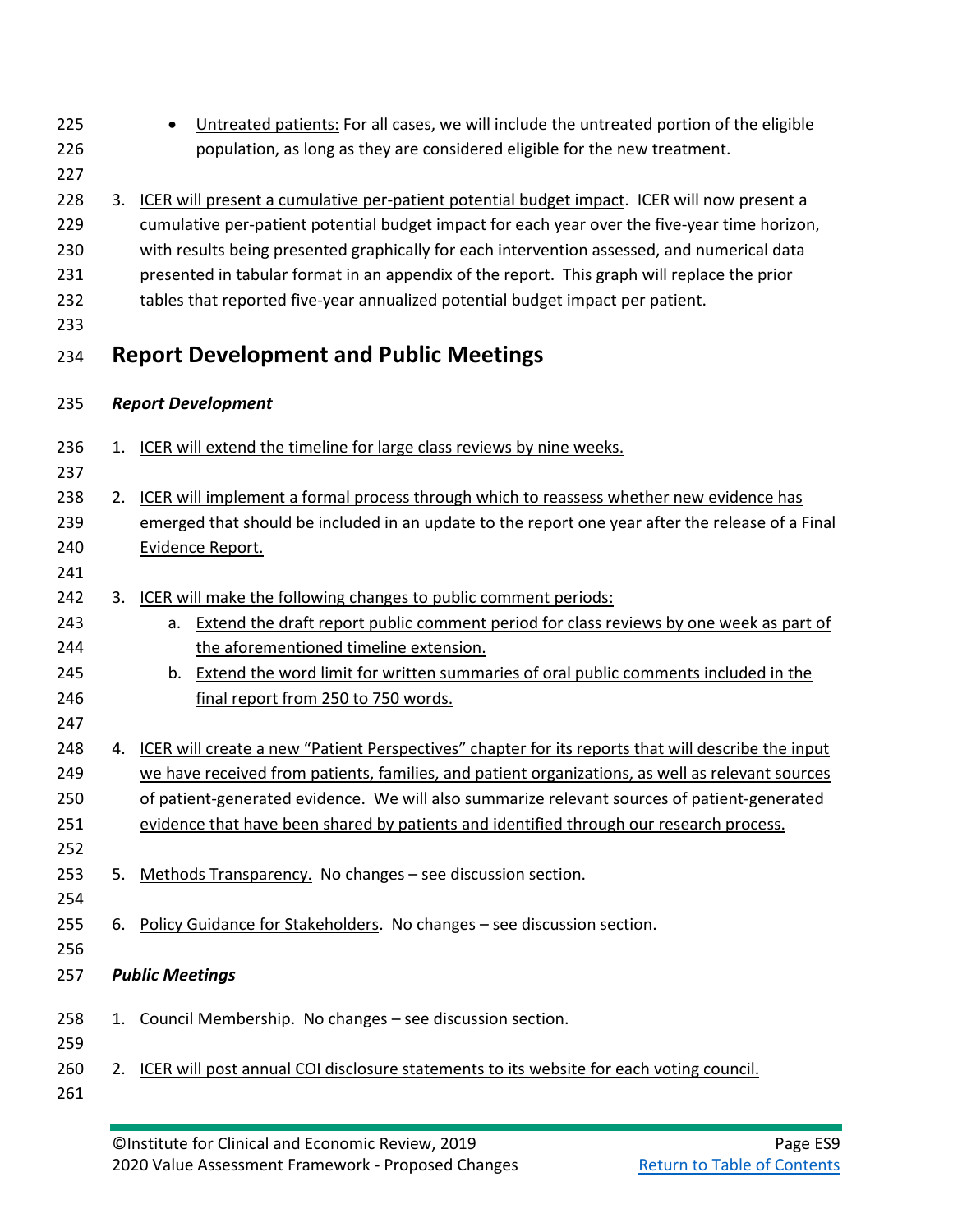| 262 | 3. ICER will adopt a code of conduct for public meetings. |
|-----|-----------------------------------------------------------|
|     |                                                           |

## 264 **Stakeholder Engagement**

263

| 265 |    |    | 1. ICER will update the following patient engagement materials and approaches:                      |
|-----|----|----|-----------------------------------------------------------------------------------------------------|
| 266 |    |    | a. Revise patient engagement materials to include examples of how patient input                     |
| 267 |    |    | informed reviews.                                                                                   |
| 268 |    | b. | Revise the language of its patient input survey to include PICOTS language                          |
| 269 |    | c. | Continue to include suggestions that were adopted in the "Stakeholder Input" section of             |
| 270 |    |    | scoping documents, and will expand the section to include discussion of suggestions                 |
| 271 |    |    | that were not adopted.                                                                              |
| 272 |    |    |                                                                                                     |
| 273 |    |    | 2. Economic Model Transparency. No changes – see discussion section.                                |
| 274 |    |    |                                                                                                     |
| 275 |    |    | 3. ICER will formalize the practice of debriefing with patient groups after a review has concluded. |
| 276 |    |    |                                                                                                     |
| 277 | 4. |    | ICER will produce a series of lay-friendly seminars that will provide background on evidence-       |
| 278 |    |    | based medicine and its application to health technology assessment.                                 |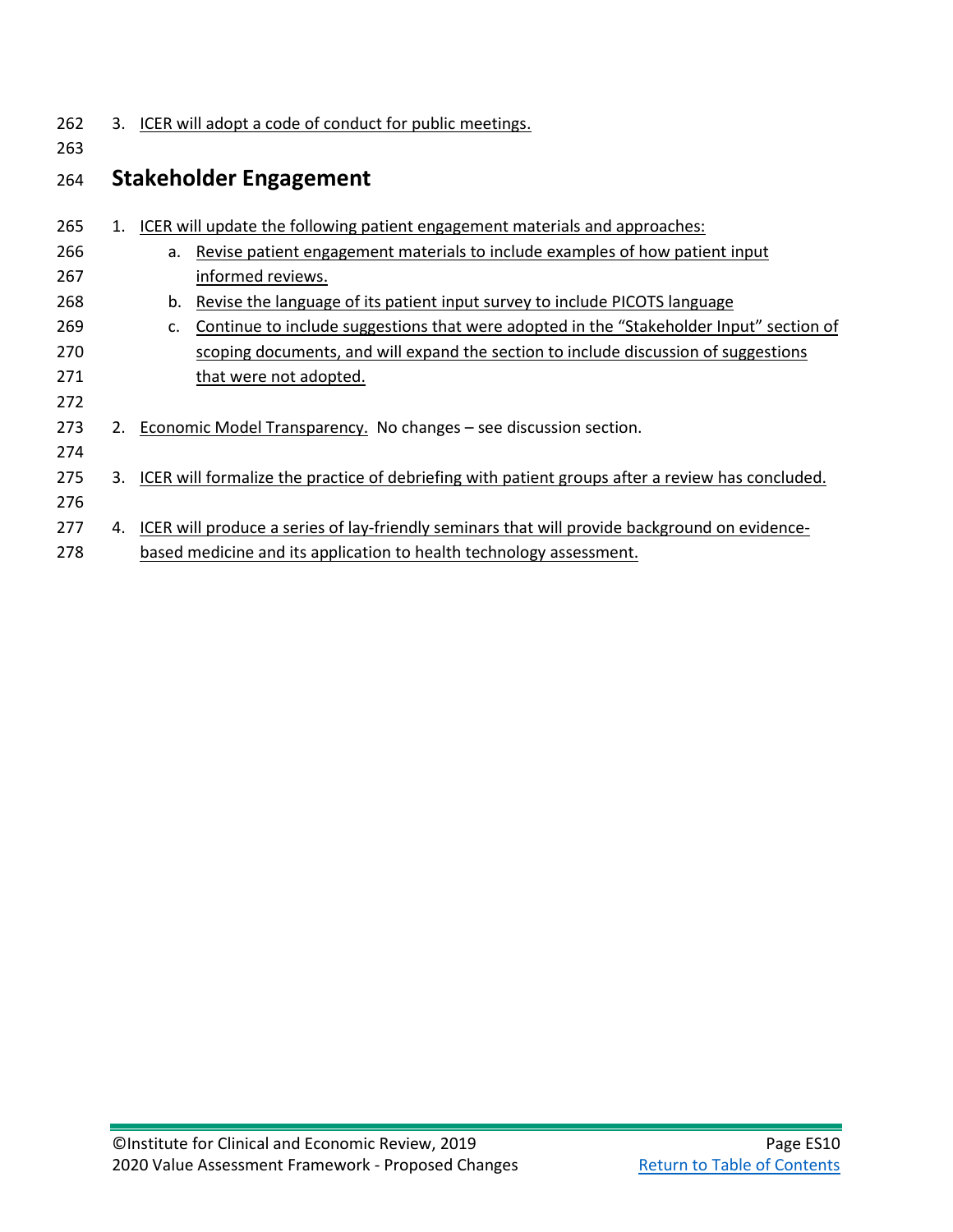# <span id="page-12-0"></span>1. Introduction

- This paper describes proposed updates to the ICER value assessment framework, including refinements of its conceptual structure and modifications to the specific methods used to gather, assess, and appraise evidence of different types. These proposals build on several years of experience with the current framework, which applied to reviews launched in July 2017 and later, and 55 letters from 97 organizations and individuals that were submitted as part of a national call for open input that ran from May 2 to June 10, 2019. These comments can be found at [http://icer-](http://icer-review.org/material/2020-value-assessment-framework-open-input-comments/)
- [review.org/material/2020-value-assessment-framework-open-input-comments/.](http://icer-review.org/material/2020-value-assessment-framework-open-input-comments/)
- In the sections that follow, we describe proposed changes to the current value assessment
- framework. We also address several key elements of the framework for which we are not
- proposing any change in order to explain our reasoning for continuing with current methods
- despite suggestions for change contained in public comments. Otherwise, elements of the
- framework that will remain unchanged are generally not discussed in detail, and full descriptions
- can be found in the 2017-2019 Value Assessment Framework and its adaptations posted to ICER's
- website [\(https://icer-review.org/methodology/icers-methods/icer-value-assessment-framework/\)](https://icer-review.org/methodology/icers-methods/icer-value-assessment-framework/).
- 293 Other supporting documents (i.e., ICER's methods for health technology assessment and economic
- 294 evaluation reference case) can be found at [https://icer-review.org/methodology/icers-methods/.](https://icer-review.org/methodology/icers-methods/)
- The proposals in this document will be subject to a public comment period from August 16 through October 18, 2019. ICER hopes to receive further comments on these proposed changes. After reviewing all public comments, ICER will reflect further and make any final changes before releasing its Final 2020 Value Assessment Framework on December 18, 2019. This document will present a comprehensive description of all elements of the value assessment framework, and will be released with several companion updated documents, including special methods adaptations for treatments of ultra-rare diseases, the ICER Evidence Rating Matrix, the ICER reference case for economic evaluations, and ICER guides to patient and manufacturer engagement. An additional document detailing methods adaptations for assessments of single or short-term transformative therapies is currently undergoing public consultation through September 6, following which ICER will release a final version on or before November 15.

# <span id="page-12-1"></span>**1.1. Overarching Purpose and Principles of the ICER Value Assessment**

## **Framework**

- For more than 10 years ICER has been active in developing methods for evidence assessment.
- Evidence assessment, however, is only one component of ICER's broader effort to provide
- mechanisms through which all stakeholders and the general public can engage in discussions on
- how best to use evidence as the foundation for a more effective and sustainable health care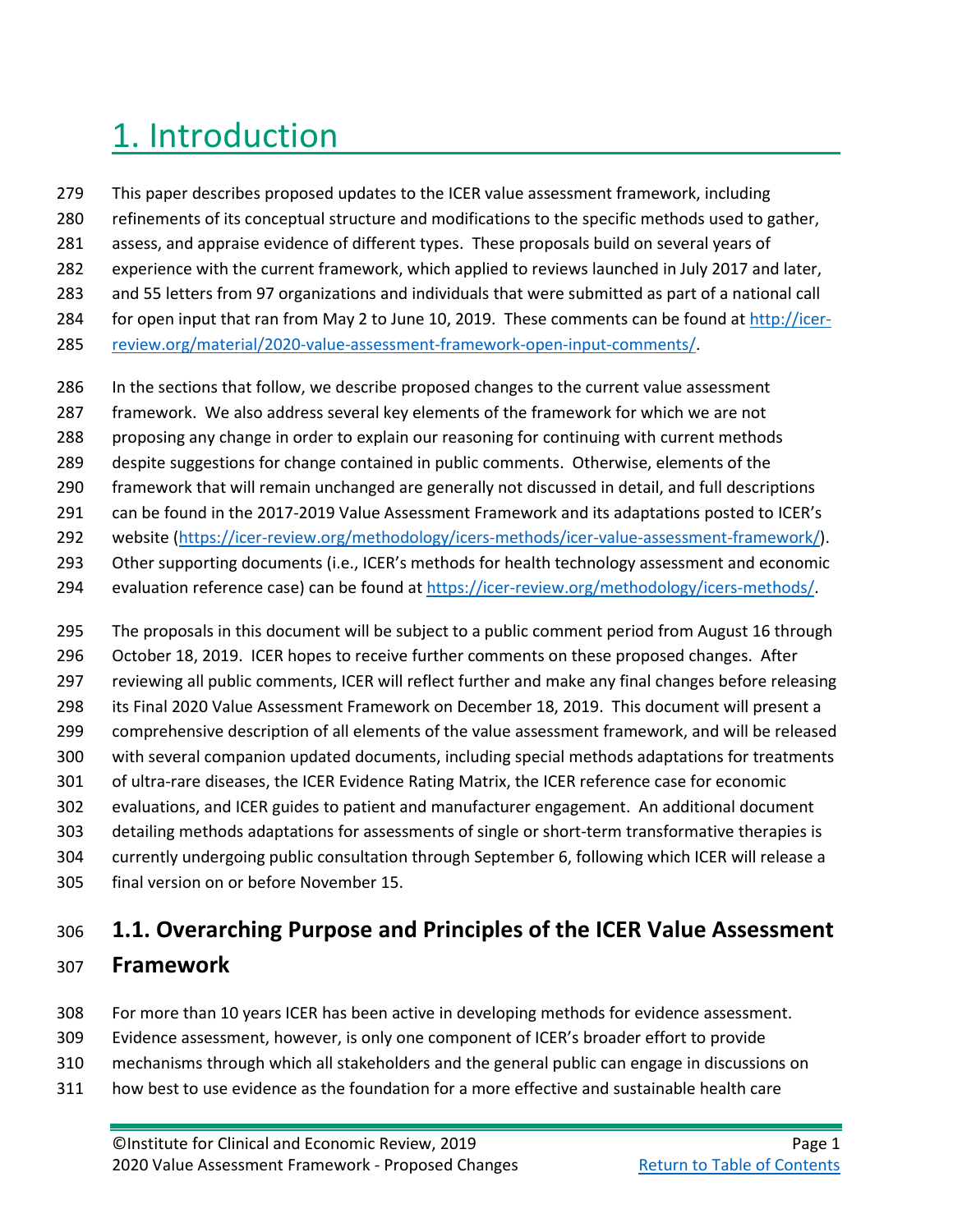- system. A formal effort was undertaken between 2014-2015 to gain input through a multi-
- stakeholder advisory group on ways to define with greater detail the conceptual and
- methodological underpinnings of ICER reports a "value assessment framework." Ultimately, the
- purpose of the value assessment framework is to form the backbone of rigorous, transparent
- evidence reports that, within a broader mechanism of stakeholder and public engagement, will help
- 317 the United States evolve toward a health care system that provides fair pricing, fair access, and a
- sustainable platform for future innovation.
- 319 In this effort ICER is guided by several ke[y underlying principles.](http://icer-review.org/wp-content/uploads/2018/08/ICER-HTA-Guide_082018.pdf) One is that we act with respect for
- all, in concordance with a presumption of good will on the part of all participants and stakeholders
- in the health care system. ICER does not intend to target any particular interest group or
- organization. There are many areas in which the US health system fails to serve patients well, in
- which access to care is suboptimal, waste and inefficiency pose major problems, and costs to
- patients and the health system fail to align with added value. ICER believes that only through
- collaborative efforts, built upon a foundation of civil discourse and honest consideration of
- evidence on effectiveness and value, can lasting progress be made on behalf of patients today and
- those of the future.
- The ethical vision inherent in ICER's work recognizes that many choices that are made in health care
- choices in clinical care, insurance coverage, pricing, payment, and allocation of resources within
- health systems must address the basic reality that societal resources for health care are not
- unlimited, and that there will always be trade-offs and dilemmas over how to organize and pay for
- the services provided within a health system. Too often, these decisions are made without rigorous
- evidence and with little transparency. Too often, there is little chance for reflection or public
- engagement in managing the tensions that can arise between innovation, access, and costs. ICER's
- value assessment framework seeks to place scientific methods of evidence analysis at the heart of a
- clearer and more transparent process. The value framework reflects our strong underlying belief
- that rigorous thinking about evidence can prevent the kind of waste that strains our ability to
- provide patient-centered care. The framework also is intended to support discussions about the
- best way to align prices for health services with their true added value for patients. While
- considering value and linking it to pricing and insurance coverage cannot solve every dilemma, nor
- satisfy every need, ICER believes it offers the best hope of avoiding rationing of care by the ability of
- patients to pay for care, and that it can promote a more dynamic, innovative health care system
- that will make the best use of available resources in caring for all patients.

## <span id="page-13-0"></span>**1.2. The Population Perspective and Intended Uses of the ICER Value**

## **Framework**

 The ICER value framework describes the conceptual framework and set of associated methods that guide the development of ICER evidence reports. ICER reports are intended to support deliberation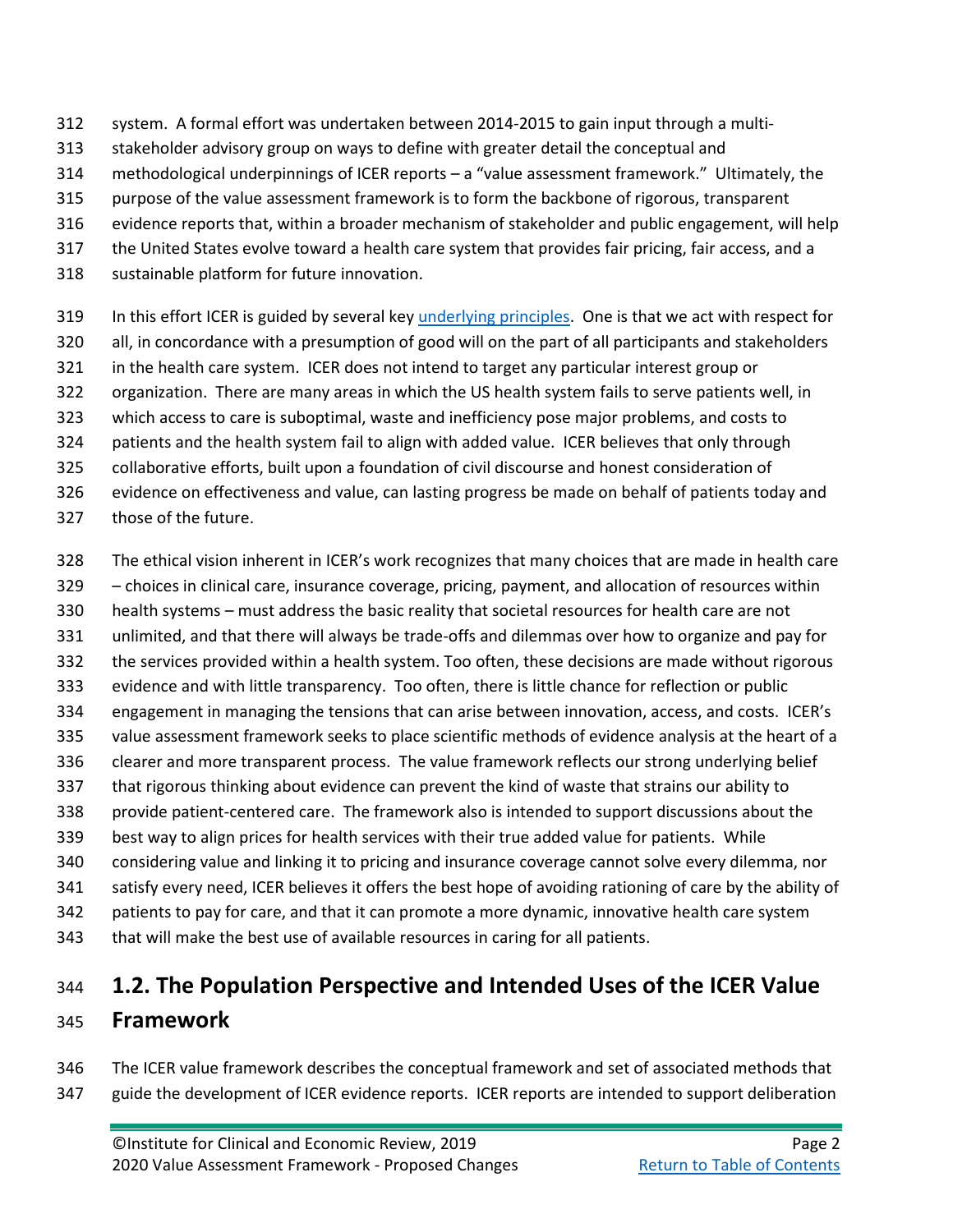on medical policies related to health services (e.g., tests or treatments) and delivery system interventions (e.g., preventive programs, changes to the organization of medical personnel). To inform these kinds of medical policies the ICER value framework takes a "population" level perspective as opposed to trying to serve as a shared decision-making tool to be used by individual patients and their clinicians. Taking a population perspective implies that the ICER value framework seeks to analyze evidence in a way that supports population-level decisions and policies, such as broad guidelines on appropriate care, pricing, insurance coverage determinations, and payment mechanisms. A value framework intended to support decisions about the care of individual patients requires a structure that invites weighting of benefits, harms, and costs from the individual patient's perspective. There is an important need for better evidence-based shared decision- making tools for individual patients and clinicians, but this is not the primary intended purpose of the ICER value framework or of ICER reports.

 Even with its population-level focus, however, the ICER value framework seeks to encompass and reflect the experiences and values of patients. Representing the diversity of patient outcomes and values in a population-level framework is difficult because there will always be an inherent tension between average findings in clinical studies and the uniqueness of every patient. There will also always be diversity in the way that patients view the balance of risks and benefits of different treatment options. The ICER value framework does not solve these tensions, but neither does it obscure them. Population-level decisions and policies have always been made by life science companies, insurers, and clinical organizations looking at evidence in the same general way. One important goal of the ICER value framework is to provide an evidence report that does a better job of analyzing the strengths and limitations of the available evidence, including what is or is not known about the variation in response to different treatments among patients with different personal and clinical characteristics. The ICER value framework also creates an explicit place and role for consideration of elements of value that are important to individual patients but that fall outside traditional clinical measures.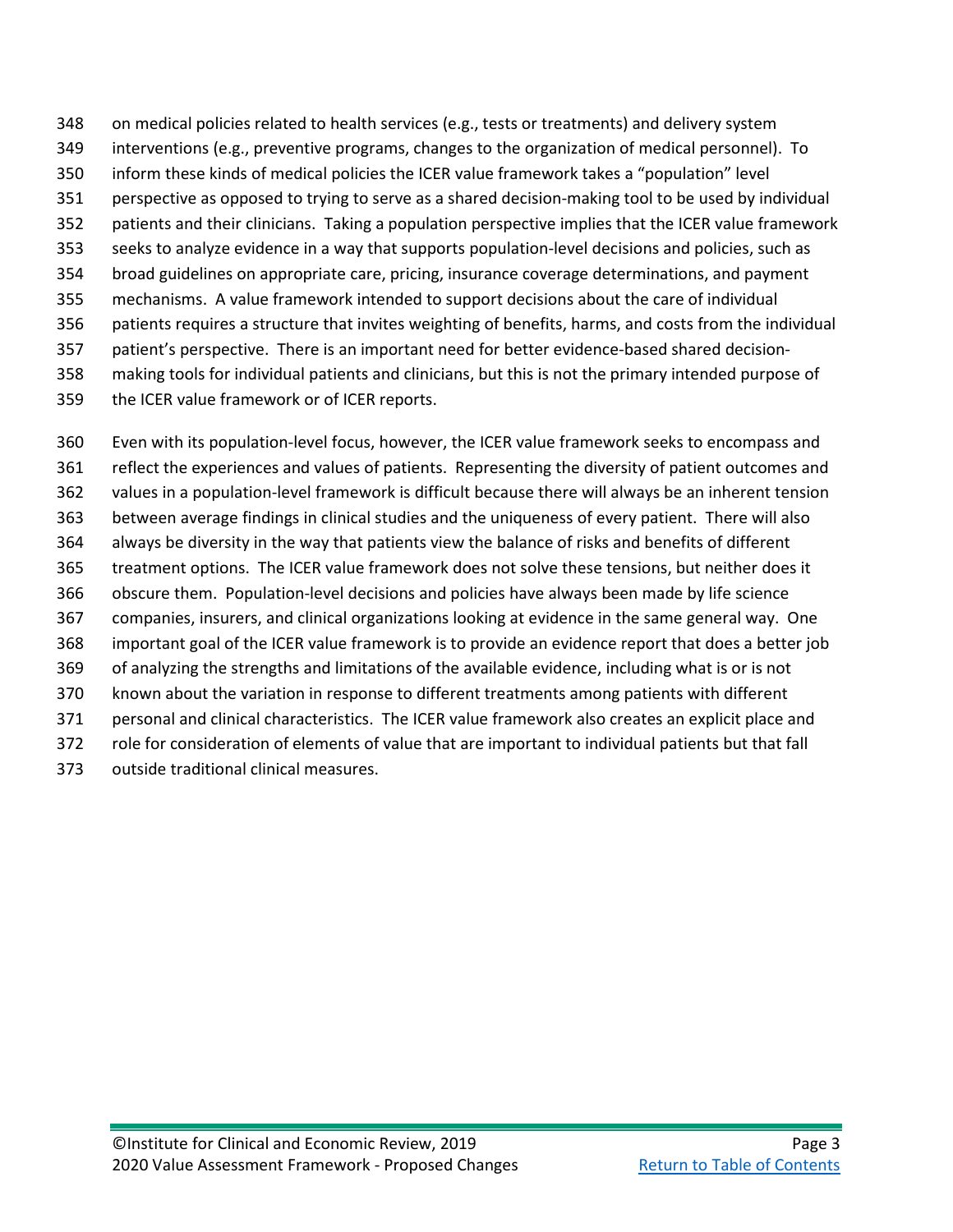# <span id="page-15-0"></span>2. Conceptual Structure

- Below, we present the updated conceptual structure for ICER's value framework. The only change
- that has occurred since 2017 is new language describing that the goal we believe should be sought
- by all stakeholders is "fair price, fair access, and future innovation." We believe this describes more
- clearly the ultimate aim for decision-making that we intend our value assessment framework to
- support. Otherwise, there are no proposed changes to the general conceptual structure of the
- value assessment framework. A detailed description of this conceptual structure may be found on
- pages 5-9 of the 2017-2019 framework, available a[t http://icer-review.org/wp-](http://icer-review.org/wp-content/uploads/2017/06/ICER-value-assessment-framework-Updated-050818.pdf)
- [content/uploads/2017/06/ICER-value-assessment-framework-Updated-050818.pdf.](http://icer-review.org/wp-content/uploads/2017/06/ICER-value-assessment-framework-Updated-050818.pdf)
- **Figure 2.1. Updated Conceptual Structure of the ICER Value Assessment Framework**

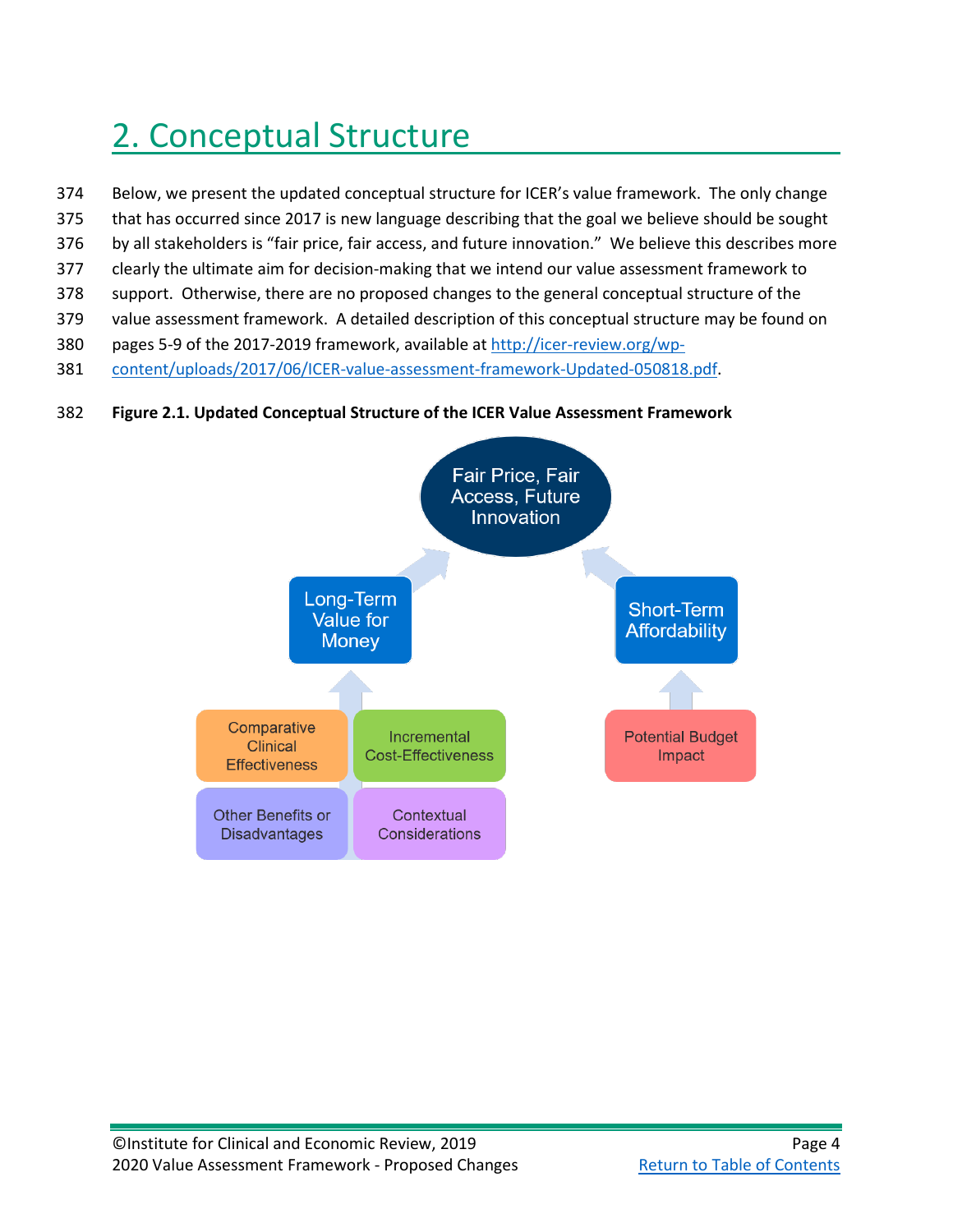# <span id="page-16-0"></span>3. Comparative Clinical Effectiveness

## <span id="page-16-1"></span>**3.1 Sources of Evidence**

#### *Proposed Changes*

385 1. ICER reaffirms use of existing real-world evidence. ICER reaffirms its ongoing commitment to seek and use existing RWE in its reviews. RWE may help complement other types of evidence in assessments of comparative clinical effectiveness, in contributing to assessment of the potential other benefits of interventions, and in providing useful information to inform the assumptions of economic models. As with all evidence, ICER will assess the internal and external validity of RWE as part of a larger judgment of whether and how that evidence should be incorporated in an assessment. As part of this broad commitment, ICER will continue to formally request that stakeholders who are engaging on a review project submit relevant RWE for consideration in the evidence review.

- 
- 2. ICER will seek opportunities to generate new RWE for incorporation in reviews. ICER will explore collaborative relationships with organizations that may serve as sources of real-world data in order to generate RWE during reviews that can complement published data sources.
- 

### *Discussion*

ICER has consistently sought to incorporate analysis of RWE into our reports whenever it can

provide additional perspective on comparative clinical effectiveness or cost-effectiveness. In

addition to searching for published RWE and seeking RWE in the grey literature, on several

- occasions we have collaborated with patient and other stakeholder organizations to obtain new
- patient and caregiver survey information when it was not available in the medical literature.
- Findings from this work have been included in our Evidence Reports and helped inform discussions during our Public Advisory meetings and Council member votes.
- RWE often has greater vulnerability to known and unknown biases that create limitations in our
- ability to rely on it when making judgments about relative effectiveness of different care options.
- Nonetheless, we understand that randomized controlled clinical trials have their own limitations
- and are often inadequate to address all questions relevant to assessments of comparative clinical
- effectiveness. RWE can be particularly helpful under certain circumstances such as when long-term
- safety of a treatment or durability of a medication's effect is unclear. We have also emphasized
- how RWE can be helpful in supporting consideration of a treatment's "potential other benefits"
- that lie outside traditional clinical trials. Patient-reported outcome studies and studies that capture
- broader patient and family effects of treatment are especially desired as they can provide evidence
- usually not included in clinical trials.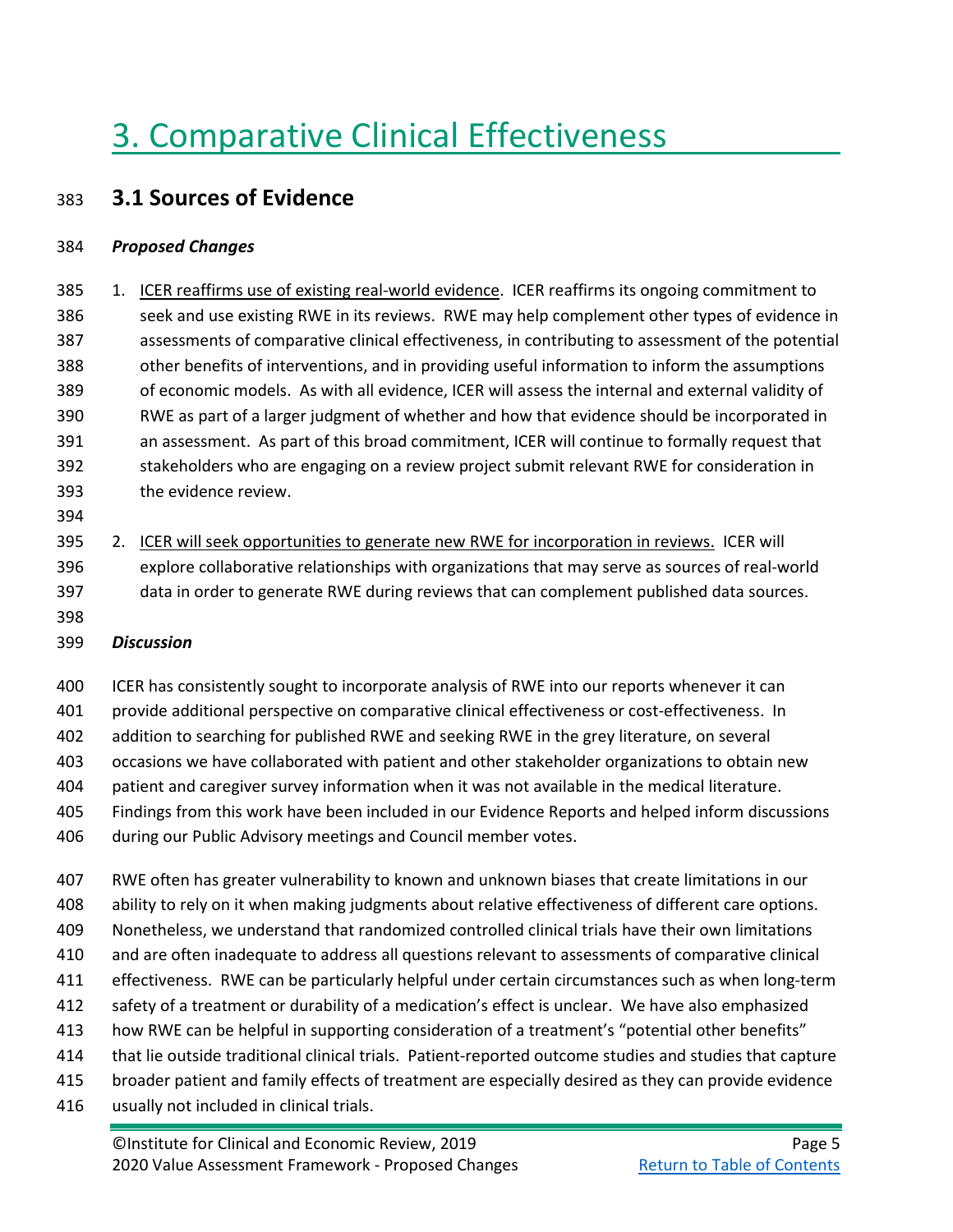- Aside from peer-reviewed and published real-world evidence, there are numerous sources of real-
- world data that could prove informative in an assessment, including data from anonymized
- electronic medical records, insurance claims, and patient and caregiver surveys and questionnaires.
- Our role has not included an emphasis on using these data sources to perform *de novo* studies.
- However, looking forward, we are announcing with this framework update a commitment to
- explore forming collaborations with organizations to leverage these kinds of data for new analyses.
- Such analyses would need to address key gaps in the evidence base and be feasible within the
- timelines of an ICER review. Any *de novo* analyses would also need to be transparent to all
- 425 stakeholders so that all participants can engage in deliberation on their validity and relevance.

## <span id="page-17-0"></span>**3.2 Evidence Rating Matrix: Addition of a New Summary Rating**

## *Proposed Changes*

- 1. ICER will change its EBM Matrix Evidence Rating categories. ICER will introduce a new rating of C++ and modify the definition of the C+ rating. A rating of C+ will now signify that, versus the comparator, the evidence provides moderate certainty of a comparable or small (but not substantial) net health benefit, with high certainty of at least a comparable net health benefit. The rating C++ will signify that, versus the comparator, the evidence provides moderate certainty of a comparable, small, or substantial net health benefit with high certainty of at least a comparable net health benefit.
- 
- 436 2. ICER will revise previous ratings to match new Evidence Rating categories. In order create greater consistency between previous ICER reports and those that will adopt the new definitions of C+ and C++ going forward, we will retrospectively revise all relevant Evidence Ratings in ICER reports from 2017-2019. These revisions will reflect the evidence available at 440 the time of the report, and not rely on subsequent information.
- 

## *Discussion*

 1. Evidence Rating Categories. The current ICER Evidence Rating Matrix includes four evidence grades (B+, C+, C-, and P/I) in the moderate certainty domain (Figure 1a). These ratings are assigned when the conceptual confidence interval surrounding a point estimate extends across two or three categories of comparative net health benefit. The precision of a judgement of comparative net health benefit may vary for different evidence ratings that fall within the moderate certainty domain. For example, a new drug ("Drug X") may offer a distinct advantage over existing treatments, but the true level of incremental benefit (i.e., small vs. substantial) is not yet known. In 450 this situation, the conceptual confidence interval would extend across two categories of benefit (small and substantial), and Drug X would receive a B+ rating. The evidence for another drug ("Drug 452 Y") may provide high certainty that "Drug Y" is not inferior to its comparator, but there may be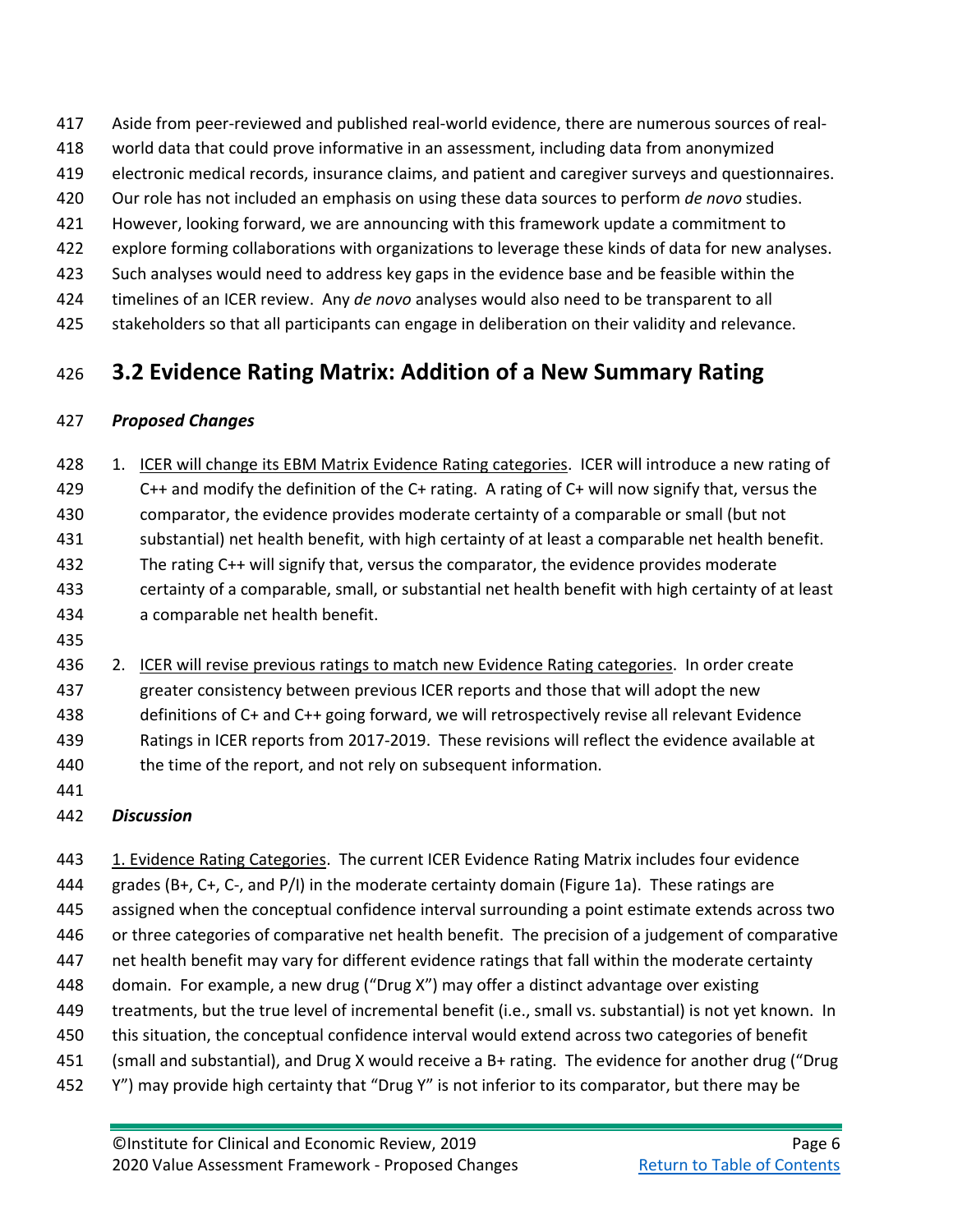- insufficient evidence to determine whether the net health benefit is comparable, small, or
- substantial. The conceptual confidence interval surrounding the point estimate for Drug Y would
- therefore extend across three categories of benefit (comparable, small, substantial), and Drug Y
- would receive a C+ rating.
- When the evidence supports greater precision, we think it is important to specify where the upper
- and lower limits of our conceptual confidence interval fall. Accordingly, we will introduce an
- additional rating of C++ and modify the definition of the C+ rating. Under the new terminology, C++
- will signify that, versus the comparator, the evidence provides moderate certainty of a comparable,
- small, or substantial net health benefit, with high certainty of at least a comparable net health
- benefit. A rating of C+ will now signify that, versus the comparator, the evidence provides
- moderate certainty of a comparable or small (but not substantial) net health benefit, with high
- certainty of at least a comparable net health benefit. The updated matrix (Figure 1b) is intended to
- provide greater specificity, when the evidence supports such precision. We believe this will assist
- decision-makers in applying the ICER Evidence Rating Matrix in a more transparent, reliable, and
- consistent fashion.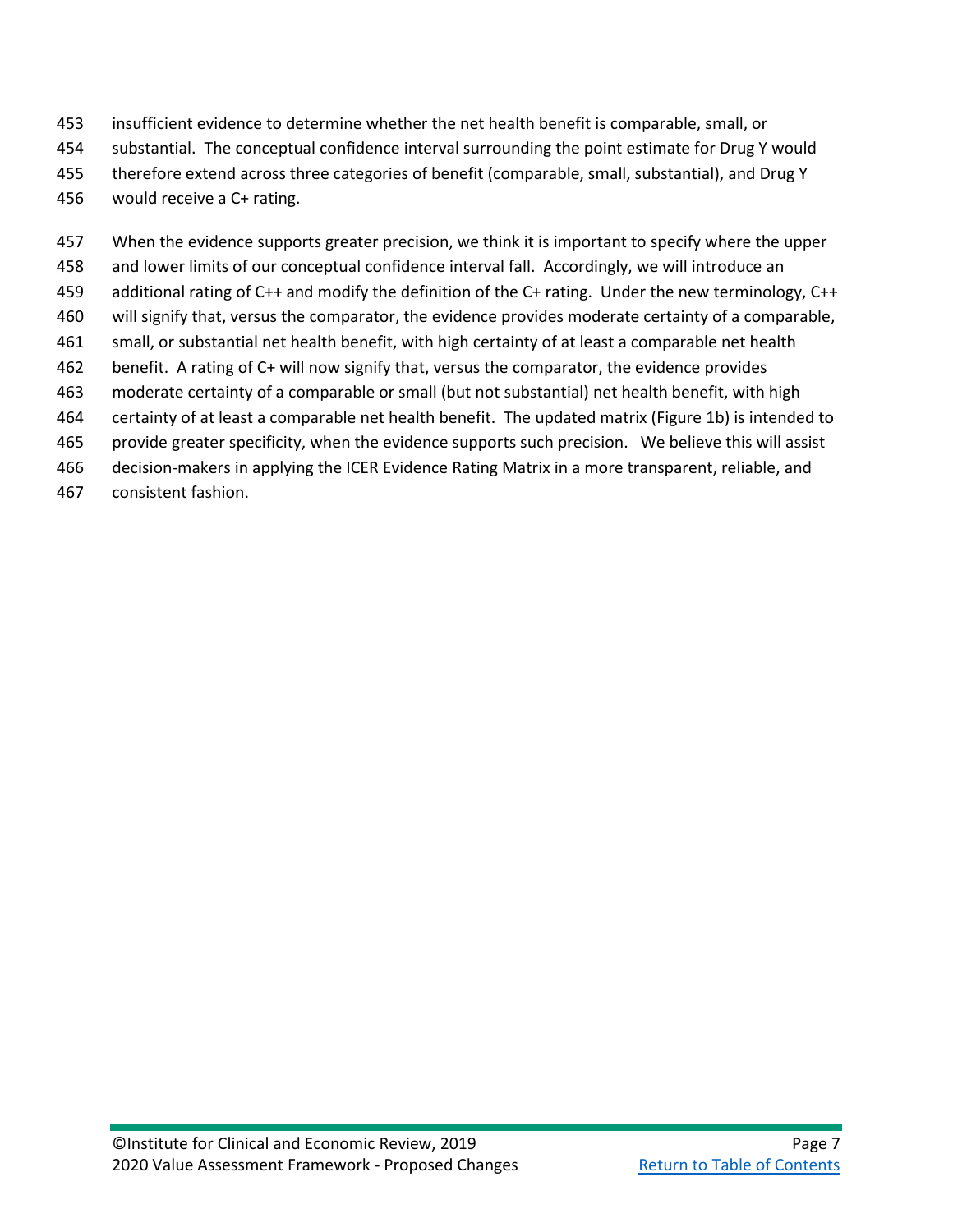#### **Figure 1a. Current ICER Evidence Rating Matrix Figure 1b. Proposed ICER Evidence Rating Matrix**



#### **Comparative Clinical Effectiveness**



#### **Comparative Net Health Benefit**

- A = "Superior" High certainty of a substantial (moderate-large) net health benefit
- $B$  = "Incremental" High certainty of a small net health benefit
- $C$  = "Comparable"- High certainty of a comparable net health benefit
- $D$  = "Negative" High certainty of an inferior net health benefit
- B+ = "Incremental or Better" Moderate certainty of a small or substantial net health benefit, with high certainty of at least a small net health benefit
- C+ = "Comparable or Better" Moderate certainty of a comparable, small, or substantial net health benefit, with high certainty of at least a comparable net health benefit
- P/I = "Promising but Inconclusive" Moderate certainty of a comparable, small, or substantial net health
- benefit, and a small (but nonzero) likelihood of a negative net health benefit
- C- = "Comparable or Inferior" Moderate certainty that the point estimate for comparative net health benefit is either comparable or inferior
- I = "Insufficient" Any situation in which the level of certainty in the evidence is low
- A = "Superior" High certainty of a substantial (moderate-large) net health benefit
- $B =$  "Incremental" High certainty of a small net health benefit
- C = "Comparable"- High certainty of a comparable net health benefit
- D= "Negative"- High certainty of an inferior net health benefit
- B+= "Incremental or Better" Moderate certainty of a small or substantial net health benefit, with high certainty of at least a small net health benefit
- C+ = "Comparable or Incremental" Moderate certainty of a comparable or small net health benefit, with high certainty of at least a comparable net health benefit
- C- = "Comparable or Inferior" Moderate certainty that the point estimate for comparative net health benefit is either comparable or inferior
- C++ = "Comparable or Better" Moderate certainty of a comparable, small, or substantial net health benefit, with high certainty of at least a comparable net health benefit
- $P/I$  = "Promising but Inconclusive" Moderate certainty of a small or substantial net health benefit, small (but nonzero) likelihood of a negative net health benefit
- I = "Insufficient" Any situation in which the level of certainty in the evidence is low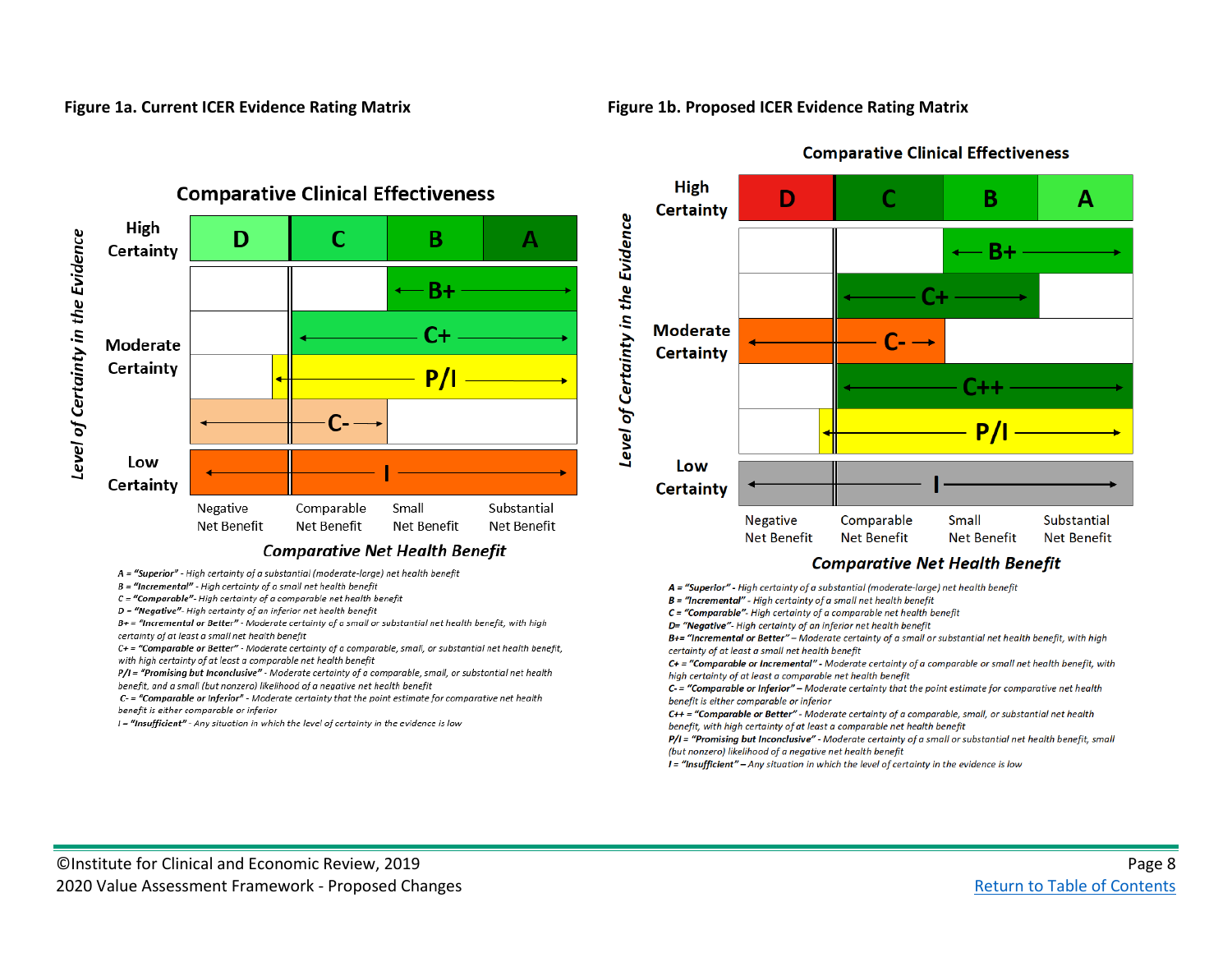## <span id="page-20-0"></span>**3.3 Cross-Reference with German Evidence Ratings**

### *Proposed Changes*

470 1. ICER will provide complementary evidence ratings using the German categories of "added" benefit." Along with its own evidence ratings, ICER will seek to translate its judgment of the evidence into the rating system for added clinical benefit used in Germany to summarize drug assessments and guide pricing considerations.

#### *Discussion*

 As ICER's work has gained use internationally, interest has been expressed in comparing ICER evidence ratings to those from health technology assessment groups that provide similar reviews 478 for policy making purposes in other countries. Germany is the largest pharmaceutical market in Europe and has a sophisticated evidence review system grounded in assessments by the Institute 480 for Quality and Efficiency in Health Care (IQWiG) that are then deliberated upon by the nation's Federal Joint Committee (G-BA).<sup>1,2</sup> The evidence rating system used by these German organizations results in assignment of a rating for "added benefit" that is separated into six categories: 1) major added benefit, 2) considerable added benefit, 3) minor added benefit, 4) non-quantifiable added 484 benefit, 5) no added benefit proven, 6) less benefit[.](#page-56-3)<sup>3</sup>

 We propose to provide our own judgment of "added benefit" within the German categories to 486 complement ICER's own methods. We propose to translate the ICER assessment into the German 487 categories, rather than rate the evidence in the same manner as would be done in Germany as there are important differences in the two methods that must be acknowledged. First, the German categories do not have an explicit axis related to "level of certainty" that modulates the evidence rating; instead, uncertainty is factored into whether there is adequate evidence to demonstrate any added benefit or not, and whether that benefit can be quantified at all, or not. Second, the German methods stipulate specific patient outcomes, such as mortality, serious symptoms, health-related quality of life, and non-serious symptoms, that are the sole focus for judgments of added benefit. Notably, orphan drugs, by their very designation, are automatically deemed to have some added benefit, although the manufacturer is still required to demonstrate how much. ICER's conceptualization of "net health benefit" may in some cases be broader than the specific outcomes viewed as relevant by the German system, and our rating blends consideration of harms and benefits more explicitly than the German rating system.

 A third distinction is that the German methodology has suggested specific quantitative thresholds for improvements in the specified patient outcomes to merit placement in a particular category of added benefit. ICER has chosen not to seek a quantitative threshold for its judgments between

comparable, incremental, and substantial net health benefit.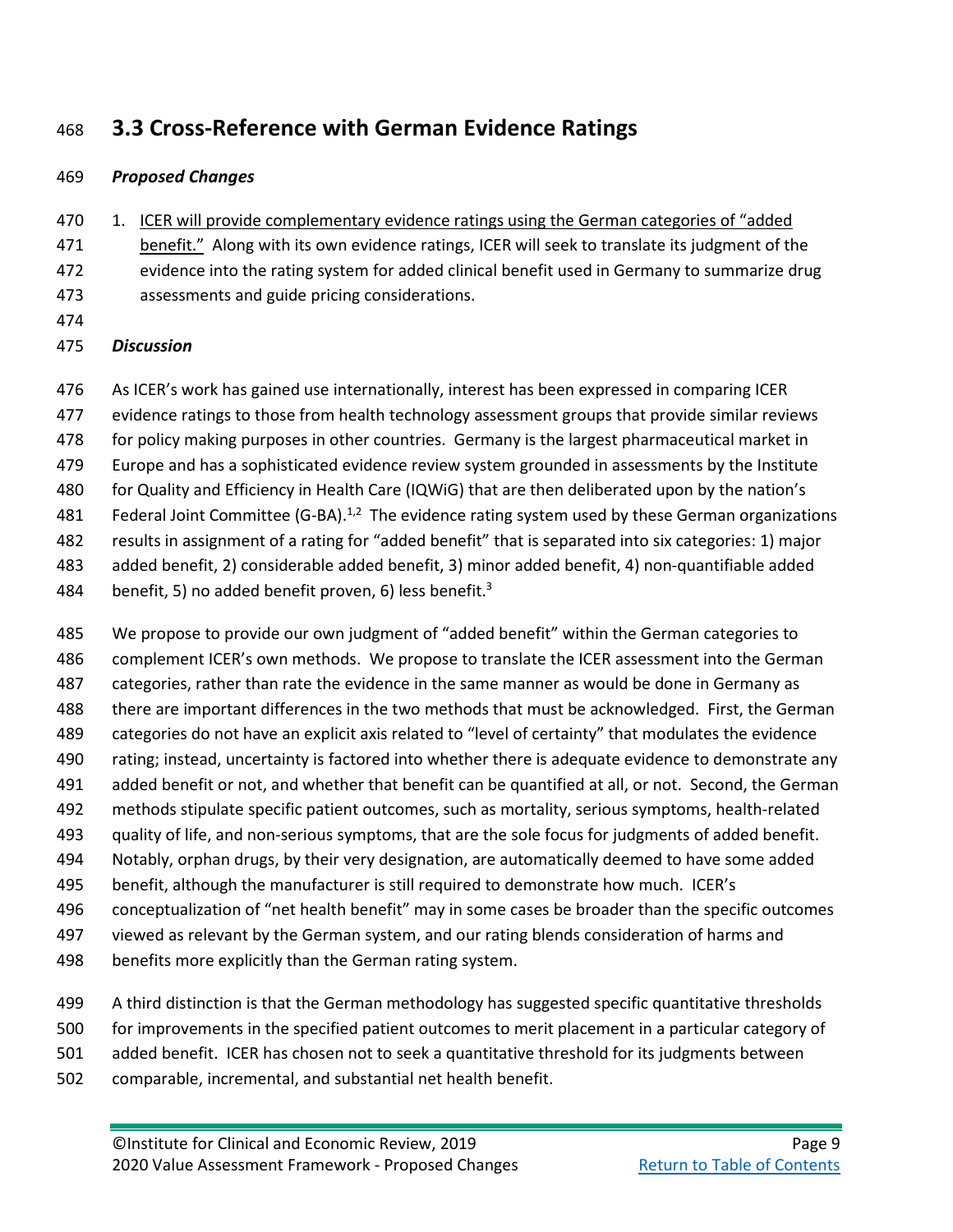- A final difference in the two rating systems is linked to judgments regarding the role of indirect
- assessments in judgments of comparative clinical effectiveness. The German system tends not to
- admit indirect assessments (e.g. network meta-analyses) as adequate for demonstrating added
- benefit, whereas ICER has favored the inclusion of indirect assessments in its reports, particularly
- when there are no head-to-head trials of active comparator agents. This difference in opinion on
- the relative validity and utility of indirect assessments creates the likelihood that the German
- system will rate a body of evidence differently from ICER, even if both organizations are using the
- same evidence rating scheme.
- Despite these important differences, we feel providing our judgment of the evidence within a
- secondary rating system may help decision-makers consider different ways to consider the strength
- of evidence behind new interventions, and it may spur further dialogue and calibration of evidence
- assessments across important pharmaceutical markets.
- ICER will seek to be fully transparent in describing our rationale for assigning both our own evidence
- rating and that within the German categorical system of added benefit. As a rough algorithm for
- the crosswalk between the two rating systems, we envision the following. We will note for orphan
- drugs that the German system would, at minimum, rate them as "non-quantifiable added benefit"
- but we will also give our judgment of an added benefit rating without this consideration.

#### **Table 3.1. Crosswalk Between German and ICER Evidence Rating Categories**

| <b>German Rating of "Added Benefit"</b> | <b>ICER EBM Matrix Rating of</b><br>"Comparative Clinical Effectiveness" |
|-----------------------------------------|--------------------------------------------------------------------------|
| Major Added Benefit                     | A                                                                        |
| Considerable Added Benefit              | A                                                                        |
| Minor Added Benefit                     | B                                                                        |
| Non-quantifiable Added Benefit          | B+                                                                       |
| No Added Benefit Proven                 | C+, C++, Promising but Inconclusive $(P/I)$ , C, I                       |
| Less than Comparator                    | D                                                                        |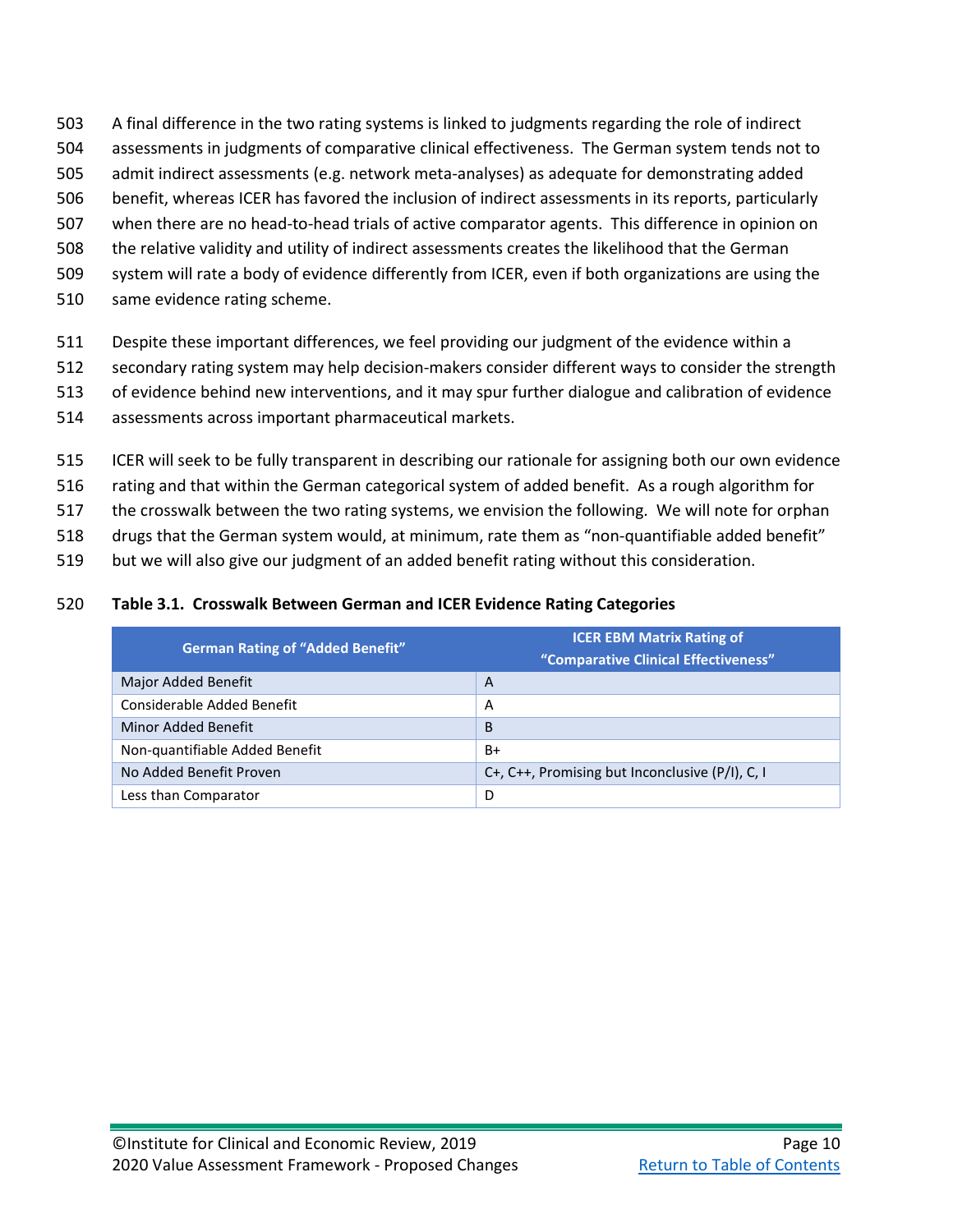# <span id="page-22-0"></span>3. Long-Term Cost Effectiveness

## <span id="page-22-1"></span>**3.1 Measures of Health Gain**

#### *Proposed Changes*

- 523 1. Quality-Adjusted Life Years (QALY) Analyses. No changes see discussion section.
- 
- 525 2. Equal Value of Life Years Gained (evLYG) Analyses. No changes see discussion section.
- *Discussion*
- 1. QALY Analyses. ICER does not propose any changes to our use of the QALY as part of
- assessments that compare therapies on their ability to improve quality of life and lengthen life. The
- QALY is the gold standard for measuring how well a medical treatment improves and lengthens
- patients' lives, and therefore has served as a fundamental component of cost-effectiveness
- analyses in the US and around the world for more than 30 years. Cost-effectiveness analysis
- examines evidence for entire patient populations, comparing the health benefits and economic
- costs of different treatment options. A common measure of improved outcomes for patients is
- needed for these analyses to support broader efforts by governments, private insurers, and drug
- manufacturers to make more transparent, evidence-based coverage policies and pricing decisions.
- Economic analyses using the QALY make treatments that alleviate serious illness look especially
- valuable. Because the QALY records the degree to which a treatment improves patients' lives,
- treatments for people with serious disability or illness have the greatest opportunity to
- demonstrate more QALYs gained and justify a higher price. For this reason, ICER has found that
- many innovative and expensive new treatments are highly cost-effective, including CAR-T for
- childhood leukemia at \$475,000/treatment, emicizumab for hemophilia at \$450,000/year,
- personalized lung cancer drugs at \$90,000/year, and Zolgensma gene therapy for spinal muscular
- 544  $\phantom{1}$  atrophy at \$2.1 million for a single treatment.<sup>[4-7](#page-56-4)</sup>
- 2. evLYG Analyses. We received several comments on the use and inclusion of the evLYG analysis in
- our reports. Most comments received on this topic recommended against its use, citing its inability
- to accurately value treatments or capture patient quality of life. However, we also received some
- comments encouraging its inclusion in our economic evaluations as a complement to the QALY that
- provides policymakers with additional information to support the development of evidence-based
- policies, especially for rare diseases.
- Concerns have been raised that the QALY potentially undervalues treatments that improve survival in conditions associated with disability or serious illness. In most cases, the QALY would capture the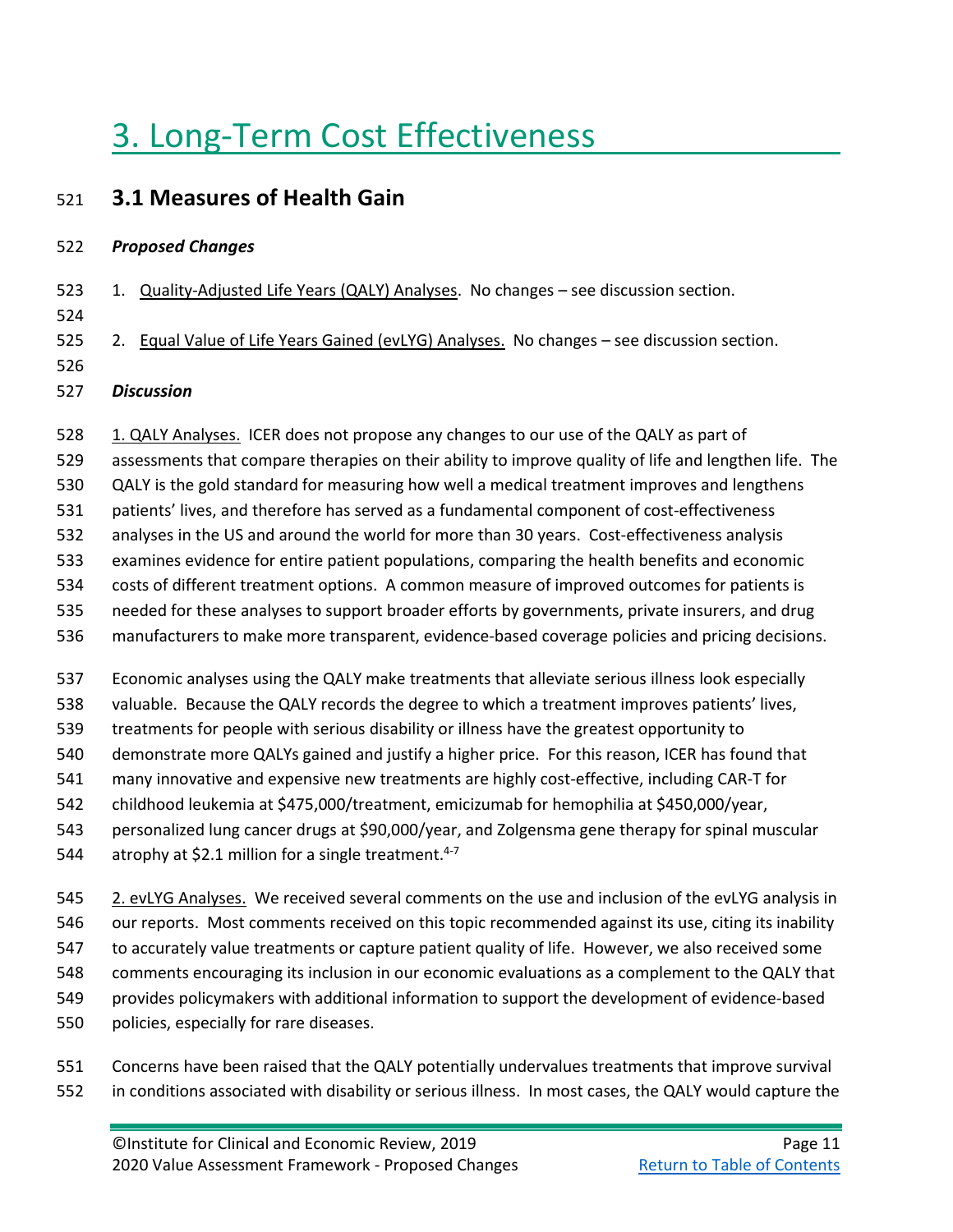- benefits of improved survival, as our assessments examine the incremental changes in quality of life
- from treatment, regardless of the baseline level of quality of life. However, in cases where life is
- prolonged without substantial improvements in quality of life, there may be a perception among
- some that the QALY could discriminate against treatments for certain patient groups. To help place
- treatment outcomes in a broader context, ICER will continue to highlight an element in our reports
- that provides policymakers with information that weighs extension of life expectancy equally across
- all conditions.
- The evLYG analysis counts any gains in length of life equally, regardless of the treatment's ability to
- improve patients' quality of life. For all additional years of life gained, this analysis will award full
- health (i.e., the quality of life of the general population), irrespective of the health state patients are
- in during these additional years of life gained. In other words, if a treatment adds a year of life to a vulnerable patient population – whether treating individuals with cancer, multiple sclerosis,
- diabetes, epilepsy, or a severe lifelong disability that treatment will receive the same evLYG as a
- different treatment that adds a year of life for healthier members of the community.
- ICER reaffirms the continued use of the evLYG in its economic analyses, whenever relevant and
- feasible given model structure, as a supplement and not a replacement to the cost per QALY
- analysis, which reflects the true benefits a treatment may have on the quality of life on the
- population in which it is used. In certain situations, model structure may make the calculation of
- evLYG intractable, in which case we will report life years gained rather than evLYG.
- Using both the cost per QALY and the cost per evLYG results will enable policy makers to gain a
- broad overview of the cost-effectiveness of treatments while ensuring that results will be available
- to demonstrate whether there is any impact of extended life at a low quality of life. By
- understanding a treatment's cost per evLYG, as well as its traditional cost per QALY, we believe
- 576 policymakers can be reassured that they are considering information that poses no risk of
- discrimination against any patient group. If ICER's analysis finds a major difference in these two
- measures, we will include specific language in our report describing the underlying characteristics of
- the treatment and the condition that lead to the difference. More information on the evLYG
- 580 analysis is available [here.](https://icer-review.org/wp-content/uploads/2018/12/QALY_evLYG_FINAL.pdf)

## <span id="page-23-0"></span>**3.2 Quantifying Additional Dimensions of Value**

### *Proposed Change*

 1. No changes are proposed through which additional dimensions of value would receive a quantified weighting in the ICER base-case cost-effectiveness model. Within assessments of "single or short-term transformative therapies" we are proposing that additional dimensions of value be included as new categories of "other potential benefits or disadvantages" for appraisal committee voting. However, we are not proposing that these dimensions be quantified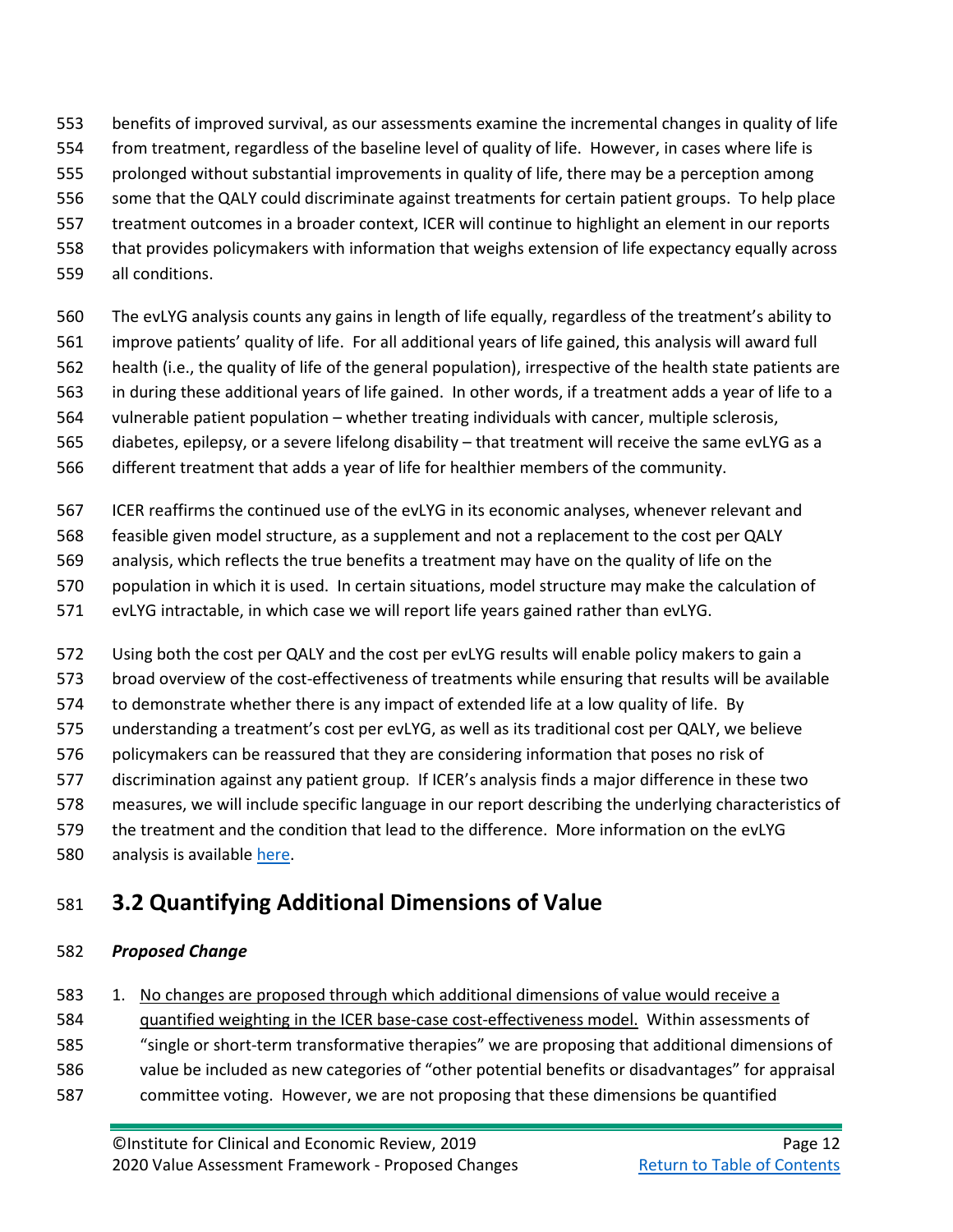separately and used to weight the results of cost-effectiveness analyses. These proposals and

their rationale are described in two documents available here: [methods proposal,](https://icer-review.org/material/valuing-a-cure-draft-adaptations/) [technical](https://icer-review.org/material/valuing-a-cure-technical-brief/) 

[brief.](https://icer-review.org/material/valuing-a-cure-technical-brief/)

#### 

#### *Discussion*

 1. Additional Dimensions of Value. We received public comments urging ICER to include additional elements of value in our analysis quantitatively, rather than approaching them qualitatively in our reviews and having them voted upon as part of the appraisal committee meeting. A recent report from the International Society for Pharmacoeconomics and Outcomes Research (ISPOR) Special Task Force on Value Frameworks by Lakdawalla et al. highlighted eight elements of value that have been proposed by some academics and policymakers as important to decision-making but which may not be adequately captured by the standard QALY.<sup>8</sup> These suggested elements of value include reduction in uncertainty, fear of contagion, insurance value, severity of disease, value of hope, real option value, equity, and scientific spillovers. Although recommending that consideration be given to incorporating these additional dimensions of value whenever relevant, Lakdawalla et al. and the Second Panel on Cost-Effectiveness both acknowledge that these additional elements of value remain controversial and that methods for empirically integrating them into a value-based price are  $\ldots$  not well established.<sup>8-10</sup> As a result, recommendations focus on the need for further research into methods for quantitative and/or qualitative incorporation into technology assessments.

 In evaluating the potential for alternative assessment methods that would integrate these additional dimensions of value, there are several key challenges. First, as noted above, methods for the quantification of these value dimensions are viewed by many health economists as too exploratory for routine incorporation into assessments. For example, the value of hope may be tied empirically to the risk attitudes of patient groups that vary widely depending on the severity of the condition and the prospects for future treatments to be effective. While scientific spillover effects can be demonstrated, it remains unclear how to identify which new treatment approaches are more or less likely to lead to future positive spillover effects, and to estimate in any way how much weight to lend to this forecast. Similar difficulties confront efforts to quantify real option value, whereas insurance value overlaps significantly with considerations around severity or burden of illness.

 All of these potential additional elements of value raise questions of whether there needs to be some form of "negative" scoring on these dimensions to balance the positive added value for some interventions within an overall understanding of opportunity costs within the health system. Thus, it is unclear how the inclusion of these additional elements should change the cost-effectiveness threshold used as a general guide to decision-making in order to accommodate an increased valuation for some interventions. ICER therefore believes that there are strong conceptual and practical reasons not to add quantified additional dimensions of value into our cost-effectiveness analyses at this time.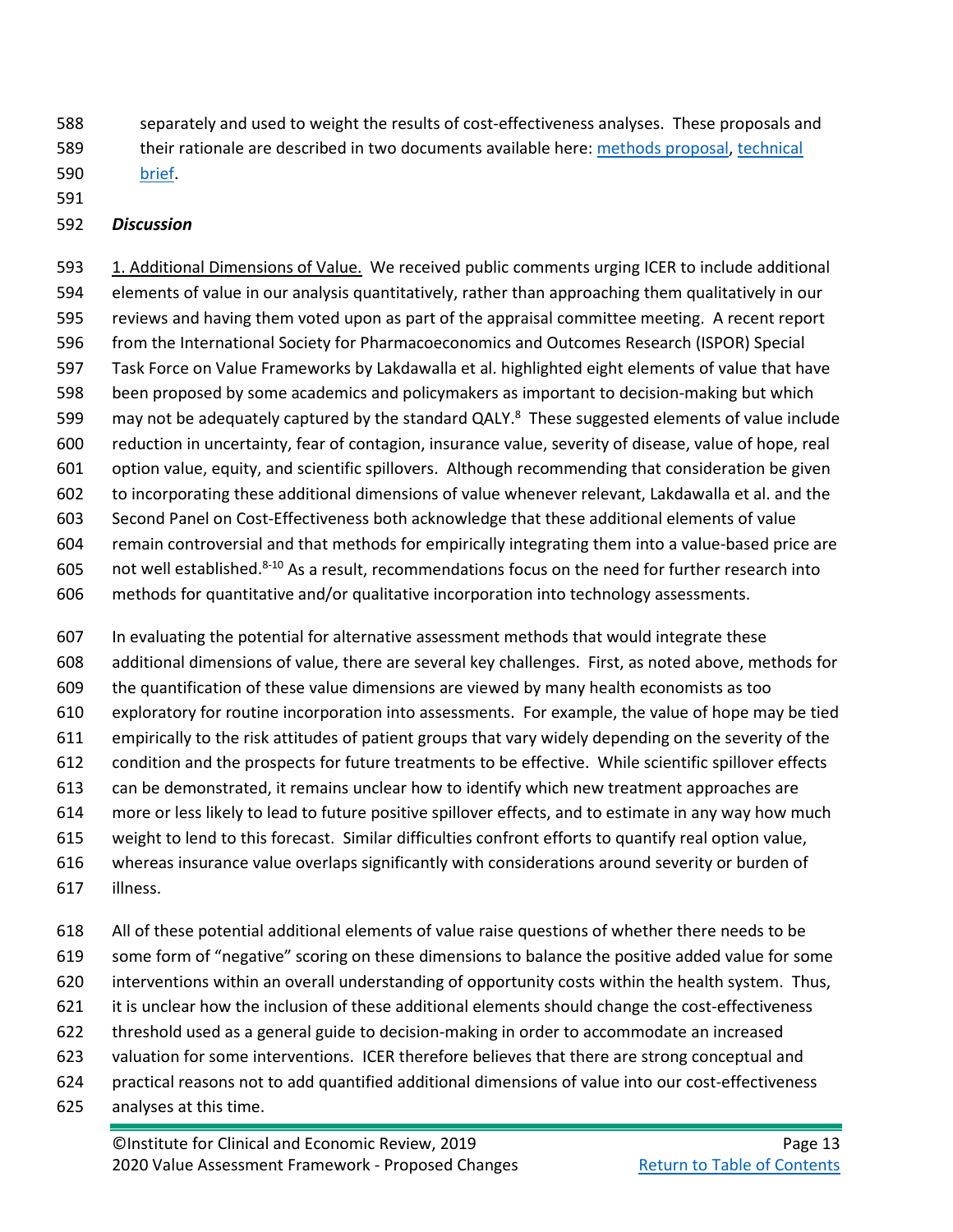## <span id="page-25-0"></span>**3.3 Cost-Effectiveness Threshold Ranges**

### *Proposed Change*

- 1. In all reports, ICER will provide a set of results using standardized cost-effectiveness thresholds from \$50,000-\$200,000 per QALY and per evLYG. ICER will provide cost-per-QALY results at \$50,000, \$100,000, \$150,000 and \$200,000 per QALY and per evLYG for all assessments, including those for treatments of ultra-rare disorders. 2. ICER will continue to use the range of \$100,000-\$150,000 per QALY and per evLYG in presenting
- value-based price benchmarks. ICER will continue to use the threshold range from \$100,000- \$150,000 per QALY as the standard for its value-based price benchmarks for all assessments.
- Value-based price benchmarks using \$100,000-\$150,000 per evLYG will also be provided.
- 
- *Discussion*
- 1. Standardized Cost-Effectiveness Thresholds for all Assessments. We received comments arguing
- for the use of different cost-effectiveness threshold values, either in general or in specific cases,
- such as for end-of-life treatments. We also received requests that we not use thresholds at all, or
- 642 that we adopt thresholds that vary depending on patient or disease characteristics.
- ICER's first draft proposals for the 2017-2019 methods update included a proposal to create a stepwise set of cost-effectiveness thresholds related to different levels of severity of illness and/or lifetime burden of illness.<sup>11</sup> Public comment from patient groups and manufacturers was nearly uniformly negative to this proposal and it was dropped in favor of retaining a single cost- effectiveness threshold range for all assessments. Current public comment has again included some recommendations to adopt differential cost-effectiveness thresholds for different types of treatments and/or different types of conditions. In part, the challenge in this area is that many people accept a broad ethical value to prioritize treatments for the worst off, but arriving at a single quantifiable measure for this concept is difficult and raises thorny questions about whether the goal should be to prioritize the absolute loss of health ("absolute QALY shortfall") or the loss of health in relation to the amount of time patients have left to live ("proportional QALY shortfall"). Either approach creates "winners and losers" among treatments that often causes equity concerns and other concerns about unintended consequences.
- Given that there continues to be no strong consensus among academic health economists or
- ethicists on whether or how to quantify and integrate these values into cost-effectiveness analyses,
- we have judged that it remains premature to seek to create a separate series of cost-effectiveness
- thresholds related to severity, burden of illness, or "need." As discussed later in this set of
- proposed changes, we will propose to bring greater clarity and empiric results to these issues as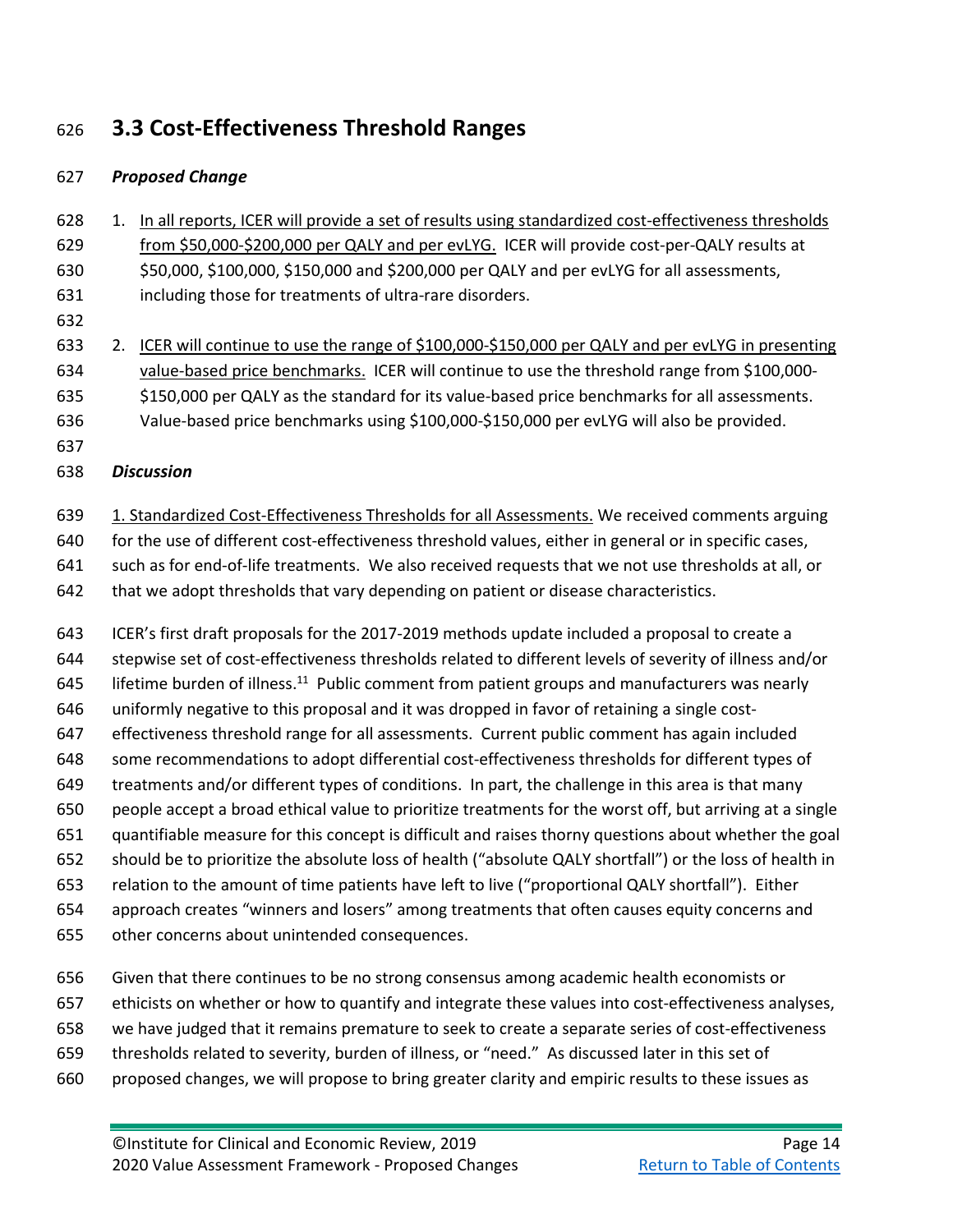part of the deliberation and voting on "contextual considerations" performed as part of every public meeting of our independent appraisal committees.

 As a consequence, ICER proposes to use a common set of cost-effectiveness thresholds for all assessments. Moreover, we propose to extend that common set of provided thresholds to treatments of ultra-rare disorders, where previously we have provided a broader range of results,

from \$50,000 per QALY/evLYG up to \$500,000 per QALY/evLYG. Instead, we propose to provide a

- uniform range of results from \$50,000 to \$200,000 per QALY/evLYG for all assessments.
- We are making this proposal for several reasons. First, there remain important equity concerns related to extending the threshold range higher for treatments just because they treat a small population.<sup>12</sup> In addition, the economic landscape for treatments of rare and ultra-rare conditions has shifted. Years ago, when drug prices were far lower on average, it could be reasonably argued that the profit required to sustain innovation in rare disease treatments required pricing that far exceeded standard cost-effectiveness thresholds. But in today's market environment, it only takes \$100,000 per treatment course, multiplied by a mere 10,000 patients, to provide \$1 billion per year in revenue. We therefore judge that today it no longer seems necessary to make important exceptions to applying standard cost-effectiveness thresholds to analyzing the value of treatments
- of rare or ultra-rare conditions.
- A final reason for shifting to presenting results for all assessments from \$50,000-\$200,000 per QALY
- and evLYG comes from mischaracterization of our current methods for treatments of ultra-rare
- disorders, in which we present results extending up to \$500,000 per QALY/evLYG. Some
- manufacturers have messaged publicly that this implies that ICER has formalized \$500,000 per QALY
- as the acceptable cost-effectiveness ceiling for these treatments. We have not. As we state in our
- current methods, our view of treatments for ultra-rare conditions includes the historical
- perspective that decision-makers have often accepted prices beyond standard cost-effectiveness
- ranges, particularly for treatments of very small ultra-rare populations. We will continue to include
- standard language to this effect when presenting value-based price benchmarks for these
- treatments. But we feel that the unintended consequence of presenting results up to \$500,000 per
- QALY is serious enough that we should no longer provide results within this much broader
- spectrum. Since our range for value-based price benchmarks remains \$100,000-\$150,000 per QALY
- and evLYG, we will provide a broader range of results symmetrically around this range, from
- \$50,000-\$200,000 per QALY/evLYG. We believe this is a broad enough range to accommodate the
- needs of decision-makers in the US to think about their own desired interpretation of cost-
- effectiveness thresholds.
- Although ICER proposes to use a standardized threshold range across all assessments, our reports
- will continue to include discussion of contextual factors and other important considerations for all
- therapies, including those for ultra-rare disease or short-term transformative treatments. We also
- acknowledge that, no matter the threshold or range selected, ICER and the broader HTA community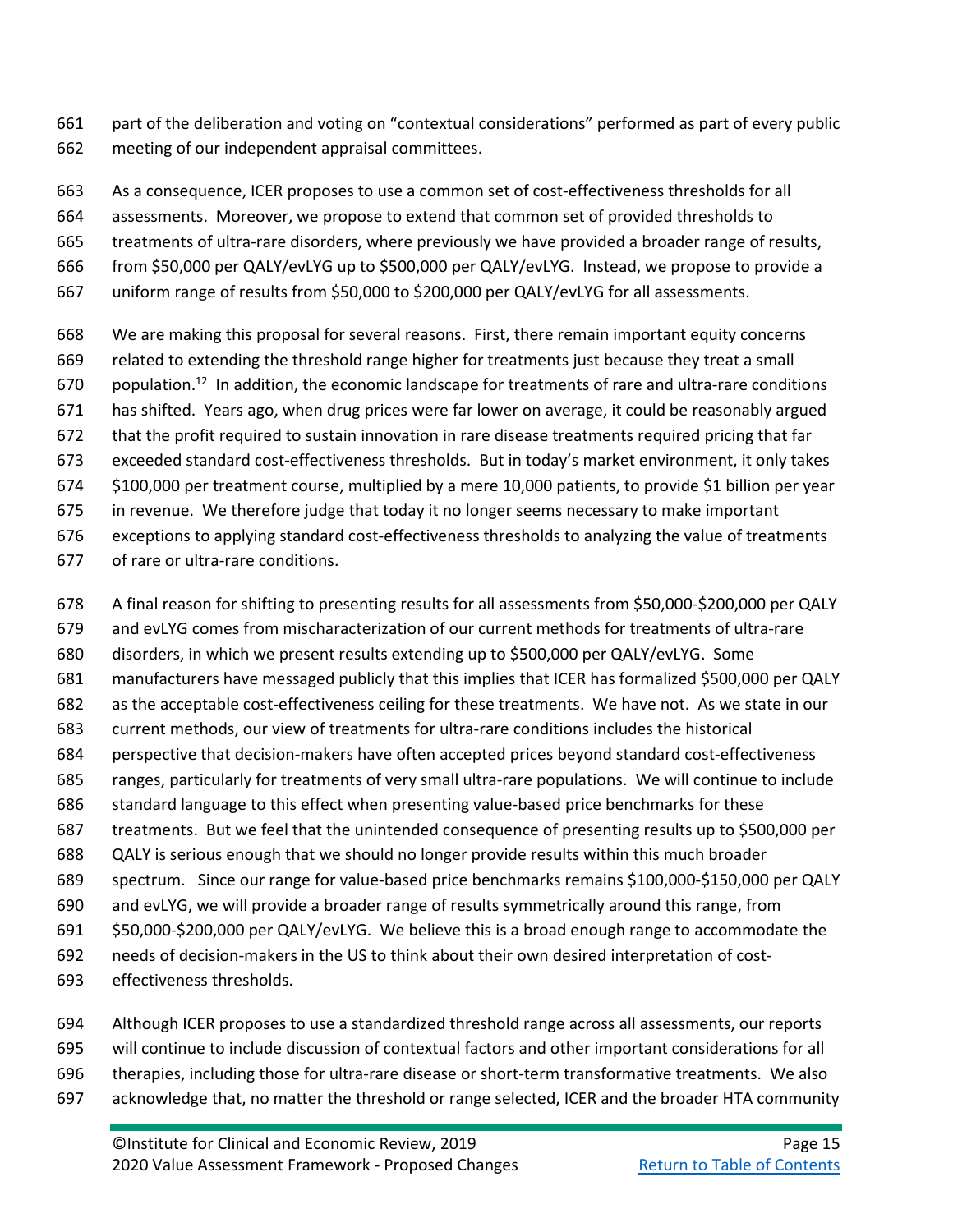- have a responsibility to educate potential users of our work about the need to embed CEA in a
- broader decision-making structure that is sensitive to the benefits and disadvantages of treatments
- that do not feature in the outcomes of clinical trials, as well as the ethical dimensions that are
- always inherent in any priority-setting process.

 2. Cost-effectiveness threshold range for value-based price benchmark recommendations. ICER recognizes the variety of academic and conceptual work over the years that has explored methods for establishing cost-effectiveness thresholds.<sup>13</sup> There are two basic theoretical approaches to determining cost-effectiveness thresholds: 1) demand-side, or willingness to pay (WTP), and 2) 706 supply-side, or opportunity cost.

- Ryen and Svensson reviewed the literature on WTP for a QALY and found that results from studies
- based in the US differed by orders of magnitude, with the most recent (2010) estimate at
- approximately \$60,000 per QALY.<sup>14</sup> Demand-side approaches have often focused on measures of
- per capita GDP, surveys of individual WTP, or revealed choices (e.g., estimates from job choices).
- Benchmarks for cost-effectiveness thresholds have been frequently justified by estimates of societal
- WTP, which, based on earlier consensus efforts at the World Health Organization (WHO), have
- commonly been cited as approximately 1-3 times the per capita GDP of the country per additional
- QALY.<sup>15,16</sup> However, Marseille et al. point out that thresholds based on per capita GDP have little
- theoretical basis, are too high to distinguish among most interventions, and are not likely to reflect
- affordability in many settings.<sup>17</sup> WHO itself has recently commented on the "misuse" of its earlier
- recommendations, and has argued that thresholds in this range are likely to prove unaffordable
- 718over the long-term. $^{18}$
- Attempts have also been made to use the value of statistical life (VSL) as a measure of societal WTP, 720 especially in transportation and environmental assessments.<sup>19</sup> VSL estimates are based on evidence from market decisions such as wages for jobs with different risks of death, or on surveys that ask about similar risk-money tradeoffs. However, there are several important limitations of this approach.<sup>19</sup> Using VSL estimates in this way conflates WTP to avoid risk and willingness to accept risk, which may be quite different. In addition, using VSL as an estimate of WTP requires the assumption that VSL can be converted to calculate the value of a life year, but how to "spread" the VSL over life years remains unresolved. Using data on job choice to determine WTP also requires several strong assumptions about the fairness and rationality of the labor market, such as that workers have free choice of employment across jobs with different levels of risk. Lastly, the literature finds a wide range of estimates for VSL across different studies, with Hirth et al. reporting 730 upper-bound estimates that were greater than 20 times the lowest estimate. $^{20}$
- Another suggestion as a basis for setting cost-effectiveness thresholds in the US has been to use
- prior funding decisions to benchmark WTP for future interventions. However, there is no certainty
- that previous funding choices were made with cost-effectiveness in mind. In addition, estimates of
- demand based on current funding may be distorted because health insurance is a tax-credited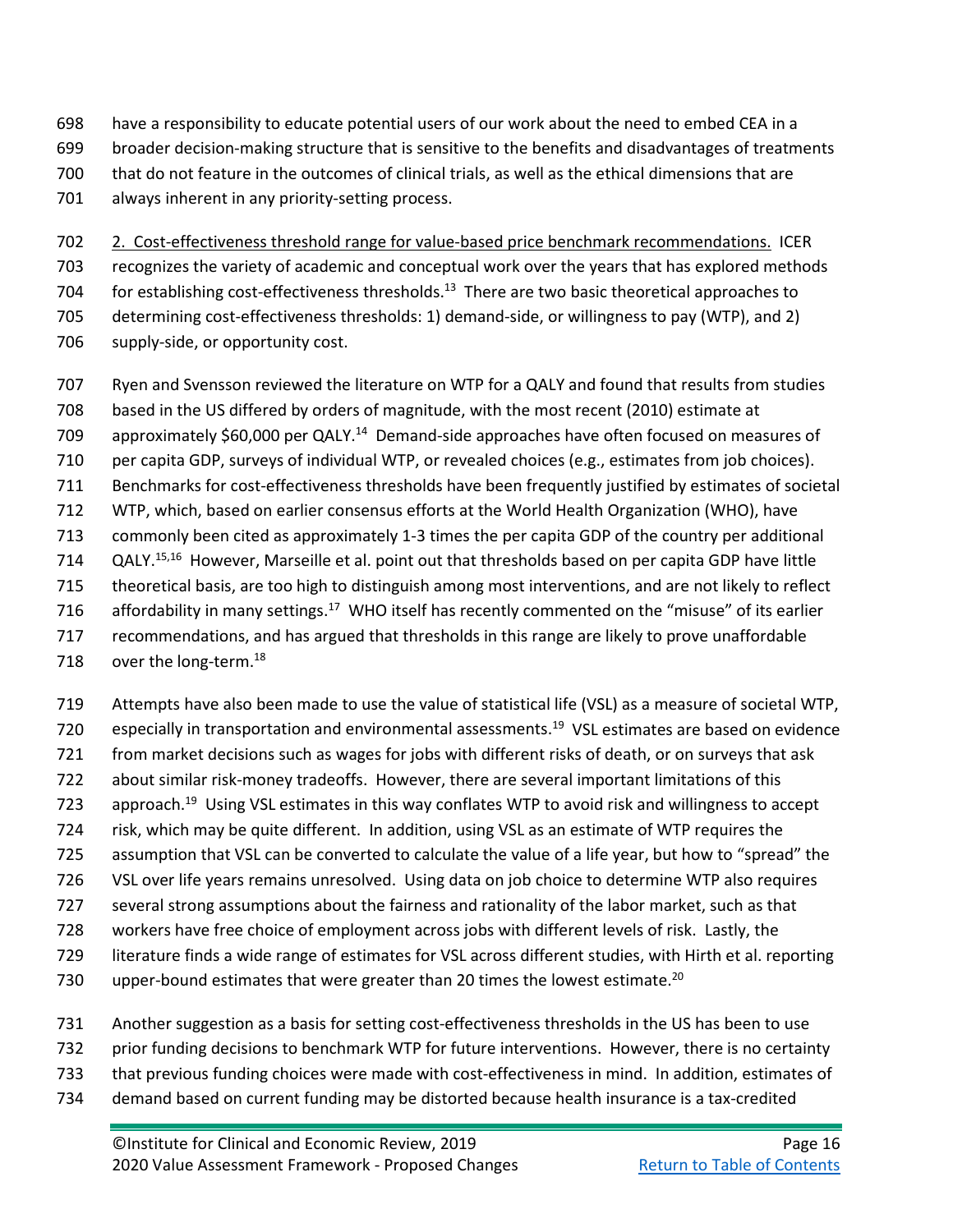employment benefit, meaning that health insurance coverage decisions do not necessarily match population preferences.

737 In an important recent conceptual contribution, Phelps<sup>21</sup> built on earlier work he had done with 738 Garber<sup>22</sup> to look at how the optimal (i.e., utility-maximizing) threshold would vary with income and relative risk aversion. In this recent work, Phelps estimated optimal WTP by specifying utility as a function of income and using estimates of relative risk aversion – a measure of the rate at which marginal utility changes as income changes – to calibrate the function. This analysis assumed a Weibull utility function, which was parameterized to have declining absolute risk aversion (DARA) because the quantity of risky assets rises with wealth, and increasing relative risk aversion (IRRA) 744 because the share of risky assets declines with wealth, as observed by Arrow.<sup>23</sup>

Results from these analyses confirm previous work suggesting that the optimal WTP threshold rises

- with income, as does the ratio of the threshold to income. That is, as income rises, trading off other
- goods and services for health care becomes less painful in terms of loss of utility and spending on
- health care should increase. Assuming an income of \$50,000 and plausible values for other
- parameters, Phelps found that the optimal threshold was approximately two times income, or
- approximately \$100,000-\$110,000 per QALY if using the mean personal income in the US
- 751 (approximately \$54,000 in 2018).<sup>[24](#page-57-10)</sup> Phelps notes that this work focuses on a representative, utility-
- maximizing individual, and expansion from this to decisions at the societal level may not be
- straightforward.

 Phelps' approach to estimating WTP represents an important contribution, but WTP may be considered a more relevant approach to thinking about thresholds in a consumer sovereignty-based (i.e., welfarist) system. Value may vary by individual income and over time, and it is not clear whether WTP should be measured at the individual or household level. In addition, all WTP methods need to account for the mix of those who can afford to pay something and those who cannot, as a "median voter rule" for this mixed population would give a different answer than among those who can afford to pay some amount. Phelps has pointed out that a skewed income distribution means that the median voter model would almost always lead to lower thresholds than would be utility maximizing.<sup>21</sup> A central question in considering health economics is who captures the "value" of an intervention. Using a central measure of WTP, such as the median WTP, could lead to reduced access for those who have lower ability to pay. If an "average" WTP is selected, people with lower incomes may be forced to pay too much for health care to satisfy the WTP of the rich. Societal resources may be drawn into health spending from other domains of social spending that are much more important to people with lower incomes (such as public education). Some people with lower incomes are likely to be forced out of insurance markets all together.

- In the US market-based system with multiple payers, there is a case for multiple thresholds based
- on WTP which may differ by payer type (e.g., government vs. commercial insurance).<sup>25</sup> However,
- 771 there are broad requirements across the US health care system to fund all "medically necessary"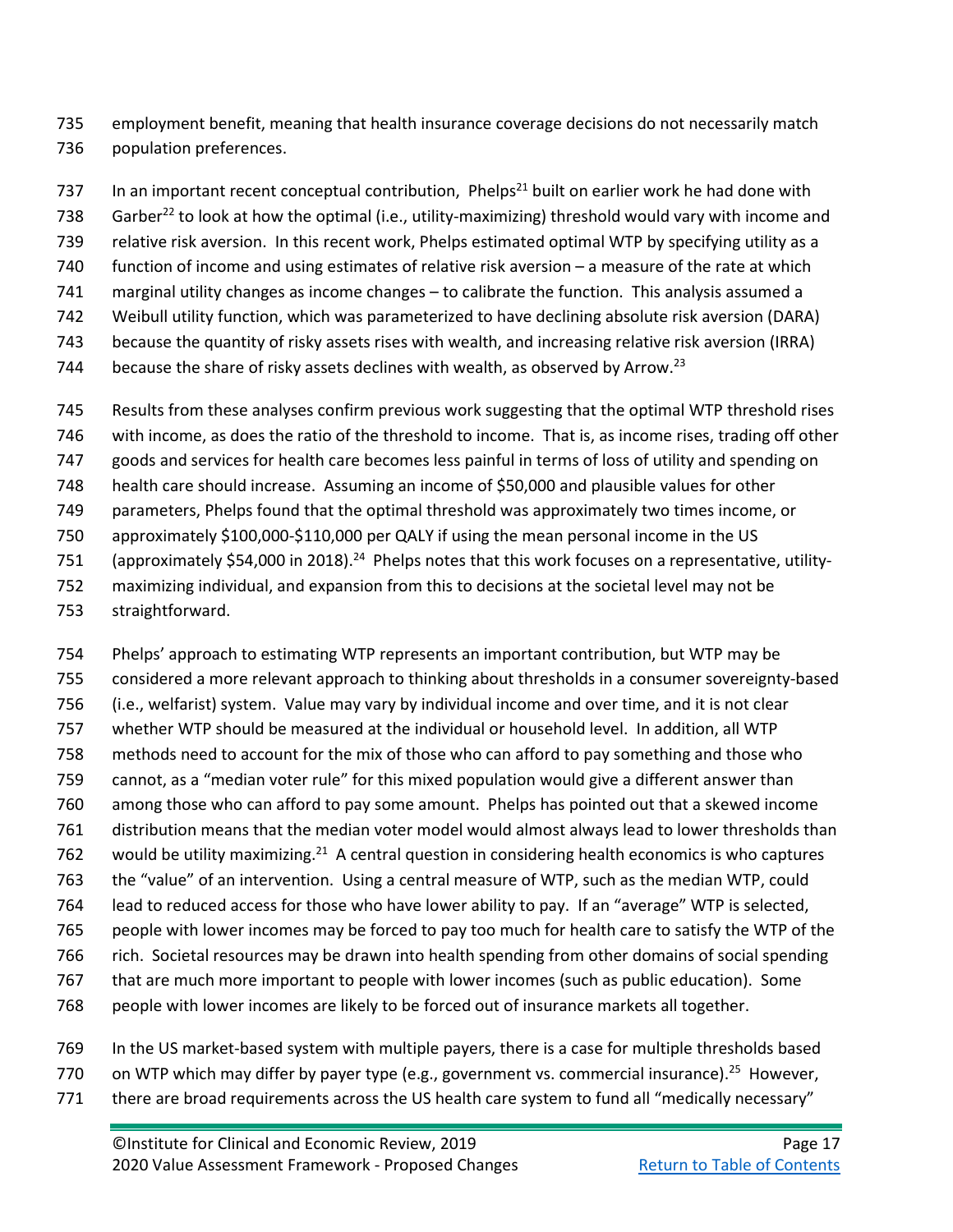- care. We also believe that there exists a widely accepted ethical goal in the US to have a common
- standard of care available for all patients, albeit with acknowledged differences in access due to
- network constraints, out-of-pocket payment, and other benefit design features. That the US does
- not yet achieve the goal of a common standard of care available for all patients does not imply, in
- 776 our view, that ICER should abstain from framing a range of cost-effectiveness that should apply
- broadly across many, if not all, health insurance systems in the US.
- Turning from the WTP approach, the other major paradigm for determining cost-effectiveness
- thresholds is a supply-side approach based on the idea that thresholds should reflect the
- opportunity cost of additional health care spending. Opportunity cost approaches based on health
- system outcomes and costs look at the trade-off between spending on a new intervention when
- that spending must come from curtailing current spending elsewhere in the health system on
- existing interventions, or from reducing spending on other social goods outside the health system,
- such as education or public safety. This approach has its strongest theoretical foundation in
- situations where the health system budget can be considered fixed. In such cases, the threshold
- can be considered as reflecting the point at which a higher price for a new intervention will lead to
- more health being lost within the health care system than will be gained by the patients who will
- benefit from the new treatment.
- The best recent evidence on opportunity cost suggests that the previous WHO-recommended
- ranges for cost-effectiveness of one to three times per capita GDP are too high.<sup>26</sup> Claxton has
- argued for a lower cost-effectiveness threshold in the UK, US, and other countries, given the
- marginal productivity of the respective health care systems.<sup>26-28</sup> For the US, Claxton estimates an
- opportunity cost threshold of approximately \$30,000-\$40,000 per QALY.<sup>28</sup>
- More recently, there has been a seminal attempt to ground an opportunity cost analysis directly from US data. In this work, Vanness has estimated health opportunity costs for private plans in the US.<sup>29</sup> Taking account of the effect of premium changes on coverage and the morbidity and mortality effects of loss of coverage, Vanness estimated the negative QALY impacts that result in the US health care system with rising costs and premiums. His research produces an estimate of \$84,000 per QALY as the threshold. Working within this paradigm, this means that any new 800 intervention introduced at a price that leads to an incremental cost-effectiveness ratio greater than \$84,000 per QALY produces a net loss of health due to its impact on premium increases and thereby loss of insurance, especially among poorer members of the insurance pool. Vanness's work does not capture the potential impact of rising premiums on increasing deductibles and other out-of- pocket requirements that can lead to delayed or foregone care, nor does it capture the impact that rising premiums have on suppressing spending on other workplace benefits and wages. In some ways, therefore, it could be considered an upper-bound estimate of a threshold at which greater net losses occur despite the introduction of a treatment that will benefit those patients who can obtain it.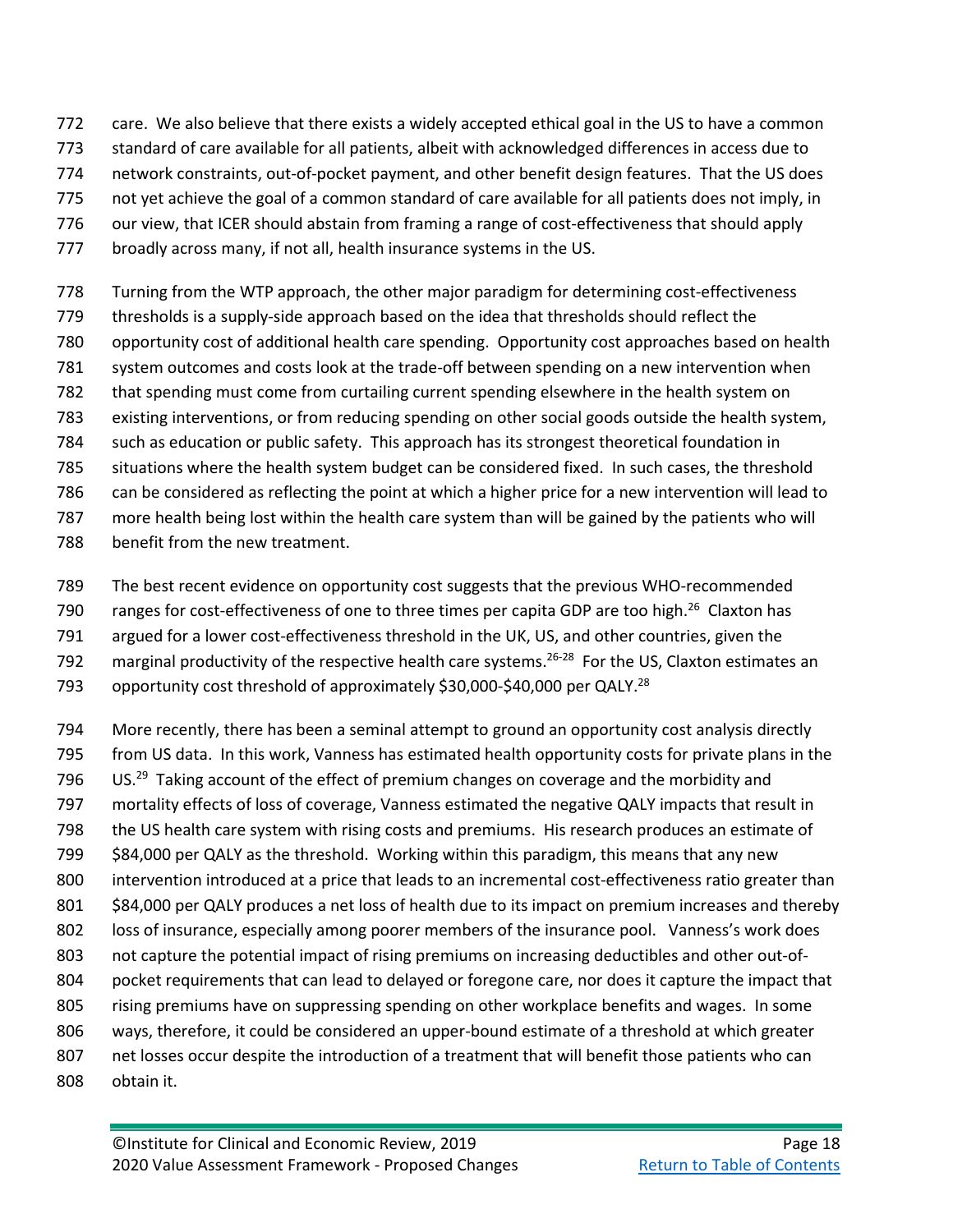Which approach – WTP or opportunity cost -- should ICER take in its determination of the cost- effectiveness thresholds we use when presenting value-based price benchmarks to inform decision- making? For several reasons, we believe the opportunity cost is the strongest theoretical foundation. Despite the lack of an explicit overall budget for health care in the US, we believe the current environment of the US health care system indicates that we have reached a point where 814 policymakers are no longer willing to accept cost increases in the US health care system that outpace growth in the overall economy. We hear this continuously from employers and many unions and other plan sponsors who are trying to maintain health benefits for their members. We hear this in broader concerns from consumer groups such as FamiliesUSA and AARP, who are aware of the opportunity costs faced by the public due to increasing health care costs. We hear it repeatedly from representatives of state government and state Medicaid programs, where rising health care costs have stripped out state spending on other needs such as education, police, and 821 public infrastructure. And we also view the goals of several state laws as indicative. Maryland has a long-standing arrangement that limits hospital cost growth to the growth rate estimated for the state's overall economy.<sup>30</sup> Massachusetts already links policy actions to growth in health care costs that outstrip growth in the state per capita GDP; and recent initiatives may extend state oversight to prescription drugs as well.

- Overall, therefore, we believe that ICER functions in a system where health expenditure may
- continue to grow, but that it has reached the point at which policymakers sense that the
- opportunity cost for current spending is already substantial. This implies that an opportunity cost
- paradigm is justifiable as the predominant theoretical foundation for our cost-effectiveness
- 830 thresholds. We believe that the opportunity costs are real, both within the health system and
- beyond, and that our goal should be to recommend value-based prices that will ensure that new
- 832 interventions are adopted at a price that leads to a net increase in health over the entire
- population. It is not a matter of saving money; it is a commitment to improving health.
- Following this line of reasoning, and reflecting on the most recent conceptual and empirical research, we have contemplated reducing our value-based price benchmark range to \$50,000- \$100,000 per QALY. We note, however, that the top end of our price benchmark range is usually 837 interpreted as a "ceiling" price beyond which a treatment will be viewed as not cost-effective. We are aware that the opportunity cost empirical data for the US need formal peer review and further delineation. It is reassuring that the most recent highly respected work using the WTP paradigm for determining thresholds arrived at a very similar approximate result: \$100,000 per QALY. And we 841 believe there is some value in ICER retaining a consistent threshold range as a level playing field for 842 all stakeholders. Therefore, for all the above reasons we are proposing to retain our current cost- effectiveness range to support our value-based price benchmark recommendations. We recognize that single cost-effectiveness thresholds should not be used as a blunt decision rule, and that decision-makers may want to consider different thresholds given their own view of their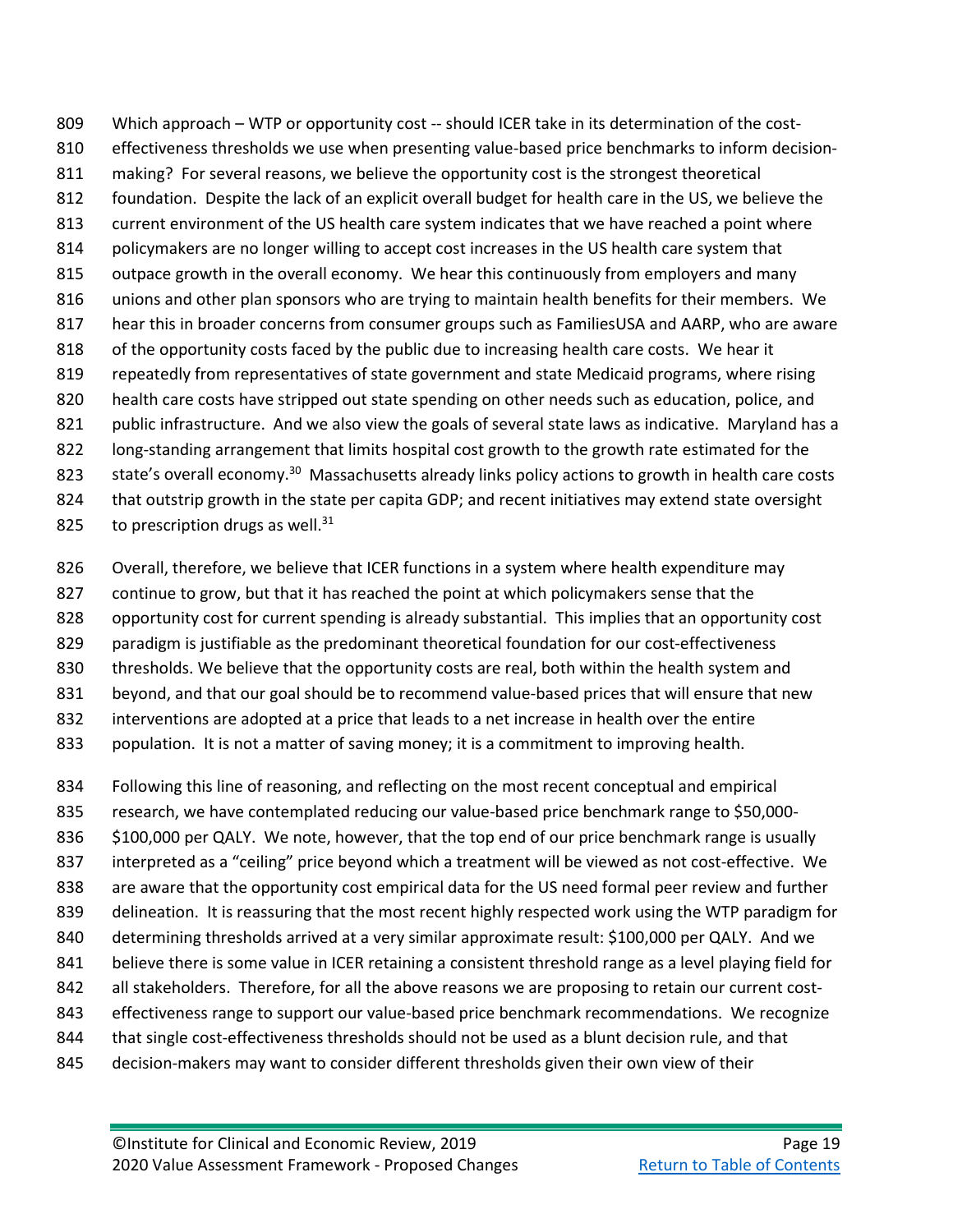opportunity costs and their interpretation of a treatment's potential other benefits and contextual considerations.

## <span id="page-31-0"></span>**3.4 Base-Case Perspective in Economic Models**

#### *Proposed Change*

- 850 1. Base-Case Perspective. No changes proposed see discussion section.
- 

### *Discussion*

- 853 1. Base-Case Perspective. We received several comments urging ICER to use the societal
- perspective in the base-case analysis instead of the health care sector perspective.

 The Second Panel on Cost-Effectiveness in Health and Medicine recommends reporting results from 856 both the health system perspective and the societal perspective, with an "impact inventory" used to make transparent which elements of a full societal perspective are included.<sup>9</sup> ICER does provide results from both perspectives but chooses to use the health system perspective as the basis for its primary base-case results. The reasons for this are both conceptual and practical. Most importantly, we believe that our reports are primarily intended to inform population-based medical 861 policy and pricing decisions within the US health care system. Decision-makers in the US health care system are not responsible for making trade-off decisions that involve broader societal resources. Of course, decision-makers may wish to consider the influence of health care on societal factors such as worker productivity, educational outcomes and spending, correctional system spending, tax revenues and payouts from Social Security. Our modified societal perspective tends to be able to model productivity effects but occasionally can include other factors when there are 867 data or sources for reasonable assumptions. But the primary frame of reference for those entities involved in coverage and pricing policy is the health system. This is a feature of health technology assessment at the national level across most developed nations and is one reason that ICER and nearly all international HTA agencies use the health system perspective as that taken for the reference case for cost-effectiveness modeling.

 A second important reason that ICER prefers the health system perspective for its base case is the 873 risk for discrimination against the disabled and elderly when a true societal perspective is taken in economic modeling. Giving "extra credit" to treatments of younger, working-age adults over 875 patients who may never work again does not reflect the ethical principles that guide ICER's work. We understand that for some health care interventions there may be important value in the broader effects of treatment on productivity, both for patients and their families. But to hard-wire this consideration into lower price recommendations for treatments of elderly or disabled patients seems unreasonable in our view. As per our methods adaptations for treatments of ultra-rare diseases, however, when the societal costs of care for any disease are large relative to the direct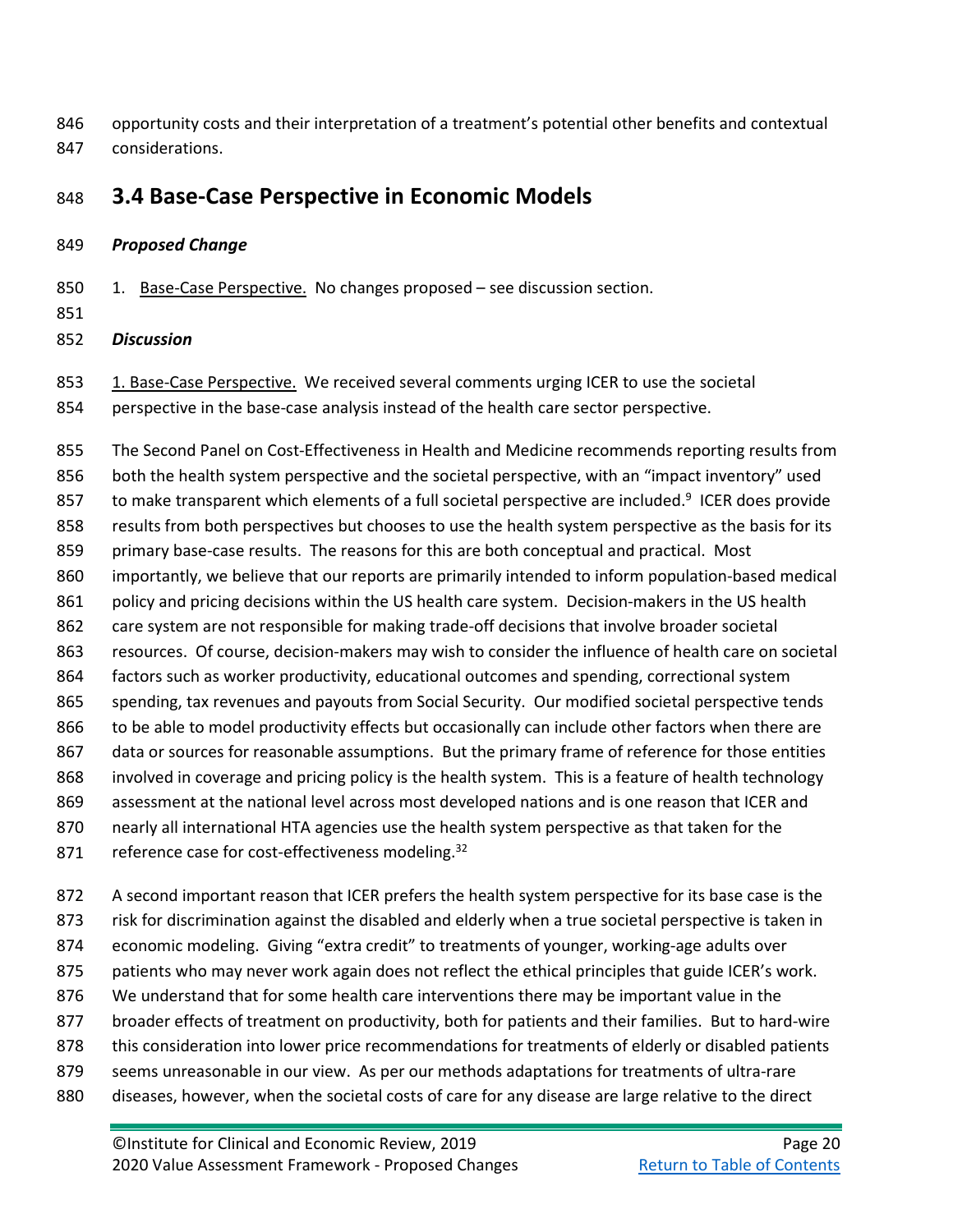- health care costs, the societal perspective will be included as a co-base case, presented directly
- alongside the health care sector perspective analysis.

## <span id="page-32-0"></span>**3.5 Discounting**

## *Proposed Change*

- 885 1. Discounting. No changes proposed see discussion section.
- 

## *Discussion*

- 888 1. Discounting. We received public comments suggesting lowering the discount rates or even
- removing the use of discount rates from our analyses entirely. Commenters were concerned that
- 890 the time divergence between short-term costs and long-term health benefits could result in an
- unfair judgment in certain cases, such as in the evaluation of curative therapies. There was also
- concern that discounting of benefits prioritizes the needs and health of current generations over
- those in the future.
- 894 Discounting is a standard method in economic modeling, although the choice of the discounting
- rate and whether costs and benefits should be discounted uniformly or in some differential way are
- matters of debate.<sup>33,34</sup> In the US, the standard approach has been recently confirmed by the
- Second Panel on Cost-Effectiveness in Health and Medicine as a uniform discount rate of 3% applied
- to both costs and benefits.<sup>35,36</sup> Other countries may use a different discount rate, ranging
- somewhere between 1.5% and 5%, but most, including the UK and Canada, also use a single
- 900discount rate for both costs and effects.
- The use of a 3% discount rate in the US as standard for both costs and outcomes is based on
- estimates of the real consumption rate of interest and data on real economic growth, which are
- 903 thought to reflect the social rate of time preference. While some have criticized the use of the 3%
- discount rate or discounting itself, we have made the judgment that there is no persuasive evidence
- for the use of another rate or scheme at this time. The use of a single, uniform discount rate for all
- assessments will allow for consistent comparisons across different or prior evaluations. We also do
- not propose presenting sensitivity analyses that vary the discount rate, as we do not believe this
- would provide additional information that is useful to decision-makers in this context. ICER
- encourages continued research into the appropriate discount rate to use for health economic
- evaluations, as well as periodic updates of the appropriate discount rate, as necessary.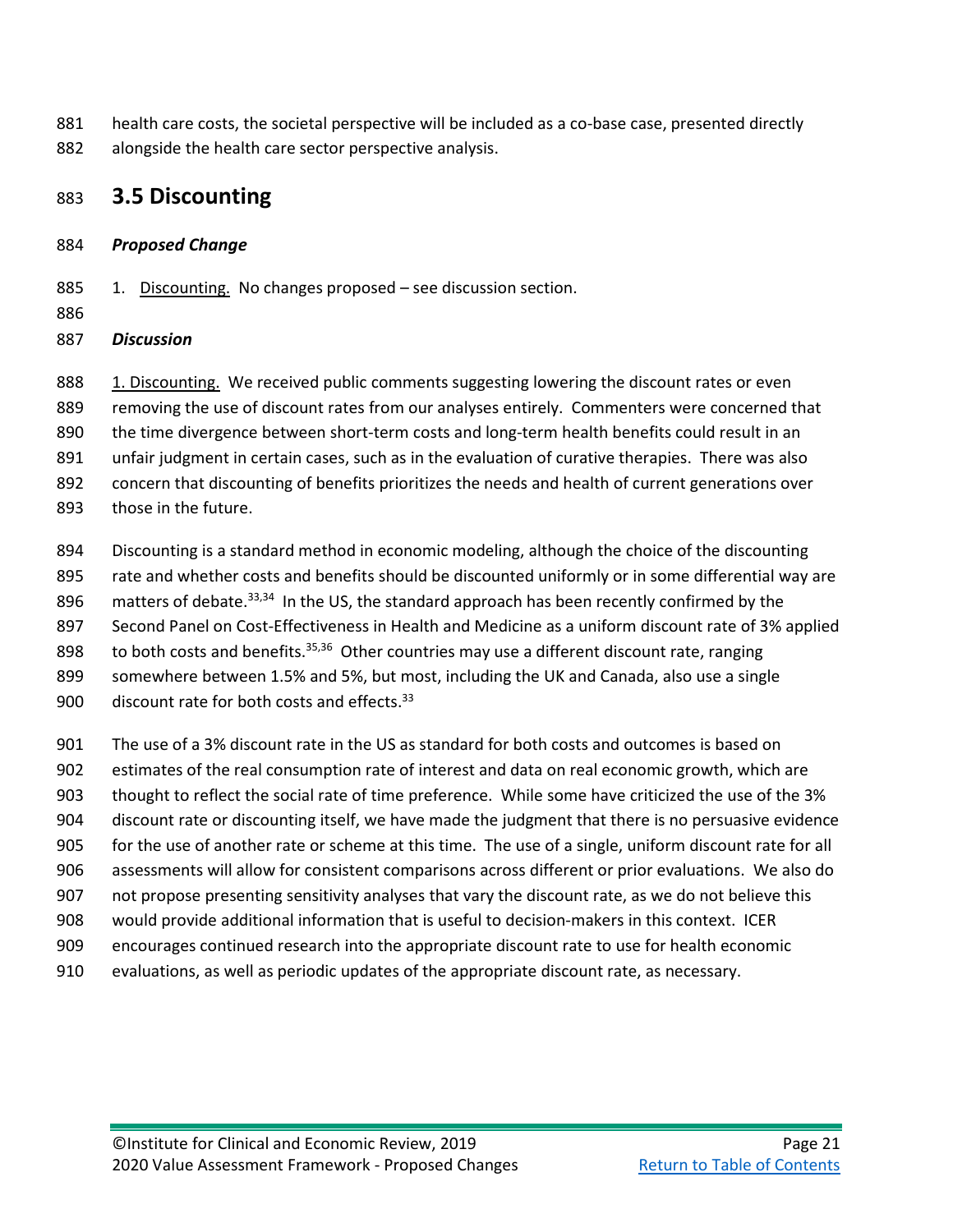## <span id="page-33-0"></span>**3.6 Alternative Economic Model Assumptions**

### *Proposed Change*

- 913 1. ICER will add a "Controversies and Uncertainties" section to the cost-effectiveness section of its reports in order to broaden discussion of alternative model structures and assumptions
- suggested by manufacturers or other stakeholders.
- 

## *Discussion*

918 1. "Controversies and Uncertainties" Sub-Section. We received comments urging greater model transparency through public release of fully executable models and by providing additional details

about the rationale behind the judgments that underpin the base case. Other comments

recommended that ICER consider the acceptance of manufacturer-developed models and

additional opportunities for input into model development for interested stakeholders.

The new proposed sub-section on "Controversies and Uncertainties" will allow exploration of

different model variations that could be viewed as more conservative or optimistic. In particular,

- this sub-section will expand discussion of any alternative model structures or inputs suggested by
- manufacturers or other stakeholders that differ importantly from the base case. Although the
- current layout of ICER reports includes information on these issues, we feel it will be helpful to
- consolidate and expand discussion of factors related to uncertainty, including lack of information on
- natural history, limitations of the data on patient outcomes, difficulties translating existing data into
- measures of quality of life, and disagreements over the plausibility of certain inputs or assumptions.
- Summaries of relevant published cost-effectiveness analyses will also be moved to this sub-section,
- pointing out differences in model structure, inputs and assumptions, and the impact of these
- differences on model results. This sub-section will allow for the acknowledgment of uncertainties
- and controversies raised by various stakeholders, while lending greater transparency to the
- rationale behind methodological decisions that underpin the base case. This new section will serve
- as an avenue to discuss how different assumptions or scenarios might affect model results and as a
- useful tool for decision-makers to understand the issues and uncertainties that may remain
- controversial.

## <span id="page-33-1"></span>**3.7 Other Changes**

- *Proposed Changes*
- 941 1. ICER will exclude unrelated costs in some cost-effectiveness analyses.
-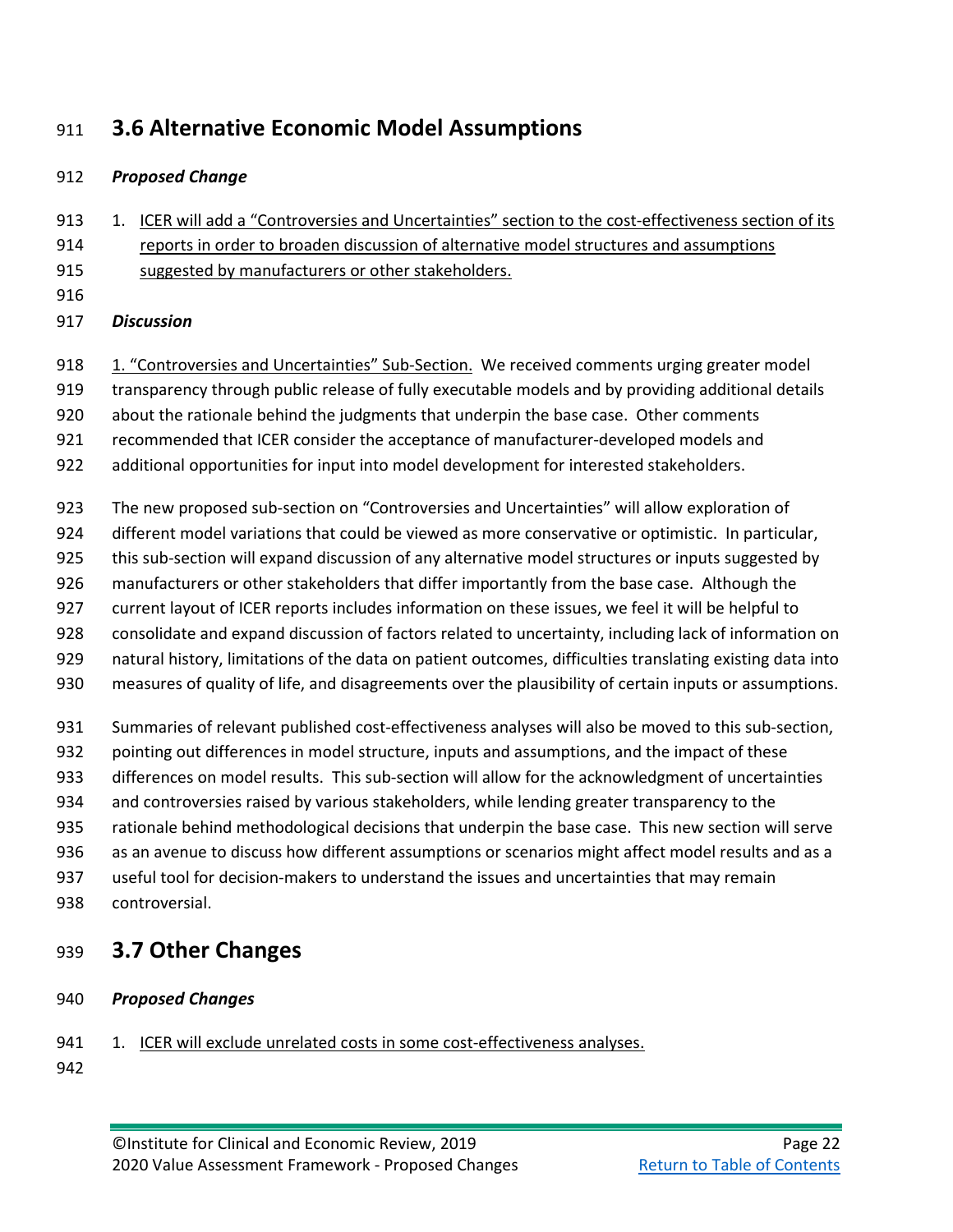| 943<br>944<br>945<br>946 |                                                                                                                                           | 2. When relevant, ICER will seek information from manufacturers and payers with which to model<br>as a scenario analysis a limited number of outcome-based payment arrangements for the<br>intervention under review. |  |  |
|--------------------------|-------------------------------------------------------------------------------------------------------------------------------------------|-----------------------------------------------------------------------------------------------------------------------------------------------------------------------------------------------------------------------|--|--|
| 947<br>948               | 3.                                                                                                                                        | Sources of Evidence. No changes proposed - see discussion section.                                                                                                                                                    |  |  |
| 949<br>950               | 4.                                                                                                                                        | Caregiver Utilities and Costs. No changes proposed - see discussion section.                                                                                                                                          |  |  |
| 951<br>952               | 5.                                                                                                                                        | Dynamic Pricing. No changes proposed - see discussion section.                                                                                                                                                        |  |  |
| 953<br>954               | 6.                                                                                                                                        | Subgroup Analyses. No changes proposed - see discussion section.                                                                                                                                                      |  |  |
| 955<br>956<br>957        |                                                                                                                                           | 7. Public Payer Perspective Incorporating Behavioral Health Outcomes. No changes proposed -<br>see discussion section.                                                                                                |  |  |
| 958<br>959<br>960        |                                                                                                                                           | 8. Reference Case. ICER's Reference Case will be revised to reflect any of the proposed revisions<br>that are adopted.                                                                                                |  |  |
| 961                      |                                                                                                                                           | <b>Discussion</b>                                                                                                                                                                                                     |  |  |
| 962                      |                                                                                                                                           | 1. Excluding unrelated costs. In cases where an intervention that increases QALYs would not be                                                                                                                        |  |  |
| 963                      |                                                                                                                                           | found to be cost effective, even with a zero-dollar price, we will exclude unrelated (non-drug)                                                                                                                       |  |  |
| 964<br>965               |                                                                                                                                           | health care costs as a separate scenario analysis. Even though it may be controversial to treat such<br>costs as unrelated, we believe it is still important to explore the effect of excluding these costs from      |  |  |
| 966                      | the analysis especially when the disease already has very high health care costs.                                                         |                                                                                                                                                                                                                       |  |  |
| 967                      | We have encountered specific situations in assessments where the cost-effectiveness analysis is not                                       |                                                                                                                                                                                                                       |  |  |
| 968                      | able to produce a non-negative threshold price that would make a given treatment cost-effective.                                          |                                                                                                                                                                                                                       |  |  |
| 969<br>970               | In addition, we have received comments during specific assessments that have suggested excluding<br>unrelated costs in scenario analysis. |                                                                                                                                                                                                                       |  |  |
| 971                      |                                                                                                                                           | In some cases, there are no positive prices for an intervention that will reach specific cost-                                                                                                                        |  |  |
| 972                      |                                                                                                                                           | effectiveness thresholds. This may occur in situations where a new treatment is added on to                                                                                                                           |  |  |
| 973                      |                                                                                                                                           | existing treatment that is already near or beyond the cost-effectiveness threshold. One option in                                                                                                                     |  |  |
| 974                      | such cases would be to re-price the entire regimen, including the older, existing treatments, rather                                      |                                                                                                                                                                                                                       |  |  |
| 975<br>976               |                                                                                                                                           | than just the new intervention, but this would not generally be a real-world option for regimens<br>with multiple manufacturers. Another example where this may occur is when a new treatment                         |  |  |
| 977                      |                                                                                                                                           | results in more time spent in health states that have very high costs and/or a low utility value,                                                                                                                     |  |  |
| 978                      |                                                                                                                                           | making it impossible for the incremental cost effectiveness ratio to reach specific thresholds even at                                                                                                                |  |  |
| 979                      |                                                                                                                                           | zero price. <sup>37</sup> In such cases a scenario analysis excluding health state costs that are not related to                                                                                                      |  |  |
| 980                      |                                                                                                                                           | the intervention per se, may be informative.                                                                                                                                                                          |  |  |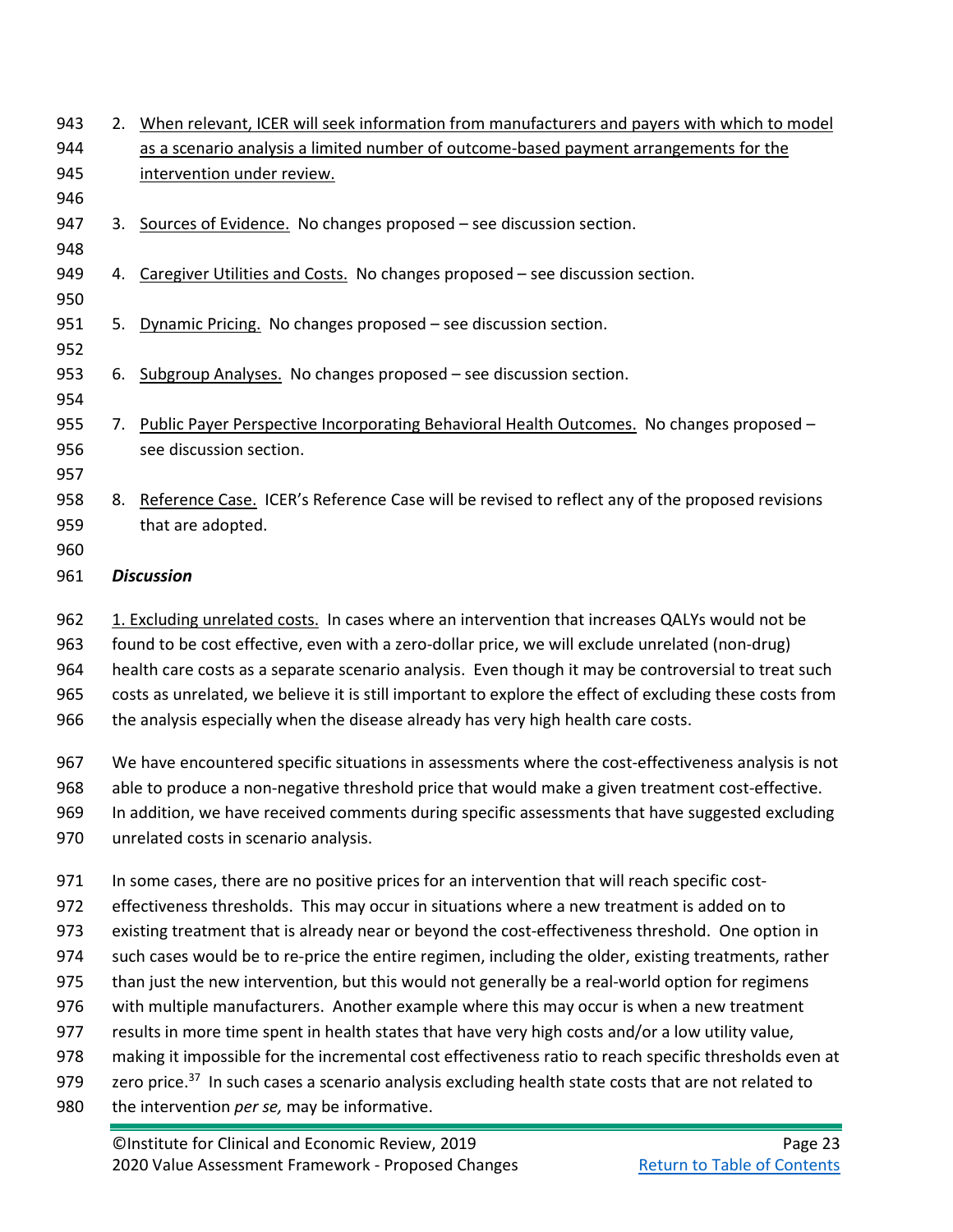981 2. Payment Models. We received comments asking that our analyses include the potential impact of outcome-based contracts on the cost-effectiveness of treatments. We agree that these contracts can be a useful tool in managing uncertainty and increasing the ultimate cost-effectiveness of treatment. We will actively seek information from manufacturers and payers about the potential outline of outcomes-based contracts for scenario analyses in our reports. It will only be helpful to run these kinds of scenario analyses if the list price of the treatment is known. If we do know the 987 list price but do not receive any guidance from stakeholders, we may do an exploratory scenario analysis using outcomes and levels of financial risk-sharing that could meet our cost-effectiveness range.

990 3. Sources of Evidence. ICER received comments from multiple stakeholders recommending that we develop and utilize standard methods for incorporating RWE into our analyses, such as claims databases, electronic records, and registry data.

ICER has used and commits to continue using RWE provided the data are considered to be fit for

purpose and of high quality, as judged by ICER's evidence review team. For example, ICER

assessments have used analyses of commercial payer and Medicaid claims data to estimate costs

996 for stem cell transplantation in an analysis of CAR-T treatments, and to provide more current

- 997 estimates of best supportive care costs for cystic fibrosis patients<sup>39</sup> than could be found in the
- literature. In the absence of high-quality randomized controlled trial data, ICER will rely on the
- highest quality RWE to provide critical inputs into our economic evaluations and context for the
- interpretation of both clinical effectiveness and cost effectiveness. However, in the absence of high
- quality RCT or RWE data, ICER will continue to report on the need for this data.
- While RWE can reflect treatment effectiveness, adherence, and practice patterns seen outside a controlled trial setting, this type of evidence can also be fraught with confounding and bias and is highly dependent on study methodology. In addition, as we are often evaluating new health technologies that have not yet been launched in the market, high quality RWE may not exist. While 1006 some stakeholders have urged us to delay value assessments until after RWE has been generated, we strongly believe that such value assessments need to be conducted around the time of launch, to allow policymakers to make coverage and treatment decisions based on the best information available at the time.
- 4. Caregiver Utilities and Costs. We received several comments suggesting the inclusion of
- economic and utility impact on family members (caregiver spillover effects) in our economic
- evaluations. These caregiver effects include caregiver and/or family productivity loss, as well as
- quality of life impacts as a result of caregiving for patients.
- The Second Panel on Cost-Effectiveness in Health and Medicine recommends including family and
- caregiver impacts in specific therapeutic areas where the introduction of a health technology is
- shown to alleviate such family/caregiver burden, leading to better overall health and economic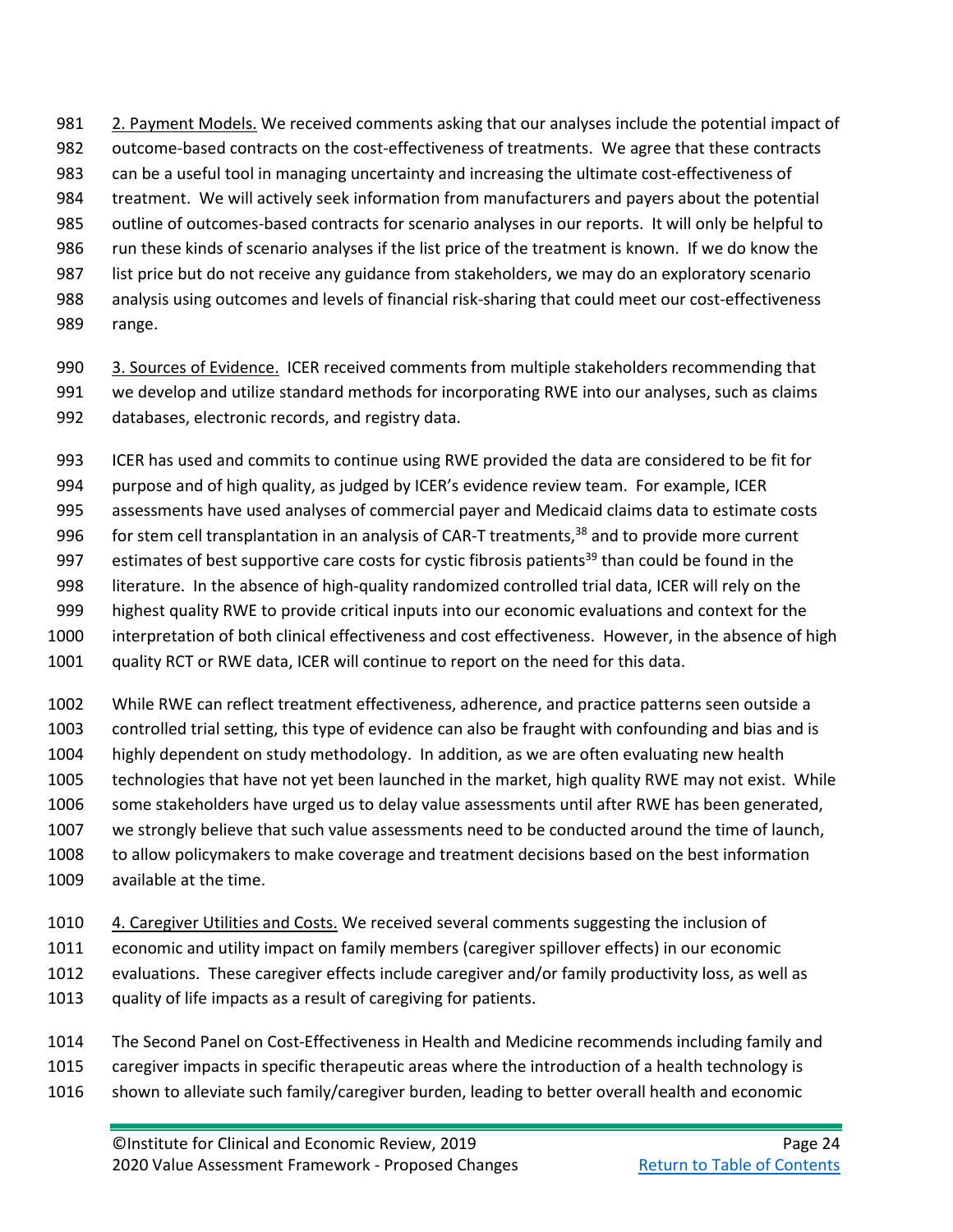- outcomes.<sup>9</sup> ICER has included caregiver and/or family economic burden when relevant and when
- appropriate data were available. However, we have only rarely included utility-specific
- caregiver/family effects, for several reasons.

 While it may appear logical to include effects on caregiver utility, there continue to be many unresolved questions about whether and how to incorporate caregiver utilities. Key areas of uncertainty include the number of family members to include and how to account for changes in 1023 caregivers and their health-related quality of life over time.<sup>[40](#page-58-8)</sup> Information is also needed on the 1024 stabilization or decrease of caregiving burden over time as caregivers become accustomed,<sup>[41](#page-58-9)</sup> as well as on the magnitude and duration of change in caregiver utility following changes in health status 1026 such as the cure or death of a patient. We encourage future research on caregiver effects to address these areas of uncertainty. As research continues, we will consider scenario analyses that include the utility impact to patients' families and/or caregivers when compelling data exist. In analyses using a modified societal perspective, ICER will continue to include economic impacts on caregivers and family when published or grey literature data on productivity and other indirect costs are available.

 5. Dynamic Pricing. We received public comments recommending the adoption of dynamic pricing for drugs and other health care costs in our economic evaluations to account for relative changes in the cost of providing health care over time, such as a decrease in the price of a drug following loss of exclusivity.

 Questions have been raised as to whether ICER's cost-effectiveness analyses should account for changes in pricing over time. The topic of drug price changes is often raised in the context of anticipated loss of exclusivity for one or more drugs, or the anticipated introduction of biosimilars. Standard practice in cost-effectiveness analysis is to use current prices throughout an analysis, and there is at present no well-developed methodology for computing cost-effectiveness measures of 1041 health care interventions throughout their life cycle. Limited work has been done in this area,  $42,43$  $42,43$ 1042 but the results may not be generalizable to other therapy areas, health care settings, or geographies. In addition, analyses using a health care sector perspective and static pricing are more consistent with an opportunity cost paradigm as the foundation for cost-effectiveness analysis and decision-making. For health care decision-makers considering cost-effectiveness at the margin, decisions should theoretically be driven by the opportunity cost of existing services, making price changes in the future less relevant.

- Attempts to model price changes over time would add an additional layer of uncertainty and
- speculation to cost-effectiveness analyses. In the US market, where drug prices are mostly
- unregulated, changes in prices occur relatively frequently and are difficult to predict. Prices for
- specific branded drugs may decrease over time, especially as competing drugs come to market, but
- also often increase over time, sometimes repeatedly. The entry of other branded competitors in
- the future can be difficult to predict, as FDA approval of anticipated new drugs may be delayed or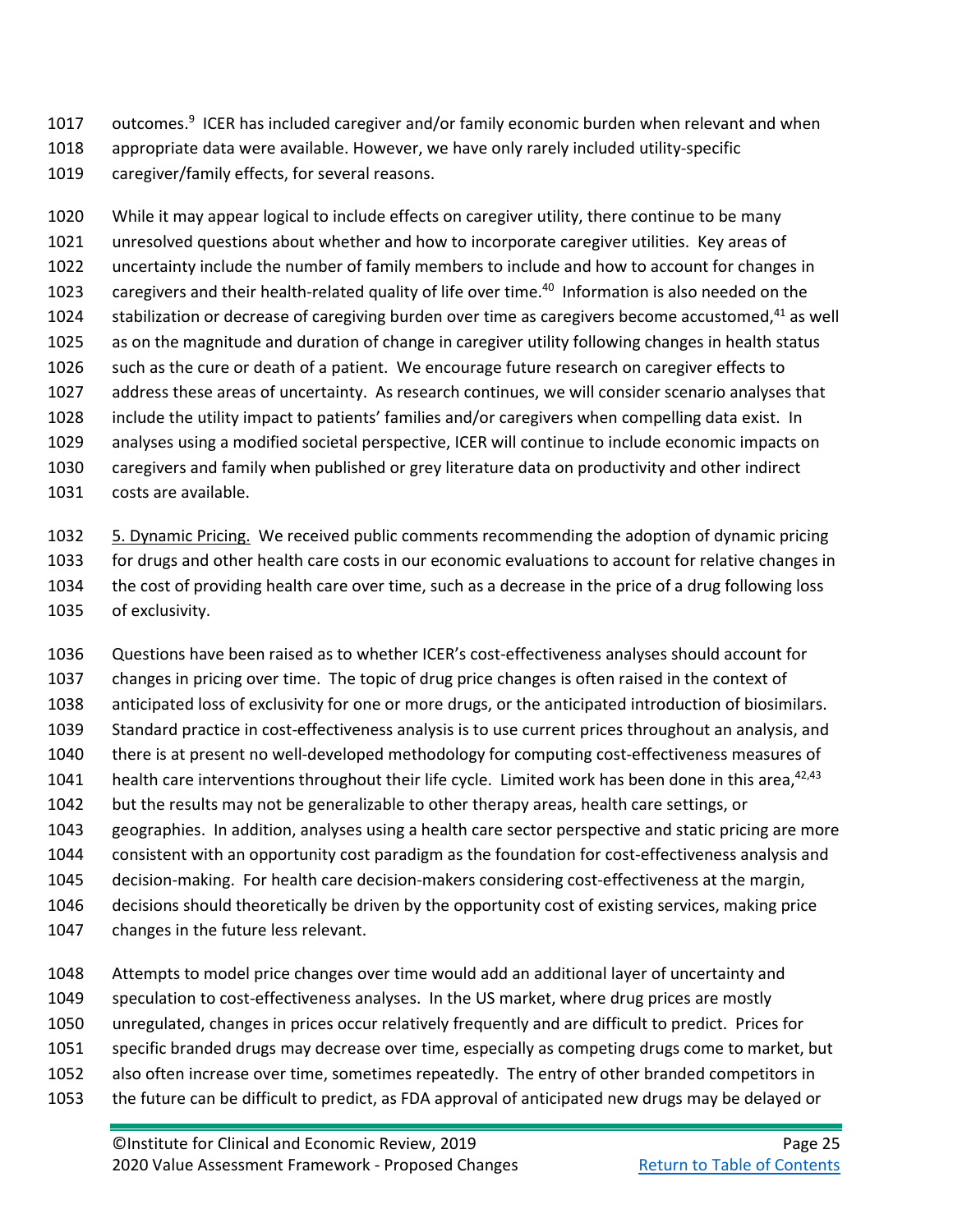- denied. Price increases may also occur in anticipation of loss of exclusivity. Generic drugs and
- biosimilars are expected to have discounted pricing relative to branded or bio-original competitors,
- but the size of that discount may be difficult to estimate, especially if it occurs years in the future. It
- also may be difficult to predict the timing of market entry for generic drugs or biosimilars, due to
- the possibility of patent litigation or other barriers to entry. Finally, even products with historically
- stable pricing may be sold to or acquired by another manufacturer, who could decide to change pricing in dramatic and unpredictable fashion.
- 6. Subgroup Analyses. We received several comments recommending the inclusion of different patient subgroups seen in the real-world when analyzing cost-effectiveness of different health technologies.
- ICER clarifies that we have and will continue to include analysis of patient subgroups when robust
- data and relevant inputs from clinical trials and/or real-world evidence are available to do so. While
- cohort models tend to reflect homogeneity in patient populations for whom health technologies
- are assessed, we include scenarios with different patient subgroups to account for the
- heterogeneity within patient groups within a specific disease area.
- As an example, in the 2017 ICER review of targeted immunomodulators for the treatment of moderate-to-severely active rheumatoid arthritis, we included not only those patients in whom conventional disease modifying agents failed, but also those in whom such conventional therapies were not well-tolerated, as well as those who were naïve to such therapies, to align with treatment practice patterns in the real world. Such subgroup analyses have been and will continue to be undertaken when ICER believes that health technologies are likely to be approved or have been used extensively within these subgroups of interest, and as mentioned earlier, pending data
- availability.
- 7. Public Payer Perspective Incorporating Behavioral Health Outcomes. We received comments urging ICER to consider the potential impact of changes in behavioral health outcomes on income levels and eligibility for means-tested public programs. Public payers may have a very different
- perspective on the cost-effectiveness of treatments that alleviate poverty or disability, thereby allowing patients to move from public programs to commercial insurance.
- While ICER acknowledges that different payer types may have different perspectives, we believe it is important for policymakers not to view health investment as less worthwhile if the return on investment is realized by a different (type of) payer. ICER's economic evaluations will therefore continue to be conducted using a broad health care sector perspective, with a societal perspective as a scenario analysis. ICER may consider payer-specific analyses where considered particularly relevant and when data are available.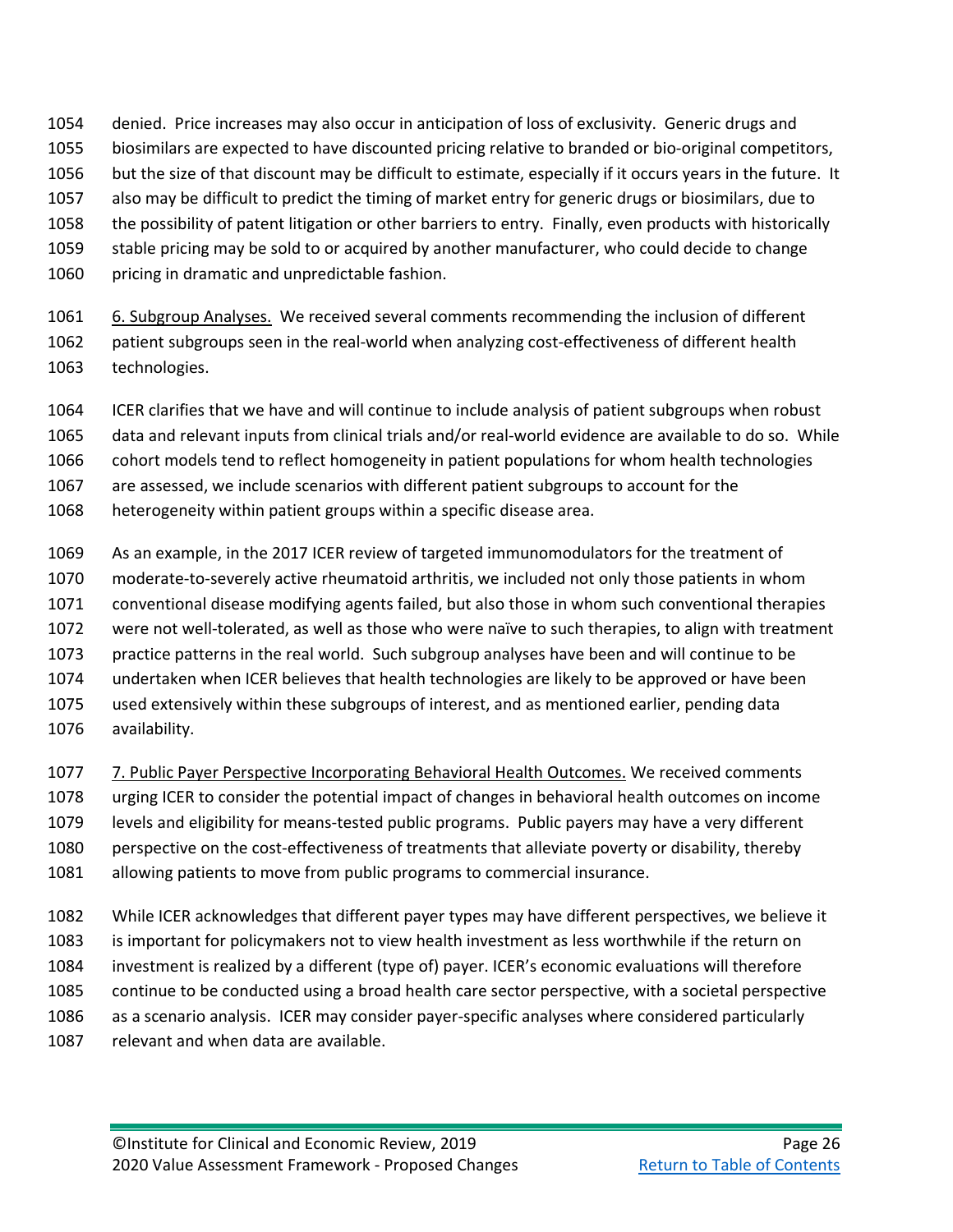- 1088 8. Reference Case. To ensure the comparability and transparency of ICER's economic analyses,
- 1089 Reference Case specifications will be updated to reflect the most currently recommended methods.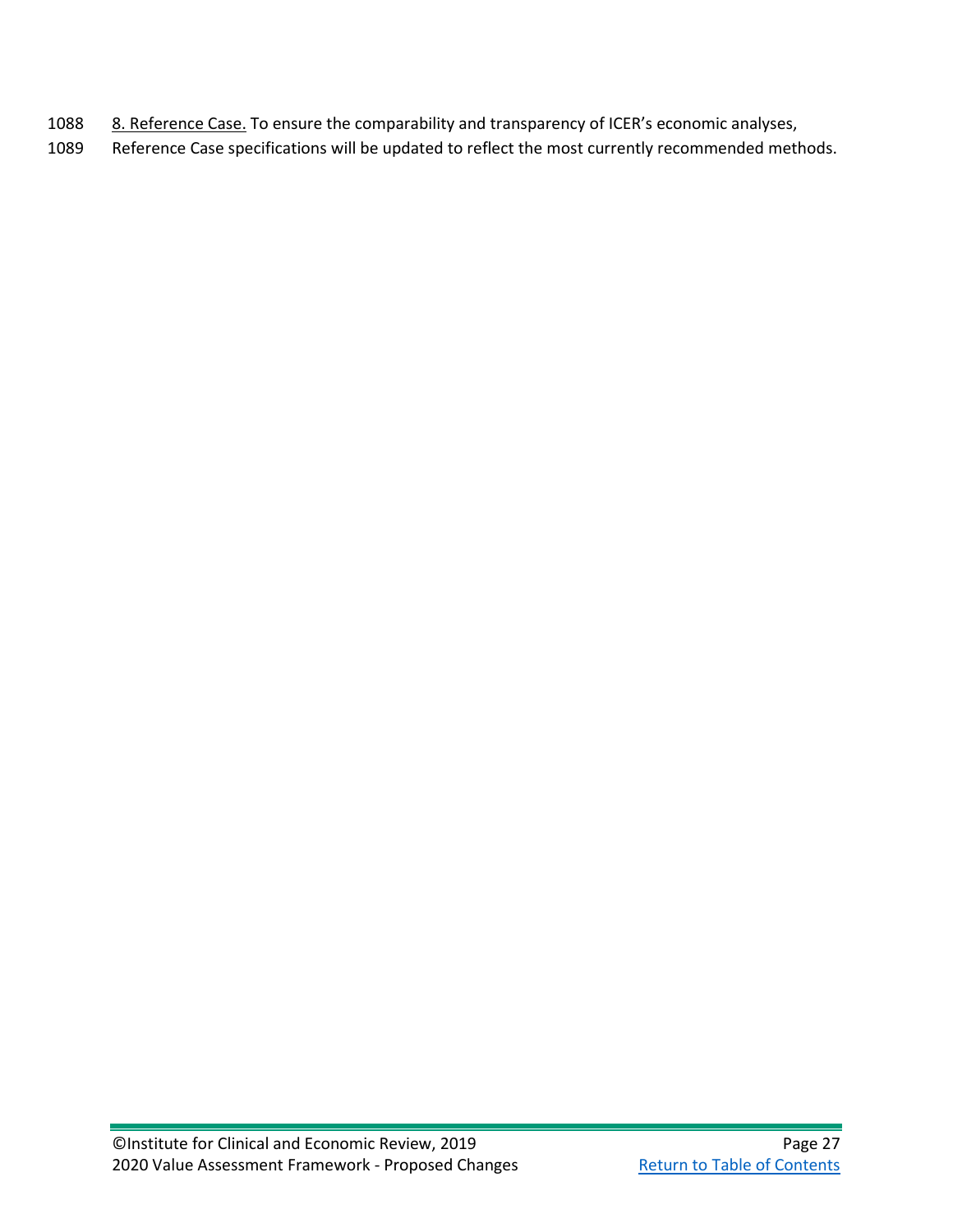# <span id="page-39-0"></span>4. Potential Other Benefits or Disadvantages and Contextual Considerations

## <span id="page-39-1"></span>**4.1 List of Voting Questions and Voting Format**

## *Proposed Changes* As displayed in Table 4.1 below, ICER proposes the following changes: 1. ICER will change the wording of all questions related to potential other benefits and contextual considerations to improve clarity and consistency of interpretation. 2. ICER will add a first question related to whether appraisal committee members believe that uncertainty and/or model assumptions lead the base-case cost-effectiveness results to be overly optimistic or pessimistic. 3. ICER will add several new potential other benefits of a new intervention compared to the selected comparator: a. For interventions that may offer special advantages by virtue of presenting an option to patients with a notably different balance or timing of risks and benefits versus other treatments. 1105 b. For interventions that have a delivery mechanism or complexity of regimen that may improve or decrease real-world adherence relative to comparator treatments 4. ICER will provide empirical results for absolute QALY shortfall and proportional QALY shortfall to 1109 support deliberation and voting on a single question on relative "health loss" as a contextual consideration. This question will take the place of two separate questions on severity of illness and lifetime burden of illness. 5. ICER will add one new potential disadvantage related to treatments that, if not entirely curative, could reduce or even preclude the potential effectiveness of future treatments. 6. ICER will change the voting structure for all questions from a yes/no format to a Likert scale 1117 from 1-3. The intent of the new voting structure is to enhance the application of these considerations by decision-makers within a cost-effectiveness range suggested by the base-case economic model.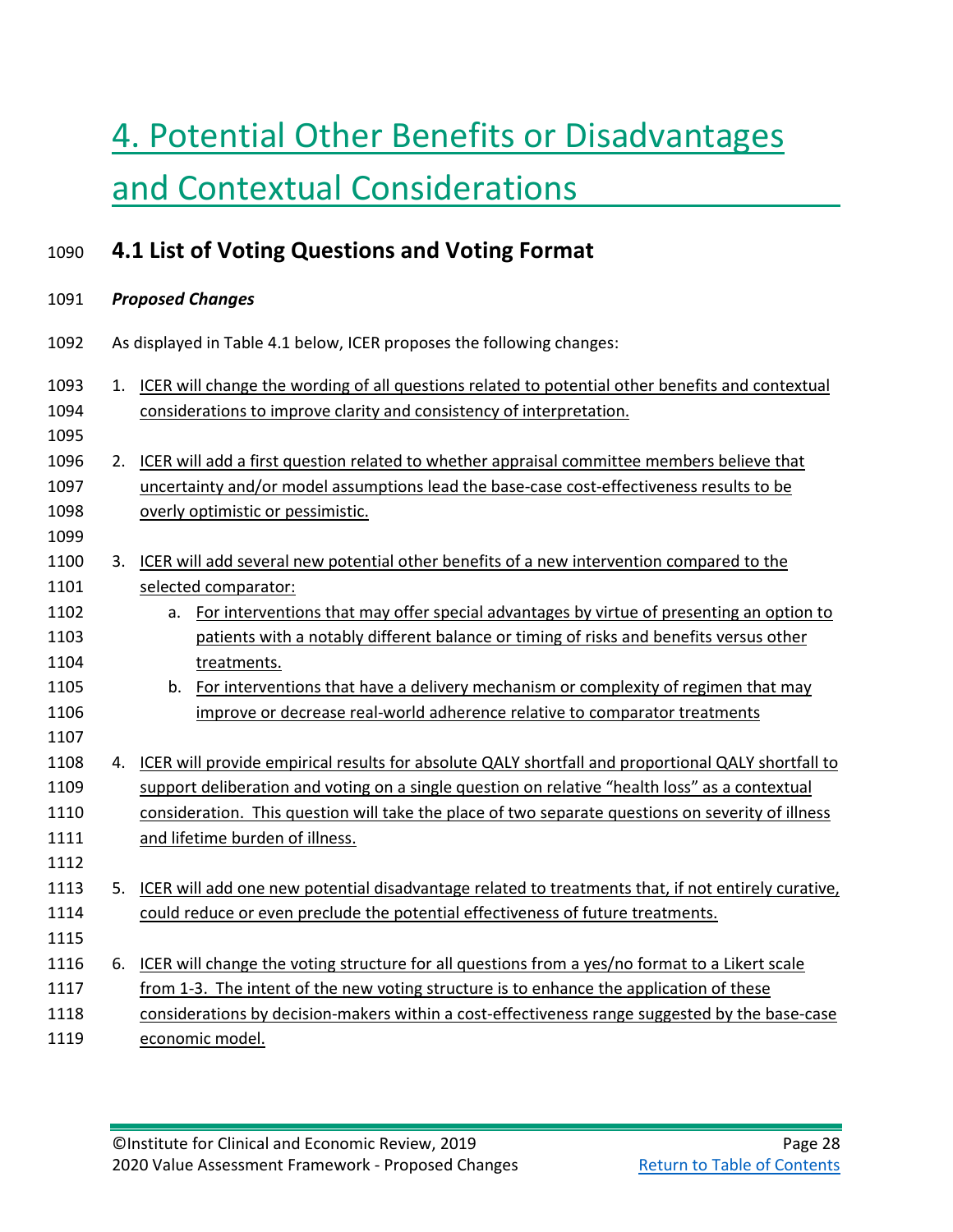### 1120 **Table 4.1 Proposed List of Voting Questions on Potential Other Benefits/Disadvantages and**

1121 **Contextual Considerations.**

| 1                                                                                                                                                                                    | Intermediate (2) | 3                                                                                                                                                                              |
|--------------------------------------------------------------------------------------------------------------------------------------------------------------------------------------|------------------|--------------------------------------------------------------------------------------------------------------------------------------------------------------------------------|
| Uncertainty or overly favorable model<br>assumptions creates significant risk that<br>base-case cost-effectiveness estimates are<br>too optimistic                                   |                  | Uncertainty or overly unfavorable model<br>assumptions creates significant risk that base-<br>case cost-effectiveness estimates are too<br>pessimistic                         |
| Very similar mechanism of action to that of<br>other active treatments                                                                                                               |                  | New mechanism of action compared to that of<br>other active treatments                                                                                                         |
| Delivery mechanism or relative complexity<br>of regimen likely to lead to much lower<br>real-world adherence relative to the<br>comparator                                           |                  | Delivery mechanism or relative complexity of<br>regimen likely to result in much higher real-<br>world adherence relative to the comparator                                    |
| The intervention offers no special<br>advantages to patients by virtue of<br>presenting an option to patients with a<br>notably different balance or timing of risks<br>and benefits |                  | The intervention offers special advantages to<br>patients by virtue of presenting an option to<br>patients with a notably different balance or<br>timing of risks and benefits |
| Small health loss without this treatment as<br>measured by proportional and/or absolute<br><b>QALY shortfalls</b>                                                                    |                  | Substantial health loss without this treatment<br>as measured by proportional and/or absolute<br><b>QALY shortfalls</b>                                                        |
| Will not significantly reduce caregiver or<br>broader family burden versus the<br>comparator                                                                                         |                  | Will significantly reduce caregiver or broader<br>family burden versus the comparator                                                                                          |
| Will not have a significant impact on<br>improving return to work and/or overall<br>productivity versus the comparator<br>Other                                                      |                  | Will have a significant impact on improving<br>return to work and/or overall productivity<br>versus the comparator<br>Other                                                    |
|                                                                                                                                                                                      |                  |                                                                                                                                                                                |

#### 1122

### 1123 *Discussion*

### 1124 1. ICER will change the wording of all questions related to potential other benefits and contextual 1125 considerations to improve clarity and consistency of interpretation.

1126 The current list of potential other benefits and contextual considerations was formally put into

- 1127 place with the adoption of the value assessment framework methods update in 2017. In the
- 1128 subsequent two years our experience has shown that some of the questions were difficult for the
- 1129 appraisal committees to interpret in the context of specific topics under review. We are therefore
- 1130 proposing to adapt most of the existing concepts represented in the current list of potential other
- 1131 benefits and contextual considerations into newly worded questions framed as a Likert scale
- 1132 between two ends of a spectrum. We have done preliminary pilot testing of this approach with our
- 1133 appraisal committees and we believe this framing of the questions will prove to be more a
- 1134 consistent and transparent guide to these issues than the current format.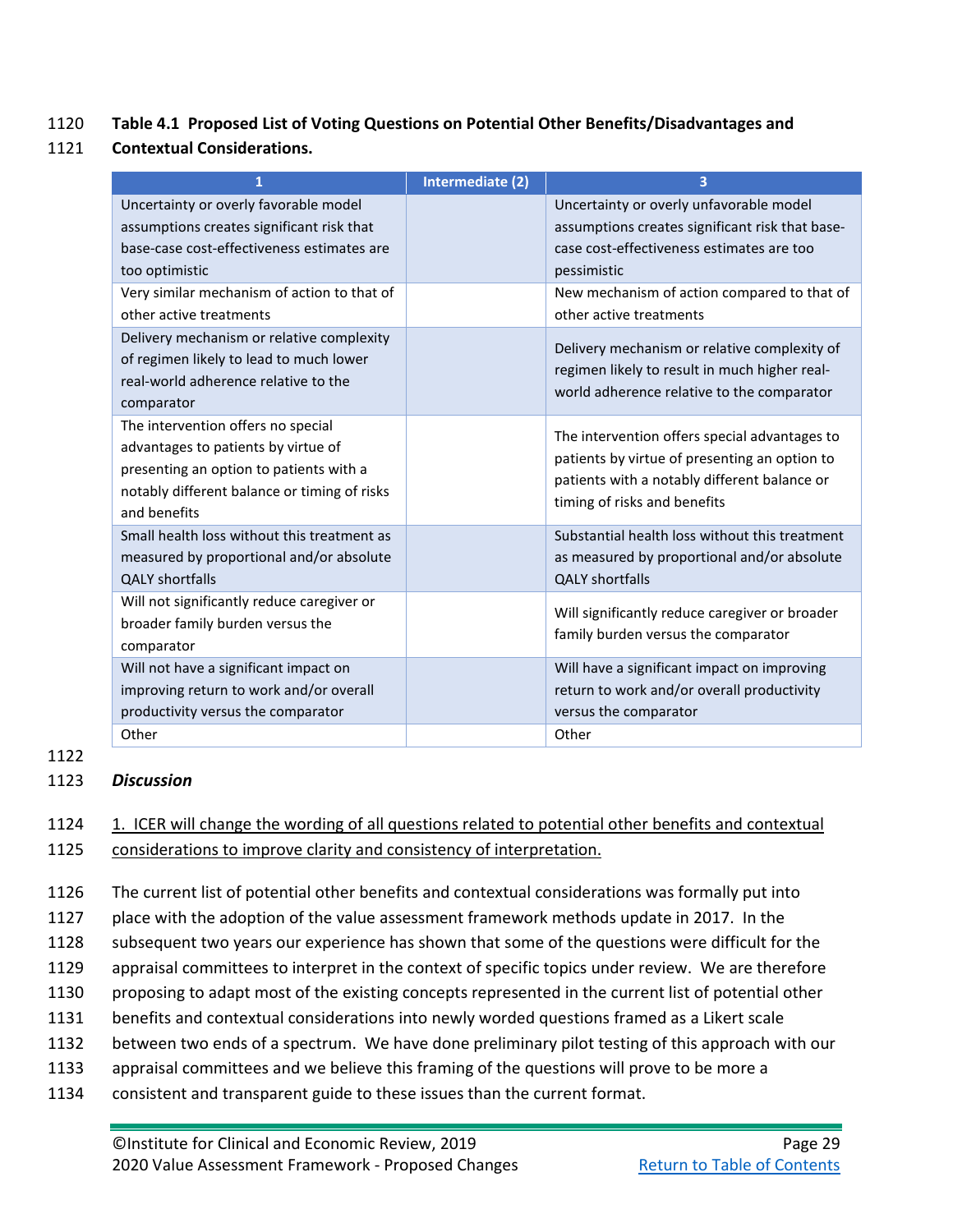- 2. ICER will add a first question related to whether appraisal committee members believe that
- uncertainty and/or model assumptions lead the base-case cost-effectiveness results to be overly optimistic or pessimistic.
- The deliberation on the cost-effectiveness model is an important part of the public meetings of our independent appraisal committees. We believe it will aid decision-makers if we initiate a new question specifically related to whether they believe the model structure, assumptions, and relative level of uncertainty, makes it likely the base-case results are too pessimistic or too optimistic. This vote should help provide greater transparency and guidance to decision-makers seeking to apply 1144 the base-case results to medical policy.
- 3. ICER will add several new potential other benefits of a new intervention compared to the selected comparator:
- 1147 a. For interventions that may offer special advantages by virtue of presenting an option to patients with a notably different balance or timing of risks and benefits versus other 1149 treatments.
- b. For interventions that have a delivery mechanism or complexity of regimen that may 1151 improve or decrease real-world adherence relative to the comparator
- 

 As we have also mentioned in our proposed methods adaptations for single or short-term transformative therapies, we believe that the concept of "value of hope" is poorly named to convey

- the advantages that some treatments may offer if they have a distinctly different timing or balance of risks and benefits compared to other available treatments. The classic example is a treatment for
- cancer that may have, overall, the same total QALYs gained as existing options, but which has a
- higher risk of short-term death and a higher chance of longer-term survival. For risk-taking patients
- this treatment option, although its QALYs are identical to other options, offers a special advantage,
- and so we think this potential other benefit merits consideration given the heterogeneity of
- patients and the way they view the relative balance of risks and benefits of different treatment
- options.
- We also note that there are some treatments that may, through stimulation of antibodies or other
- clinical effects, decrease the chance of benefit from future treatment options. Although this is
- infrequent, we feel it merits a place in the voting list.
- 1166 4. ICER will provide empirical results for absolute QALY shortfall and proportional QALY shortfall to 1167 support deliberation and voting on a single question on "health loss without this treatment" as a
- contextual consideration. This question will take the place of two separate questions on severity of
- illness and lifetime burden of illness.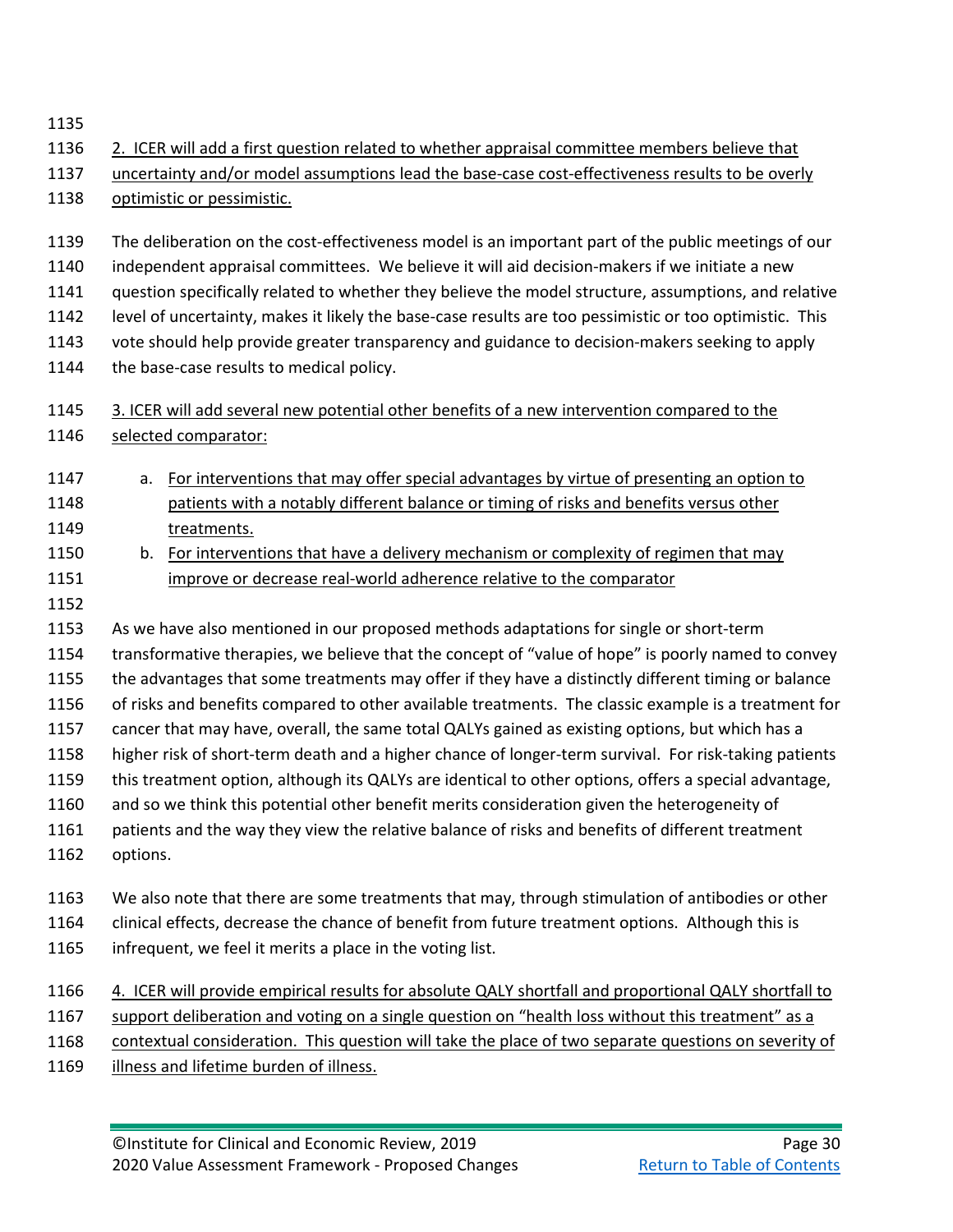- Ethicists, health economists, and health technology assessment groups have long recognized that
- pure QALY maximization does not incorporate all the values that societies wish to consider when
- making prioritization decisions for health care spending. One important social value is that which
- gives some preference to treatments for patients with more severe conditions.<sup>8,44</sup> "Severity of
- illness" has therefore been proposed as one element of value that should modulate applications of
- cost-effectiveness results to medical policy, but countries and health technology assessment groups
- have conceptualized this idea somewhat differently. Some have seen that giving some priority to
- treatments according to "lifetime burden of illness" or "need" may better represent the ethical
- instincts of a society or other decision-makers.<sup>45,46</sup>
- Our current methods have asked appraisal committee members to vote separately on severity of
- illness and lifetime burden of illness without providing any specific conceptual or empirical
- guidance. We believe that we can gain greater clarity and consistency in consideration of these
- issues by changing the terms used and by providing empirical results for the absolute QALY shortfall
- and proportional QALY shortfall.
- The absolute QALY shortfall is defined as the total absolute amount of future health patients with a condition are expected to lose without the treatment that is being assessed.<sup>47</sup> It can be measured over the entire lifetime of patients with a condition, but more often it is measured from the point at which patients are diagnosed with a condition. By capturing the magnitude of the number of QALYs lost, the absolute QALY shortfall reflects the aspect of severity of illness related to the idea that treatments for people who stand to lose the most absolute numbers of QALYs should merit some increased prioritization. The ethical consequences of using absolute QALY shortfall to prioritize treatments is that conditions that cause early death or that have very serious lifelong effects on quality of life receive the greatest prioritization. Thus, certain kinds of treatments, such as treatments for rapidly fatal conditions of children, or for lifelong disabling conditions, score highest on the scale of absolute QALY shortfall. The Norwegian health technology assessment program is perhaps the most notable organization currently using measures of absolute QALY shortfall as a 1196 component in their appraisal process.<sup>[48](#page-58-16)</sup>
- Absolute QALY shortfall is often viewed in contrast to another way to empirically measure a sense of severity of illness, or "need" as the Dutch have called it.<sup>49</sup> This alternative measure is called proportional QALY shortfall. The proportional QALY shortfall is measured by calculating the proportion of the total QALYs of remaining life expectancy that would be lost due to untreated illness.<sup>50</sup> The proportional QALY shortfall reflects the ethical instinct to prioritize treatments for patients whose illness would rob them of a large percentage of their expected remaining lifetime. As with absolute QALY shortfall, rapidly fatal conditions of childhood have high proportional QALY shortfalls, but the highest numbers can also often arise from severe conditions among the elderly who may have only a few years left of average life expectancy but would lose much of that to the illness without treatment.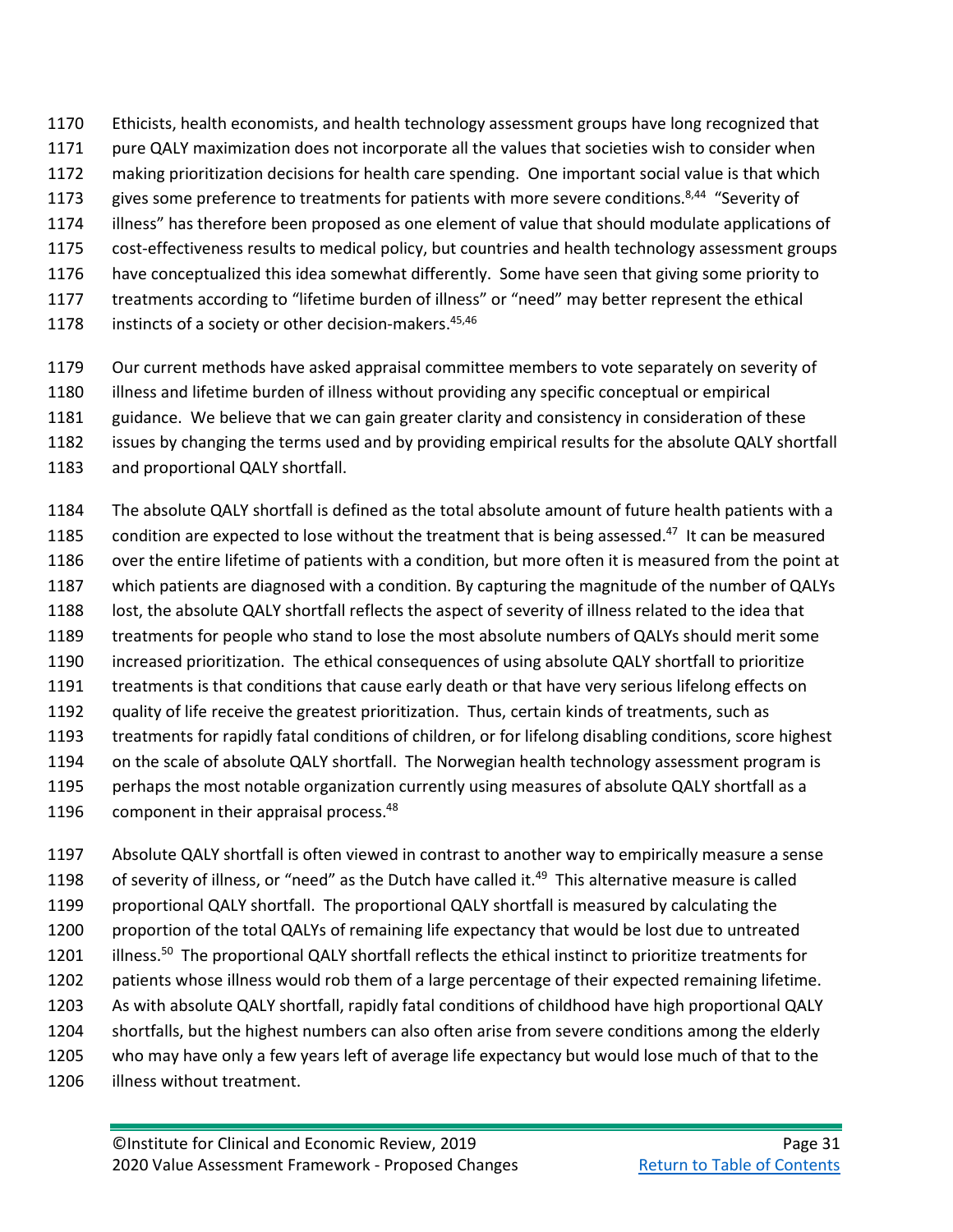- Absolute QALY shortfall and proportional QALY shortfall are therefore empirical measurements that
- capture different aspects of society's instincts for prioritization related to the severity or burden of
- an illness. Because they can be viewed as complementary in some ways, we propose to calculate
- both measures for every intervention. We will include these results in our reports and highlight
- them when asking our independent appraisal committees to vote on relative health loss. In order
- to provide some anchoring to the deliberation, we will also present league tables of absolute and
- proportional QALY shortfalls from the academic literature.<sup>51</sup> We will also explore real-time use
- during meetings of a burden of disease calculator developed by Dutch investigators (see
- [https://imta.shinyapps.io/iDBC/\)](https://imta.shinyapps.io/iDBC/) that allows for calculation of absolute and proportional QALY
- shortfalls under different assumptions.
- By changing the wording of this voting question and providing absolute and proportional QALY
- shortfall data, we believe we will be able to enhance the deliberation of our appraisal committees
- and, ultimately, improve the ability of decision-makers in the US health care system to integrate
- these important ethical dimensions in their decisions.

## 5. ICER will add one new potential disadvantage related to treatments that, if not entirely curative, could reduce or even preclude the potential effectiveness of future treatments.

- In our discussions with patient groups we have learned that, on occasion, patients and clinicians
- must factor into their decision-making whether a treatment option may carry the risk of reducing
- the effectiveness of future treatment. Whether through the stimulation of antibodies to treatment
- vectors or other factors, this potential disadvantage seems important enough to warrant a position
- on our voting list.
- 6. ICER will change the voting structure for all questions from a yes/no format to a Likert scale from
- 1229 1-3. The intent of the new voting structure is to enhance the application of these considerations by
- decision-makers within a cost-effectiveness range suggested by the base-case economic model.
- ICER will not adopt a formal multi-criteria decision analytic approach but retain this modified
- approach to integrating other factors into deliberation and decision making.
- The current voting format was designed largely as a series of yes/no questions to whether a
- particular potential other benefit or contextual consideration was a "significant" factor in
- 1235 judgments of long-term value for money of the intervention under review. Our experience has
- been that this voting structure was superior to the less formal deliberative process we had used
- 1237 prior to 2017. Having votes on each item improved transparency and also served as a more explicit
- 1238 signal to decision-makers about how the appraisal committee viewed each individual item, helping
- to emphasize that potential other benefits and contextual considerations should always be
- considered in applying the results of cost-effectiveness analysis to medical policy.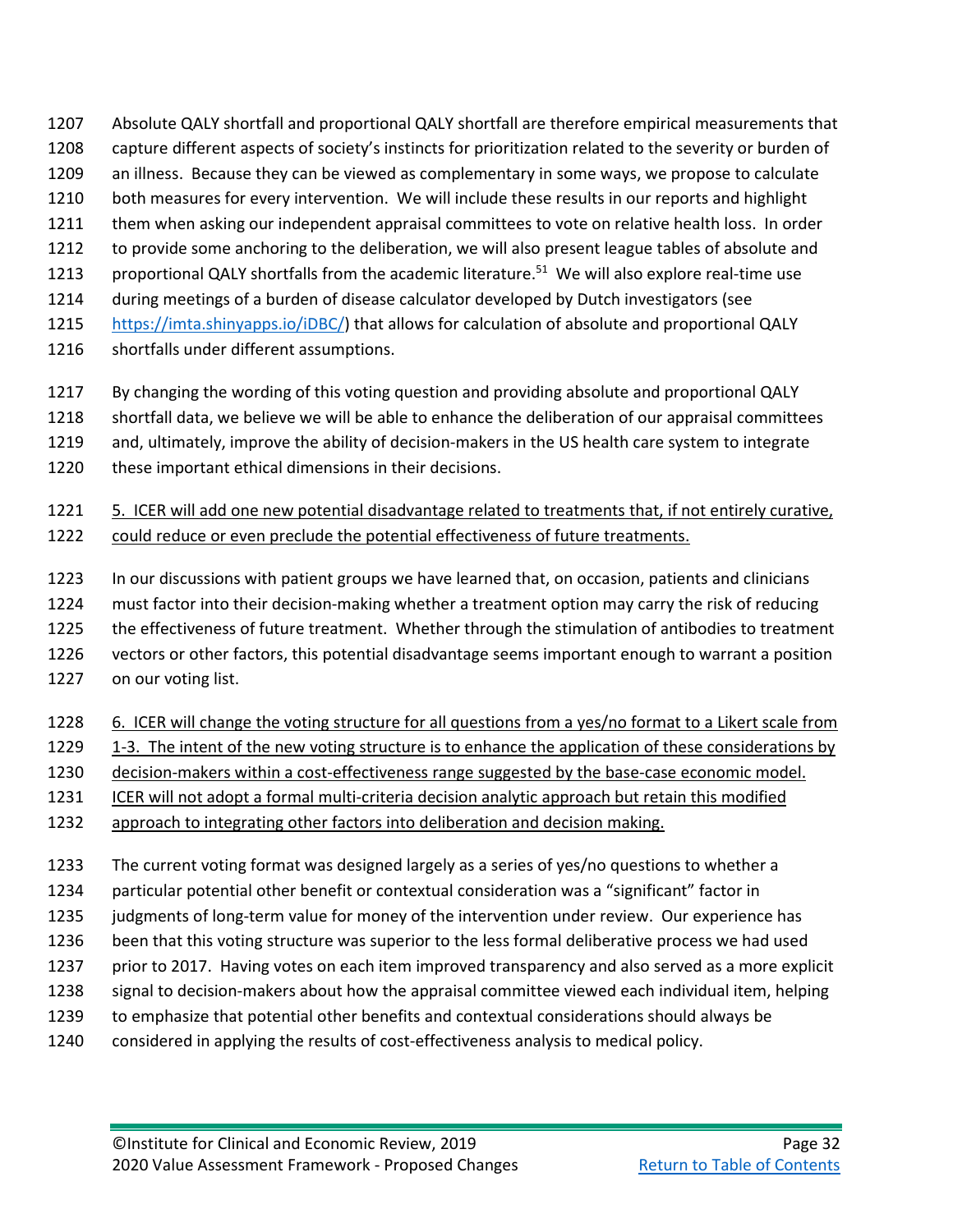- We have also learned in the past two years that the dichotomous nature of the voting questions, often hinging on interpretation of the key word "significant," resulted in some cases in which the 1243 judgments of the appraisal committees were hard to interpret. It has also been clear that some of the voting questions were tailored to capture features of treatments that were only infrequently relevant to the topic at hand.
- We are therefore proposing to move to a three-item Likert scale voting format. We feel this will help provide the appraisal committees with a clearer understanding of the ends of the spectrum within which they are expected to vote. We also think that a Likert scale approach will provide a more transparent record of how the appraisal committee feels that these considerations should be applied when integrated with the cost-effectiveness results in making decisions about pricing. It has always been our intention to use these votes as a way to signal to decision-makers that the "right" cost-effectiveness threshold to be applied in any individual situation should be a judgment that benefits from integration of cost-effectiveness results with an intervention's potential other benefits (or disadvantages) and broader contextual considerations that include ethical dimensions of priority setting. We believe that a Likert scale voting format will provide not only a record of individual votes but also an average score that will be a more powerful and transparent signal on the relative importance of broader factors that should guide decision-makers in applying the cost-effectiveness results.
- We received multiple public comments that recommended that we quantitatively measure other aspects of value, including both health and non-health benefits such as value of hope, reduced uncertainty, insurance value, and achievement of public health goals, rather than only qualitatively incorporating them as potential other benefits or contextual criteria. Most of the commenters were concerned that the QALY alone does not adequately represent the other benefits and advantages associated with the intervention of interest. They noted that "other benefits" can be substantial even if the cost per QALY is very high. Some suggested the use of multi-criteria decision analysis (MCDA) as an alternative to traditional CEA. Some also hoped that applying MCDA would allow individual users of ICER's reports to assign weights to different elements of value and arrive at their own estimate of a treatment's value.
- MCDA offers a framework that can capture a wider range of objectives, offer flexibility in the way trade-offs are made between competing objectives, and allow larger public participation in 1271 determining these trade-offs.<sup>52</sup> Proponents argue that it has the potential to make value assessments more customizable, transparent, and comprehensive, while incorporating other elements of value that patients care about beyond the QALY. In the MCDA approach, various qualitative measures are weighted and can be translated into one metric that allows for a comparison of different interventions. The weights are based on value judgments and assumptions. In other words, those weights depend on the priorities of the decision-maker.<sup>53</sup> However, the quality of MCDA is dependent on these weights and assumptions, and it may be difficult to
- determine these in a practical and consistent manner.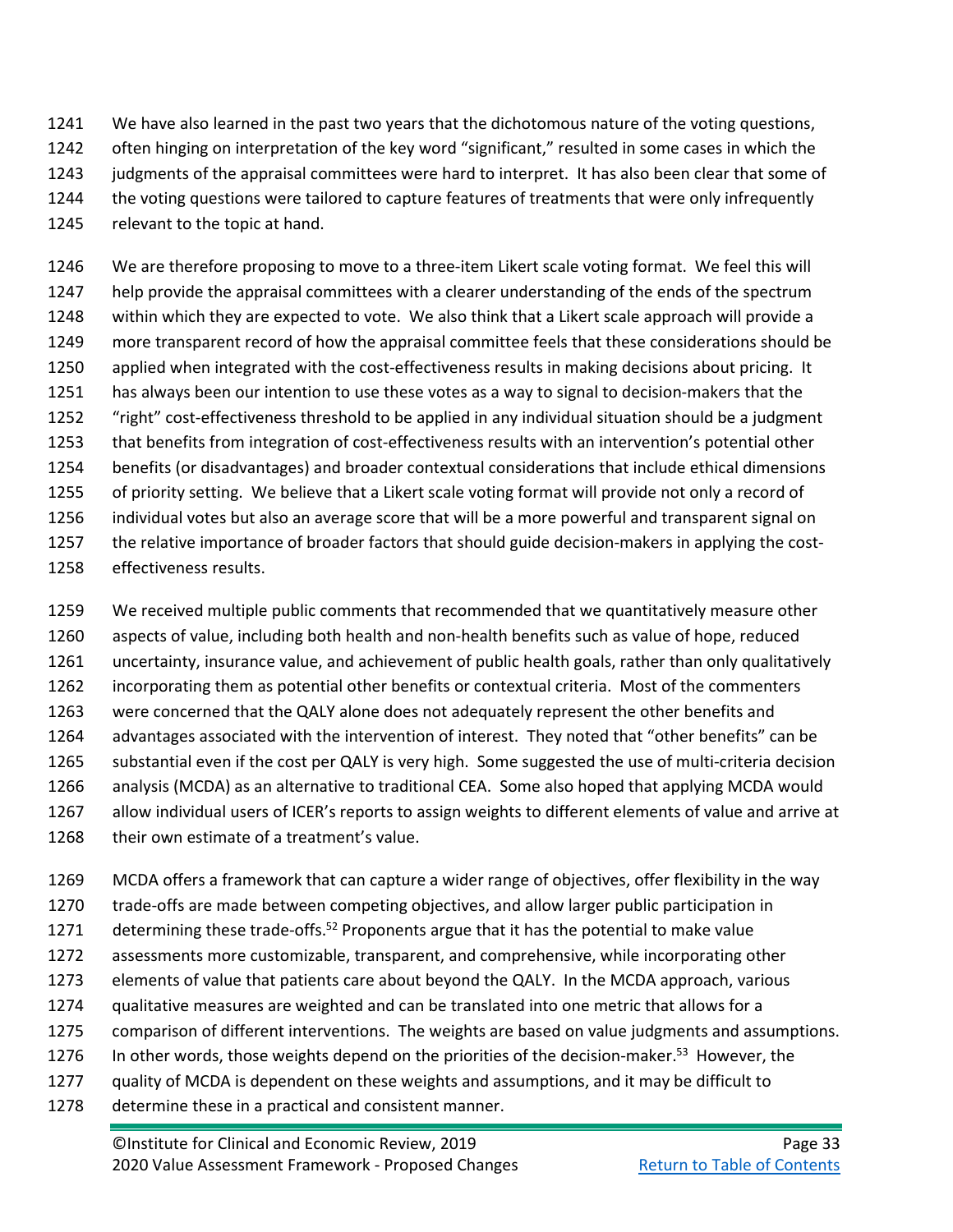- In 2009-2010 ICER attempted on several occasions to use a formal MCDA process in its appraisal
- committee deliberations. We found, as have others, that it was very difficult for participants to
- identify mutually independent factors in their decision-making, much less to give weights to them.
- We continue to monitor the academic and policy work in this field but do not feel that MCDA, given
- its procedural and conceptual limitations, offers advantages to our modified approach in which
- factors are voted upon but not weighted.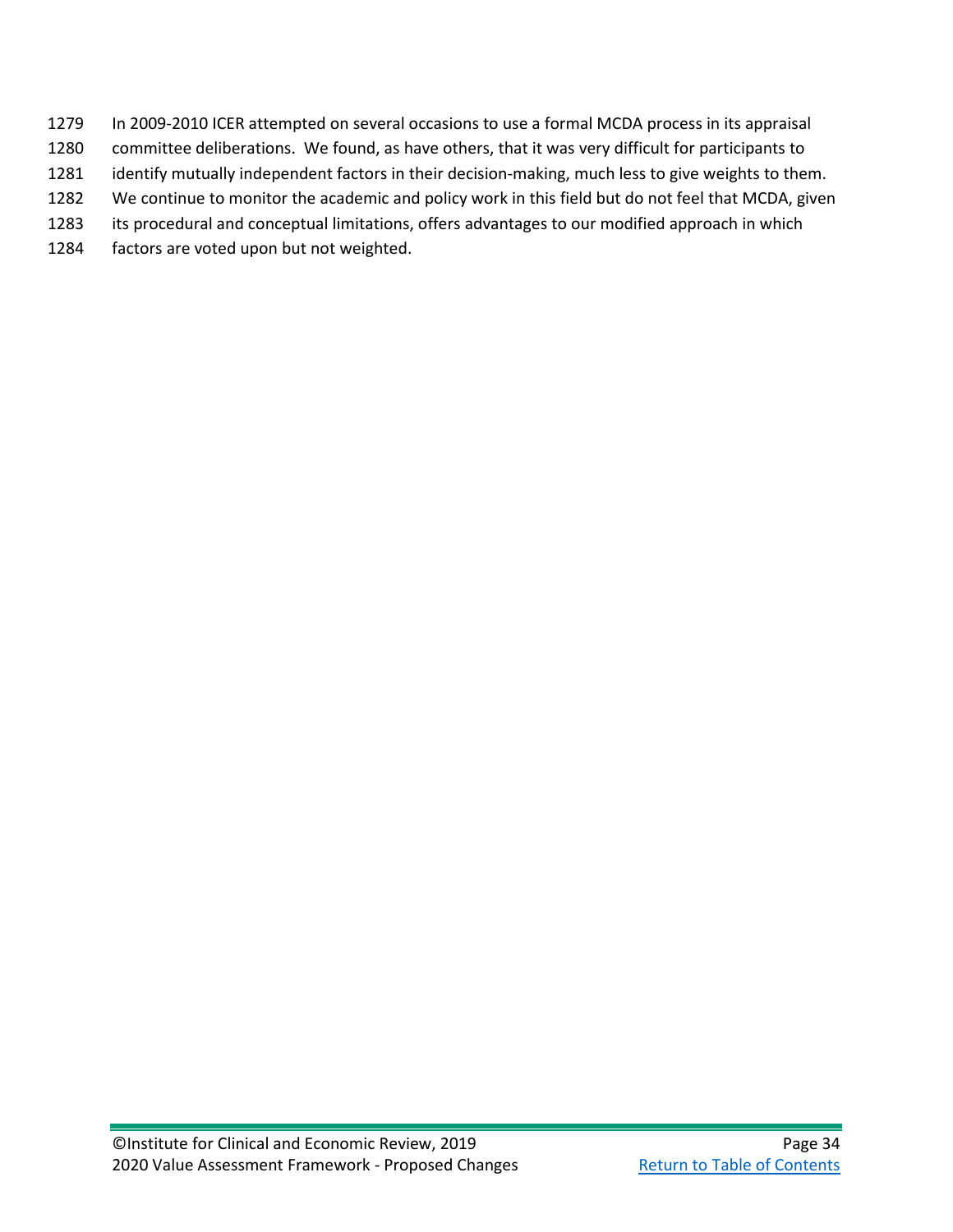# <span id="page-46-0"></span>5. Potential Budget Impact Analysis

#### 1285 *Proposed Changes*

1286 We received several general comments on the potential budget impact analysis, ranging from 1287 recommendations to exclude it entirely from our reviews and to use it as a more primary economic 1288 evaluation in all assessments. Below we detail several proposed changes.

## 1289 1. ICER will extend the time period over which we average the annual number of drugs approved 1290 by the FDA from two years to five years.

1291

1292 ICER recalculates the potential budget impact threshold each calendar year, using the most recent inputs available. In the recalculation of ICER's potential budget impact threshold for calendar year 2019, we have now extended the time period over which we average the annual number of drugs approved by the FDA from two to five years, to reduce fluctuations in the 1296 threshold due to this variable. See Table 5.1 for the updated calculations used to derive the threshold for 2019.

1298

### 1299 **Table 5.1. Potential Budget Impact Threshold Calculations**

| <b>Item</b>    | <b>Parameter</b>                                                                                                          | <b>Estimate</b>    | <b>Source</b>                                                     |
|----------------|---------------------------------------------------------------------------------------------------------------------------|--------------------|-------------------------------------------------------------------|
| $\mathbf{1}$   | Growth in US GDP, 2019 (est.) +1%                                                                                         | 3.5%               | World Bank, 2019                                                  |
| $\overline{2}$ | Total personal medical health care<br>spending, 2018                                                                      | \$2.95<br>trillion | CMS National Health Expenditure, 2019                             |
| 3              | Contribution of drug spending to total<br>health care spending (%)<br>(Row $4 \div$ Row 2)                                | 16.9%              | Calculation                                                       |
| 4              | Contribution of drug spending to total<br>health care spending, 2018                                                      | \$498.6<br>billion | CMS National Health Expenditures, 2019<br>Altarum Institute, 2018 |
| 5              | Annual threshold for net health care cost<br>growth for ALL drugs<br>(Row 1 x Row 4)                                      | \$17.4<br>billion  | Calculation                                                       |
| 6              | Average annual number of new molecular<br>entity approvals, 2014-2018                                                     | 42.6               | FDA, 2019                                                         |
| $\overline{7}$ | Annual threshold for average cost growth<br>per individual new molecular entity<br>$(Row 5 \div Row 6)$                   | \$409.6<br>million | Calculation                                                       |
| 8              | Annual threshold for estimated potential<br>budget impact for each individual new<br>molecular entity (Doubling of Row 7) | \$819<br>million   | Calculation                                                       |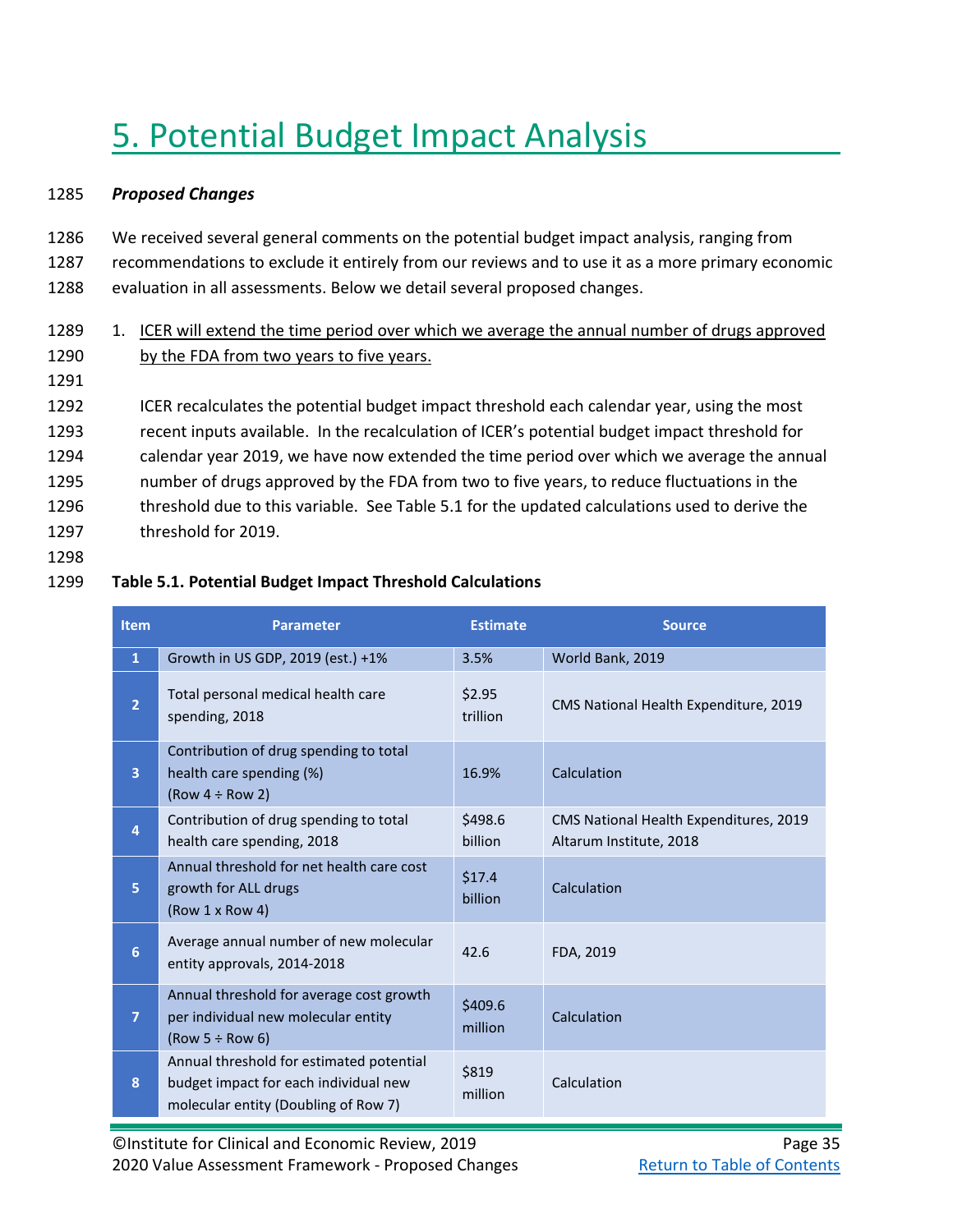## 2. ICER will add the following new language to our economic reference case providing greater detail regarding our methods of potential budget impact analysis:

- "ICER uses the cost-effectiveness model in an economic evaluation to estimate the potential total budgetary impact of new treatments in the US, assuming different prices, including the treatment's list and net prices, and the three threshold prices to achieve cost effectiveness at \$50,000, \$100,000, and \$150,000 per QALY. Results from the cost-effectiveness model are used to provide undiscounted net costs (including intervention/comparator costs, other health care costs, and total costs) broken out by year for years one through five, for use in the potential budget impact analyses. Potential budget impact is defined as the total differential cost of using each new therapy rather than relevant existing therapy for the treated population, calculated as differential health care costs (including drug costs) minus any offsets in these costs from averted health care events.
- Potential budget impact analyses are based on net cost per patient and estimates of the proportion of the US population eligible for treatment with the new intervention. ICER uses epidemiologic and other data to estimate the size of the potential candidate population for each new treatment. We then assume that an equal proportion of patients (20%) would be 1317 treated with the new treatment each year over five years, arriving at a cumulative 100% uptake at five years.
- The goal of ICER's potential budget impact analysis is to estimate the net cost per patient treated with new interventions so that decision-makers can use their own assumptions about uptake and pricing to determine their own estimate of potential budget impact. We also seek to produce calculations that will help policy makers identify situations in which the potential uptake of a new treatment, at various pricing levels, might exceed a budget impact threshold that signifies that the budget impact in the near term (over 5 years) would contribute to overall health care cost growth at a higher rate than growth in the national economy (plus 1%).
- To accomplish these goals, ICER's potential budget impact analyses must evaluate whether a new drug would be likely to take market share from one or more drugs. ICER will continue to use clinical expert opinion regarding the treatments likely to be displaced by use of a new treatment within the eligible population. ICER will then follow one of the procedures listed below, dependent on whether existing treatments are being displaced. These are explicitly NOT meant to represent our assumptions of the budget impact of new interventions that are most likely in the real world. Our methods are intended to provide the calculations that can underpin a graphic figure that allows decision-makers and policy makers to make their own assumptions.
- 

 • No existing active treatment: If the intervention is for a condition which has no existing active treatment in the market (other than best supportive care), we will calculate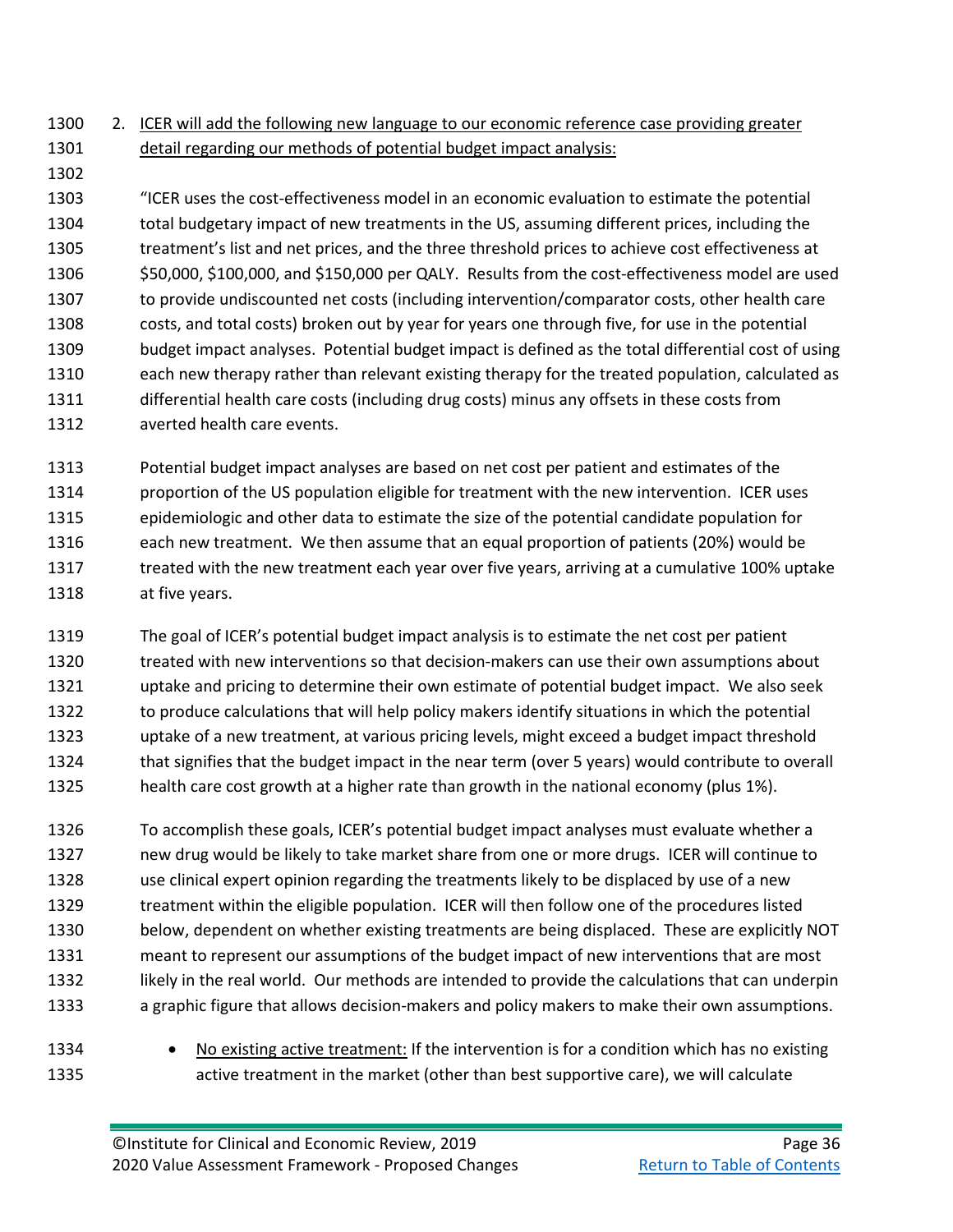| 1336 | potential budget impact for 100% of the eligible population at the end of five years (20%            |
|------|------------------------------------------------------------------------------------------------------|
| 1337 | marginal new uptake per year).                                                                       |
| 1338 | Existing treatments launched within prior 2 years: If the intervention is for a condition            |
| 1339 | with existing active treatment(s), one or more of which was launched within the last two             |
| 1340 | years, equal proportions of the eligible population will be split among the intervention             |
| 1341 | and the recently launched treatment(s), with 100% displacement of relevant treatments                |
| 1342 | launched more than two years ago.                                                                    |
| 1343 | Existing treatments all on market >2 years: If the intervention is for a condition with              |
| 1344 | existing active treatment(s) all launched more than two years ago, we will calculate                 |
| 1345 | potential budget impact for 100% of the eligible population at the end of five years, with           |
| 1346 | displacement of existing treatments.                                                                 |
| 1347 | Multiple existing treatments: When there are multiple existing treatments on the<br>$\bullet$        |
| 1348 | market, clinical expert opinion will be used to estimate the percentage of patients                  |
| 1349 | converted from each existing treatment to the new treatment.                                         |
| 1350 | Untreated patients: For all cases, we will include the untreated portion of the eligible             |
| 1351 | population, as long as they are considered eligible for the new treatment.                           |
| 1352 |                                                                                                      |
| 1353 | ICER will present a cumulative per-patient potential budget impact. ICER will now present a<br>3.    |
| 1354 | cumulative per-patient potential budget impact for each year over the five-year time horizon,        |
| 1355 | with results being presented graphically for each intervention assessed, and numerical data          |
| 1356 | presented in tabular format in an appendix of the report. This graph will replace the prior          |
| 1357 | tables that reported five-year annualized potential budget impact per patient.                       |
| 1358 |                                                                                                      |
| 1359 | <b>Discussion</b>                                                                                    |
| 1360 | 2. Treatments Potentially Displaced. ICER's potential budget impact analyses already follow the      |
| 1361 | general procedures outlined in the language above, but the details of this process have not been     |
| 1362 | publicly codified as part of our value framework. By adding these details to ICER's Reference Case   |
| 1363 | specifications, we hope to provide greater clarity to users of our reports.                          |
| 1364 | 3. Per-Patient Potential Budget Impact. ICER's potential budget impact analyses currently include    |
| 1365 | tables reporting the five-year annualized per-patient potential budget impact. However, the          |
| 1366 | annualized per-patient potential budget impact as presented was dependent on the cohort sample       |
| 1367 | size entering the potential budget impact model each year and was difficult to interpret as it could |
| 1368 | not be applied to individual patients. The new graph will allow readers to see the average potential |
| 1369 | budget impact for a single patient over various time horizons from one to five years. The new        |
| 1370 | potential budget impact graph will help payers understand the estimated average net cost of          |

- treating a patient with an intervention relative to comparator(s) over the five years of the potential
- budget impact analysis. See Figure 5.1 and Table 5.2 for examples of this new approach.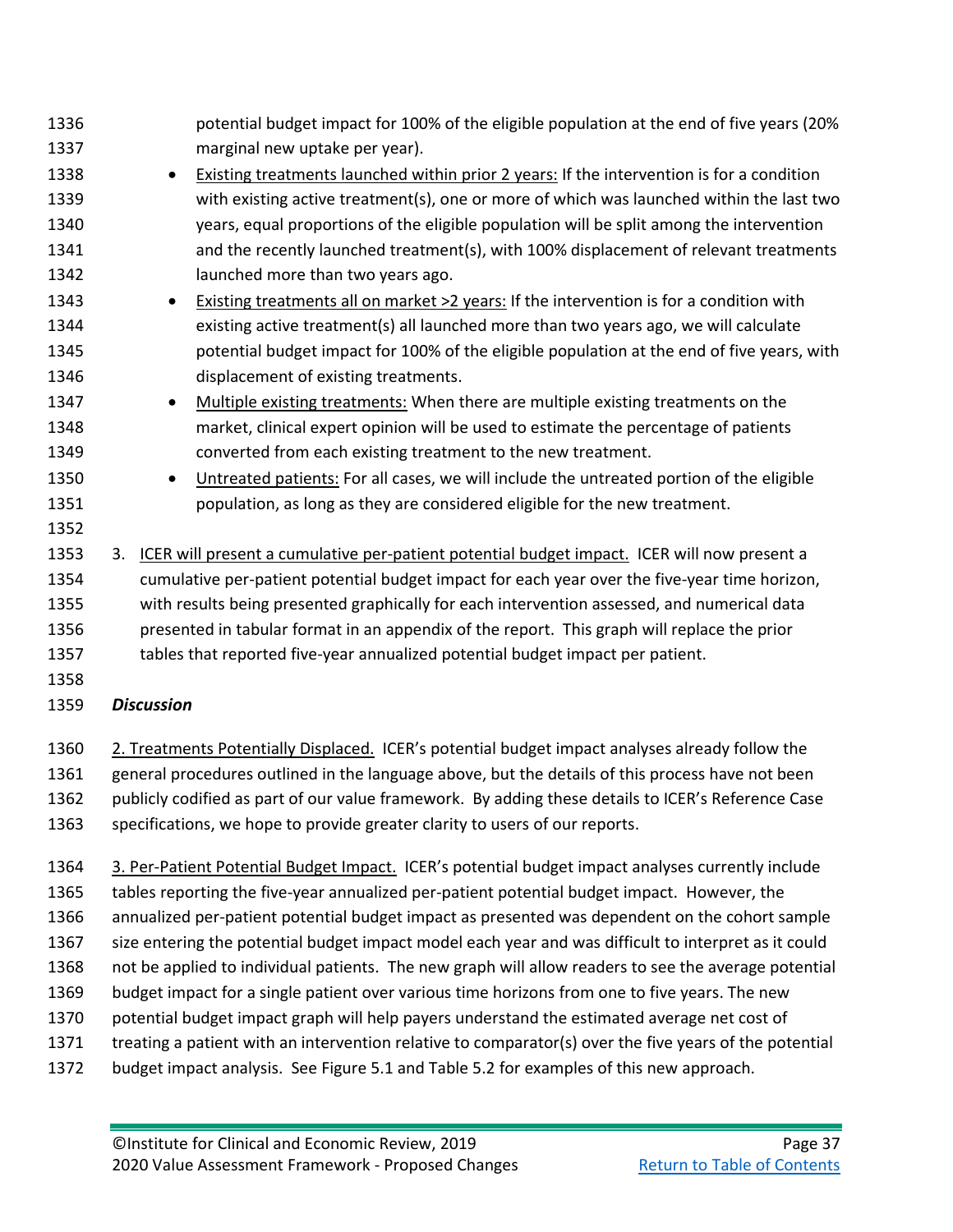1373 **Figure 5.1. Example Per-Patient Potential Budget Impact Figure (Spinraza for Presymptomatic** 



#### 1374 **Spinal Muscular Atrophy)**

1375

## 1376 **Table 5.2. Example Per-Patient Potential Budget Impact Table (Spinraza for Presymptomatic**

### 1377 **Spinal Muscular Atrophy)**

|  | <b>Cumulative Cost</b>     | <b>Additional Costs Per Year</b> |
|--|----------------------------|----------------------------------|
|  |                            | (Non-Cumulative)                 |
|  | Year $1   $828,183$        | \$828,183                        |
|  | Year $2   $1,170,133$      | \$341,950                        |
|  | Year 3 $\vert$ \$1,537,652 | \$367,519                        |
|  | Year 4 $\vert$ \$1,922,075 | \$384,423                        |
|  | Year 5 $\vert$ \$2,315,537 | \$393,462                        |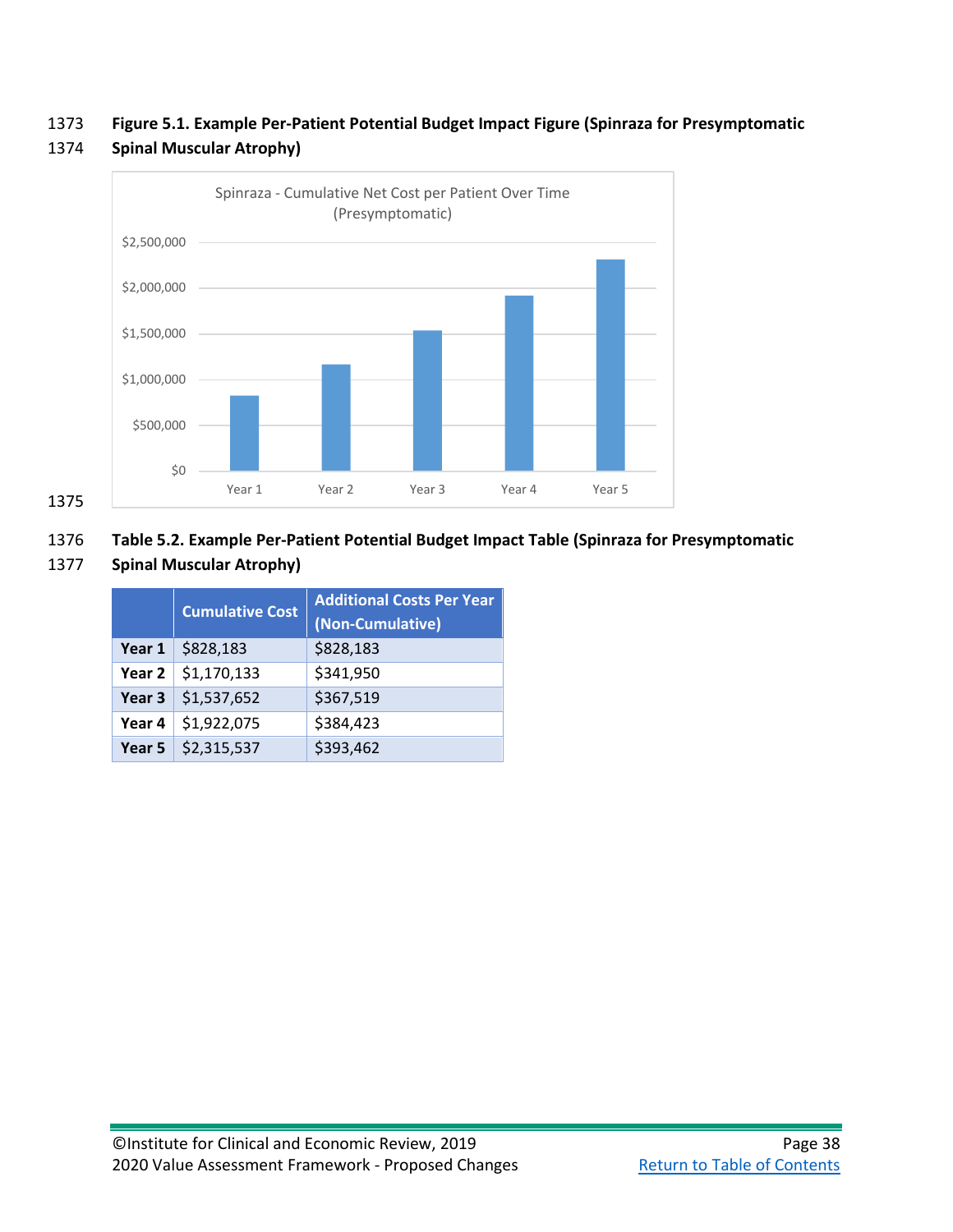# <span id="page-50-0"></span>6. Report Development and Public Meetings

## <span id="page-50-1"></span>1378 **6.1. Report Development**

| 1379 | <b>Proposed Changes</b> |  |
|------|-------------------------|--|
|      |                         |  |

| 1380 |    | 1. ICER will extend the timeline for large class reviews by nine weeks.                               |
|------|----|-------------------------------------------------------------------------------------------------------|
| 1381 |    |                                                                                                       |
| 1382 | 2. | ICER will implement a formal process through which to reassess whether new evidence has               |
| 1383 |    | emerged that should be included in an update to the report one year after the release of a Final      |
| 1384 |    | Evidence Report.                                                                                      |
| 1385 |    |                                                                                                       |
| 1386 | 3. | ICER will make the following changes to public comment periods:                                       |
| 1387 |    | a. Extend the draft report public comment period for class reviews by one week as part of             |
| 1388 |    | the aforementioned timeline extension.                                                                |
| 1389 |    | Extend the word limit for written summaries of oral public comments included in the<br>b.             |
| 1390 |    | final report from 250 to 750 words.                                                                   |
| 1391 |    |                                                                                                       |
| 1392 |    | 4. ICER will create a new "Patient Perspectives" chapter for its reports that will describe the input |
| 1393 |    | we have received from patients, families, and patient organizations, as well as relevant sources      |
| 1394 |    | of patient-generated evidence. We will also summarize relevant sources of patient-generated           |
| 1395 |    | evidence that have been shared by patients and identified through our research process.               |
| 1396 |    |                                                                                                       |
| 1397 | 5. | Methods Transparency. No changes - see discussion section.                                            |
| 1398 |    |                                                                                                       |
| 1399 | 6. | Policy Guidance for Stakeholders. No changes - see discussion section.                                |
| 1400 |    |                                                                                                       |
| 1401 |    | <b>Discussion</b>                                                                                     |
| 1402 |    | 1. Review Timelines. ICER conducts reviews on a tight schedule in order to balance the timing of      |
| 1403 |    | expected drug approvals with decision makers' needs for timely information to inform policy and       |
| 1404 |    | practice, necessitating a rapid timeline. While our experience demonstrates that the standard         |
| 1405 |    | eight-month timeline is appropriate for an average review, we believe that additional time is         |
|      |    |                                                                                                       |

- 1406 needed for large class reviews due to the larger evidence base and number of stakeholders involved 1407 in these assessments. As such, we propose to extend our standard timeline by nine weeks for large
- 1408 class reviews. Appendix Figures 1a and 1b describe ICER's standard review timeline and proposed
- 1409 modifications for large class reviews, respectively. Briefly, we propose to add time to 1) the scoping
- 1410 phase (one week), 2) the draft report phase (five weeks), 3) the draft report comment period (one
- 1411 week), 4) the Evidence Report drafting phase (one week), and 5) between the Evidence Report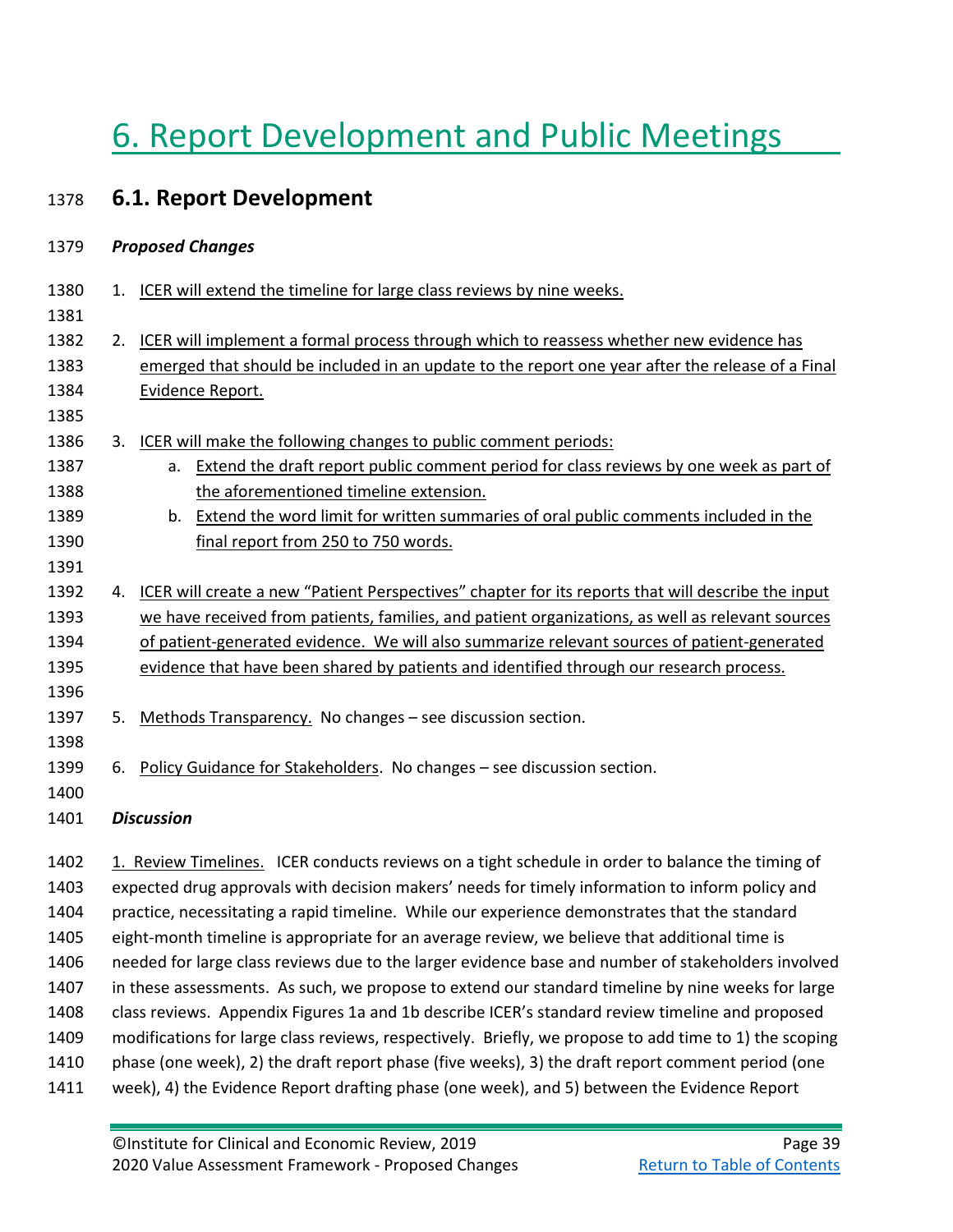posting and public meeting (one week). ICER will continue to provide stakeholders with timelines at the outset of each review so that stakeholders may plan their engagement accordingly.

 2. Report Updates. As noted above, ICER aims to complete initial drug assessments near FDA decision dates whenever possible to ensure the information within each report is as timely as possible for stakeholders. We recognize, however, that the evidence base for new treatments may evolve rapidly in the months following market release and that this may cause our reports to become outdated. Our current practice, implemented as part of the previous framework revision cycle, is to update our assessments on an ad hoc basis when new evidence or treatments emerge 1420 that may meaningfully impact the conclusions of prior reviews (i.e., developments that would change clinical practice patterns, lead to different judgments regarding the net health benefit of treatment, that would substantially impact value-based prices, etc.). In addition, ICER includes a

disclaimer at the beginning of each report noting that the findings are current as of its posting date.

Our experience since adopting the above approach suggests that stakeholders would benefit from a

- formal process to indicate whether report findings remain applicable or that new developments
- have occurred that could lead to different conclusions. As such, we propose to implement a
- process in which we will conduct a broad search for new developments in the treatment of the
- reviewed condition and for new evidence related to the included interventions. This review will be
- completed around the one-year anniversary of a final report and will be summarized in a public
- statement describing our rationale for why we will or will not update the assessment. We envision
- that this document may take one of three forms: 1) a statement that, given the magnitude and/or
- volume of new evidence, a full review be undertaken, 2) a brief narrative summary of the new evidence with a statement describing why ICER does not believe a full update is warranted, or 3) a
- statement that no new evidence is available and that the report remains current.

 3. Public Comments. Due to the rapid timelines for ICER assessments, the length of comments and comment period must be limited to ensure that ICER staff has adequate time to review and incorporate suggestions. We reiterate our commitment to publicly posting review timelines, including public comment periods, at the beginning of each review so that stakeholders are able to 1440 plan for their engagement with us. We note that when submitting public comments, content such as data tables, figures, and reference lists may be included as an appendix that does not count 1442 toward the three- or five-page limit for draft scoping documents and draft reports, respectively, and that there are no page limits for the Open Input period that takes place during the first three weeks of a review.

- However, as noted above, we recognize that large class reviews pose special challenges for
- stakeholders due to their length and complexity. Thus, as part of the timeline extension, we
- 1448 propose to add one week to the public comment period of draft reports for large class reviews.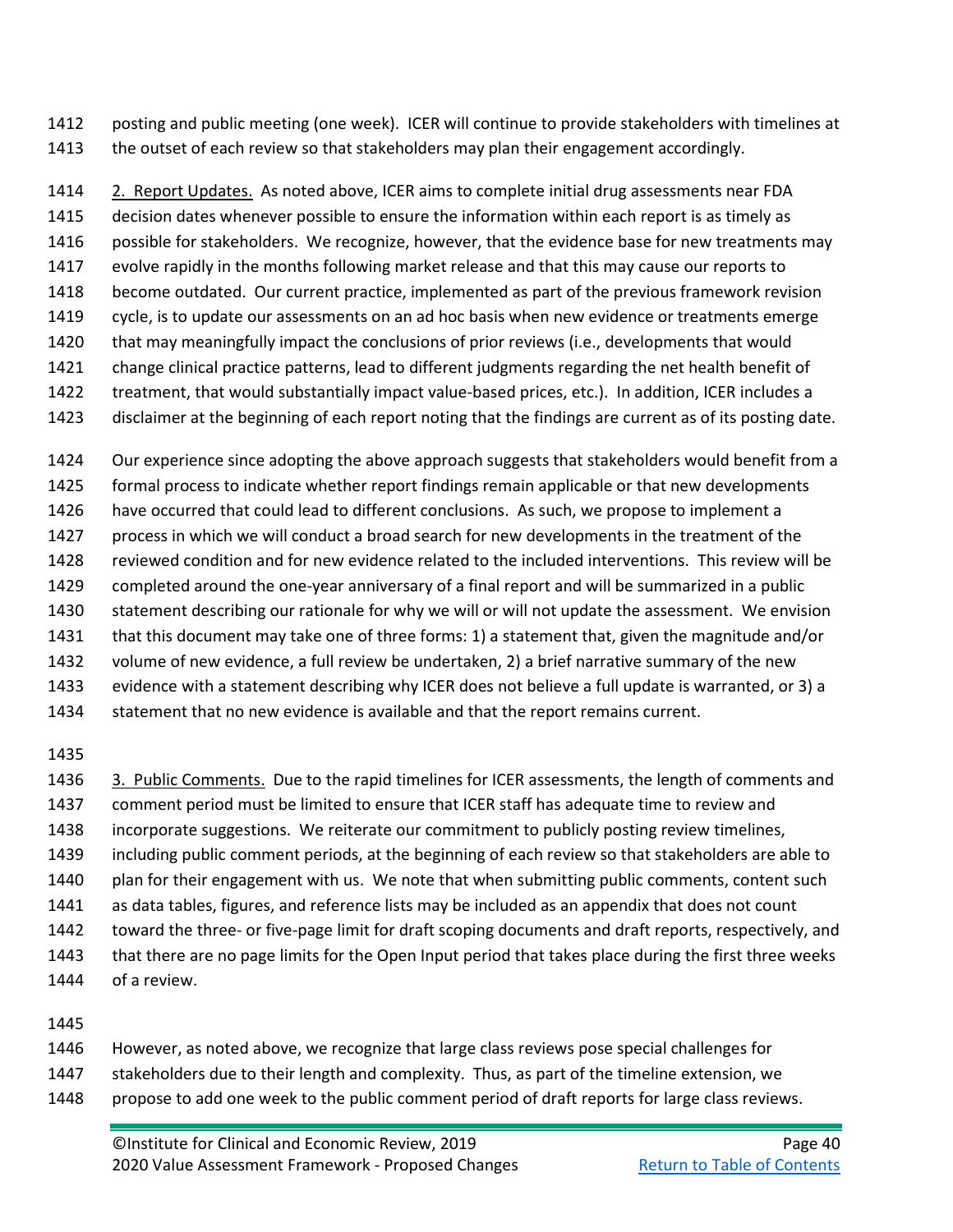In addition, ICER proposes to extend the word limit for written summaries of oral comments delivered during its public meetings from 250 to 750 words. This shift is intended to make it easier for commenters to submit summaries that capture the entirety of their remarks.

 4. Patient Perspectives Chapter. ICER includes information on the patient perspective (i.e., input 1455 gathered through conversations with patients and patient organizations, summaries of existing 1456 literature on the patient experience and preferences, etc.) in the "Background" section of its reports. ICER recently expanded this section to include additional details about the methods used to gather patient input, how such input informed ICER's research, and to provide greater detail on the patient experience. Over the past year, several patient organizations recommended the creation of a separate chapter about patient perspectives, a suggestion that was echoed in several Open Input comments. We agree with this suggestion and propose to create a new section for this content that will follow the "Background" chapter and will precede the chapters on clinical effectiveness, cost-effectiveness, potential budget impact, and potential other benefits and disadvantages / contextual considerations. This sequence ensures that readers are presented with information on patient perspectives in the early pages of each assessment, allowing them to interpret the subsequent evidence and analyses through the lens of the patient experience.

 5. Methods Transparency:It has long been ICER's practice to publicly release methods documentation related to its research and to update this documentation to reflect any modifications that occur during a review. This documentation includes draft and final scoping documents posted to the ICER website, research protocols and model analysis plans posted to the 1471 Open Science Framewor[k website,](https://osf.io/7awvd/) research protocols registered with the PROSPERO [database,](https://www.crd.york.ac.uk/prospero/) modeling methods registered with the Tufts Center for the Evaluation of Value and Risk in Health 1473 (CEVR) [registry o](https://cevr.tuftsmedicalcenter.org/databases/cea-registry)f cost-effectiveness analyses. These practices meet or exceed established best 1474 practices and, as such, we do not believe any changes are warranted.

1475 6. Policy Guidance for Stakeholders. A small number of Open Input comments requested that ICER 1476 provide guidance on how to interpret and apply the findings of each report. We reiterate that ICER has always included guidance on how to interpret results within each report version (draft, revised, and final), including discussion of the limitations of the evidence base and economic modeling. We believe it is important to reserve any policy recommendations for the Final Report so that stakeholders involved in the public meeting (patients, clinicians, manufacturers, and payers) may all 1481 participate in the development of these recommendations. As such, we do not believe any changes are necessary.

## <span id="page-52-0"></span>**6.2. Public Meetings**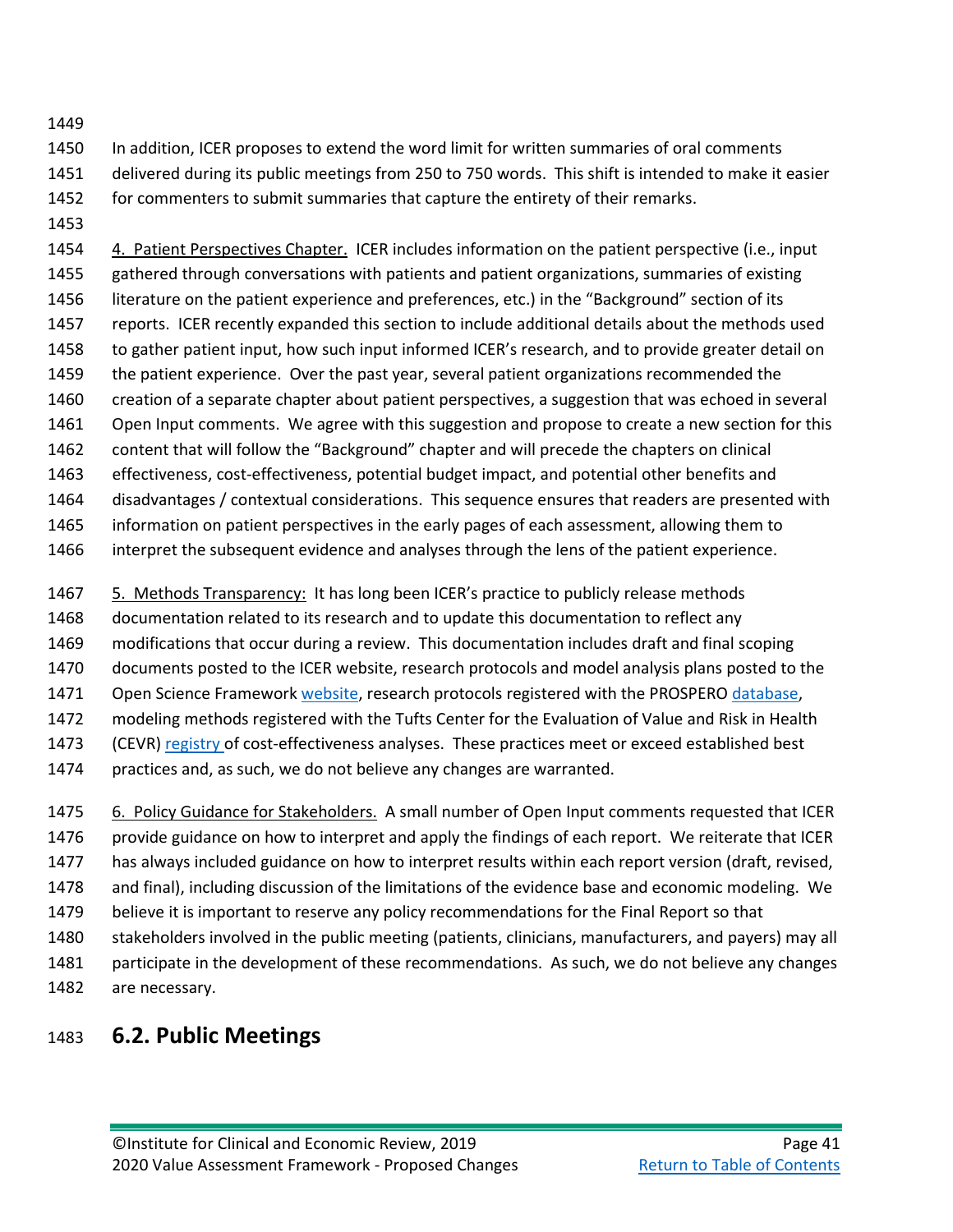#### *Proposed Changes*

- 1485 1. Council Membership. No changes see discussion section.
- 

2. ICER will post annual COI disclosure statements to its website for each voting council.

- 3. ICER will adopt a code of conduct for public meetings.
- 
- *Discussion*

1492 1. Council Membership. ICER [voting councils](https://icer-review.org/about/independent-voting-committees/) are composed of a multidisciplinary set of practicing clinicians, health services researchers, and patient advocates. The councils are standing bodies (i.e., they do not change from one meeting to the next), and we seek members for their expertise in research methods, economic analysis, evidence-based practice, and patient advocacy, among other 1496 qualifications. All members meet strict conflict of interes[t requirements](https://icer-review.org/methodology/rules-that-apply-to-icer/coi-voting-bodies/) to limit any bias that may be introduced by the presence of certain personal or financial relationships. This means that, by design, ICER voting councils do not necessarily include those affected by the condition under review, whether they are individual patients or practicing clinicians, though this may occur from time to time (i.e., a neurologist may serve on a voting council for a neurology topic, provided he or she does not have any disqualifying conflicts). This approach aligns with that of many other 1502 organizations, including the United States Preventive Services Task Force [\(USPSTF\)](https://www.uspreventiveservicestaskforce.org/Page/Name/about-the-uspstf) and all international HTA organizations.

 ICER recognizes how vital the patient and clinical expert perspective is to our review process and public meeting, which is why we seek input from patient and clinical experts throughout the report development process, and by including several such experts as active participants as throughout our public meetings. We believe this approach provides members of ICER voting councils with sufficient insight into the patient experience and clinical practice, and do not propose any changes.

 2. Conflict of Interest Statements. It has long been ICER's practice to include voting member's conflict of interest disclosures on the agenda for each public meeting, and for each member to confirm the lack of relevant conflicts at the beginning of each meeting. One commenter suggested that ICER post annual conflict of interest (COI) disclosure statements to its website from members of its voting councils. We agree with this suggestion and propose to adopt it to provide the public with greater confidence that voting members are free from undue conflict of interest.

1515 3. Code of Conduct. ICER recently implemented a public meeting [code of conduct](http://icer-review.org/wp-content/uploads/2019/07/ICER-Public-Meeting-Code-of-Conduct.pdf) to outline our expectations for all public meeting participants. This code is intended to facilitate respectful meetings that drive collaborative action from multiple stakeholder groups.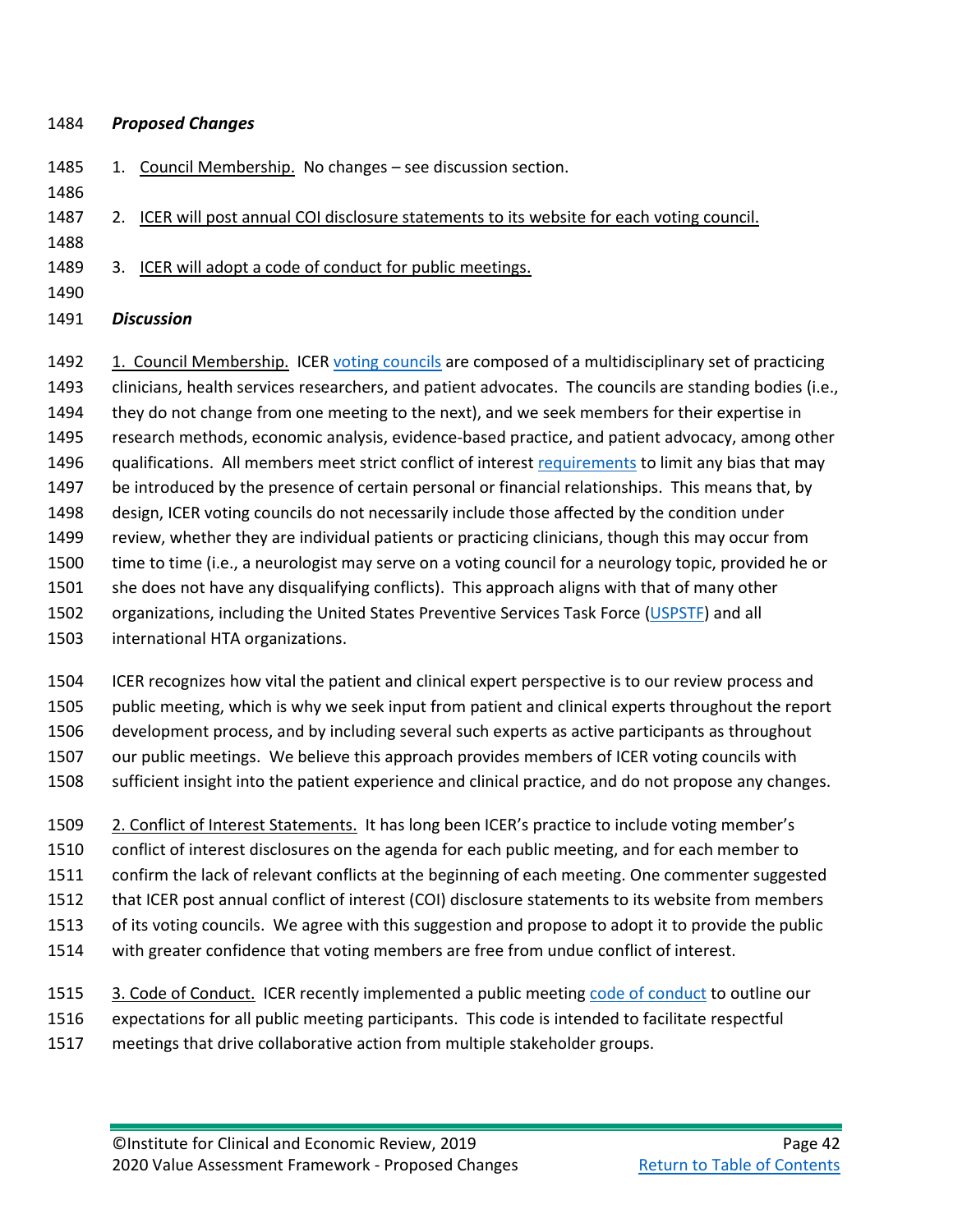# <span id="page-54-0"></span>7. Stakeholder Engagement

## <span id="page-54-1"></span>1518 **7.1. Stakeholder Engagement**

## 1519 *Changes*

| 1520 | $\mathbf{1}$ . | ICER will update the following patient engagement materials and approaches:                              |
|------|----------------|----------------------------------------------------------------------------------------------------------|
| 1521 |                | Revise patient engagement materials to include examples of how patient input<br>a.                       |
| 1522 |                | informed reviews.                                                                                        |
| 1523 |                | Revise the language of its patient input survey to include PICOTS language<br>b.                         |
| 1524 |                | Continue to include suggestions that were adopted in the "Stakeholder Input" section of<br>$C_{\bullet}$ |
| 1525 |                | scoping documents, and will expand the section to include discussion of suggestions                      |
| 1526 |                | that were not adopted.                                                                                   |
| 1527 |                |                                                                                                          |
| 1528 |                | 2. Economic Model Transparency. No changes - see discussion section.                                     |
| 1529 |                |                                                                                                          |
| 1530 | 3.             | ICER will formalize the practice of debriefing with patient groups after a review has concluded.         |
| 1531 |                |                                                                                                          |
| 1532 |                | 4. ICER will produce a series of lay-friendly seminars that will provide background on evidence-         |
| 1533 |                | based medicine and its application to health technology assessment.                                      |
| 1534 |                |                                                                                                          |
| 1535 |                | <b>Discussion</b>                                                                                        |
|      |                |                                                                                                          |
| 1536 |                | 1. Evidence Sought from Patients and Patient Advocates. Several patient organizations requested          |
| 1537 |                | that ICER provide more detailed guidance on the types of evidence we seek from patients and              |
| 1538 |                | patient organizations, and how that evidence has been used. We agree that such guidance is               |
| 1539 |                | important to facilitate patients and patient groups' ability to effectively inform our research.         |
|      |                |                                                                                                          |

- 1540 Patient groups suggested several ways to provide this information, including by giving examples of
- 1541 valuable patient contributions to reviews and describing rationale for why suggestions were or were
- 1542 not incorporated. ICER's practice, which has been the same for many years, is to respond to draft
- 1543 report comments with this degree of detail and will continue to do so; scoping documents currently
- 1544 describe suggestions we have accepted under a "Stakeholder Input" heading, and we propose to
- 1545 include details of why some suggestions have not been adopted.
- 1546 Commenters suggested that ICER seek patient input through individual patient interviews, focus 1547 groups, partnering with patient organizations to conduct surveys, and by requesting existing 1548 resources from patient groups. ICER already uses these approaches to gather patient input and will 1549 continue to do so.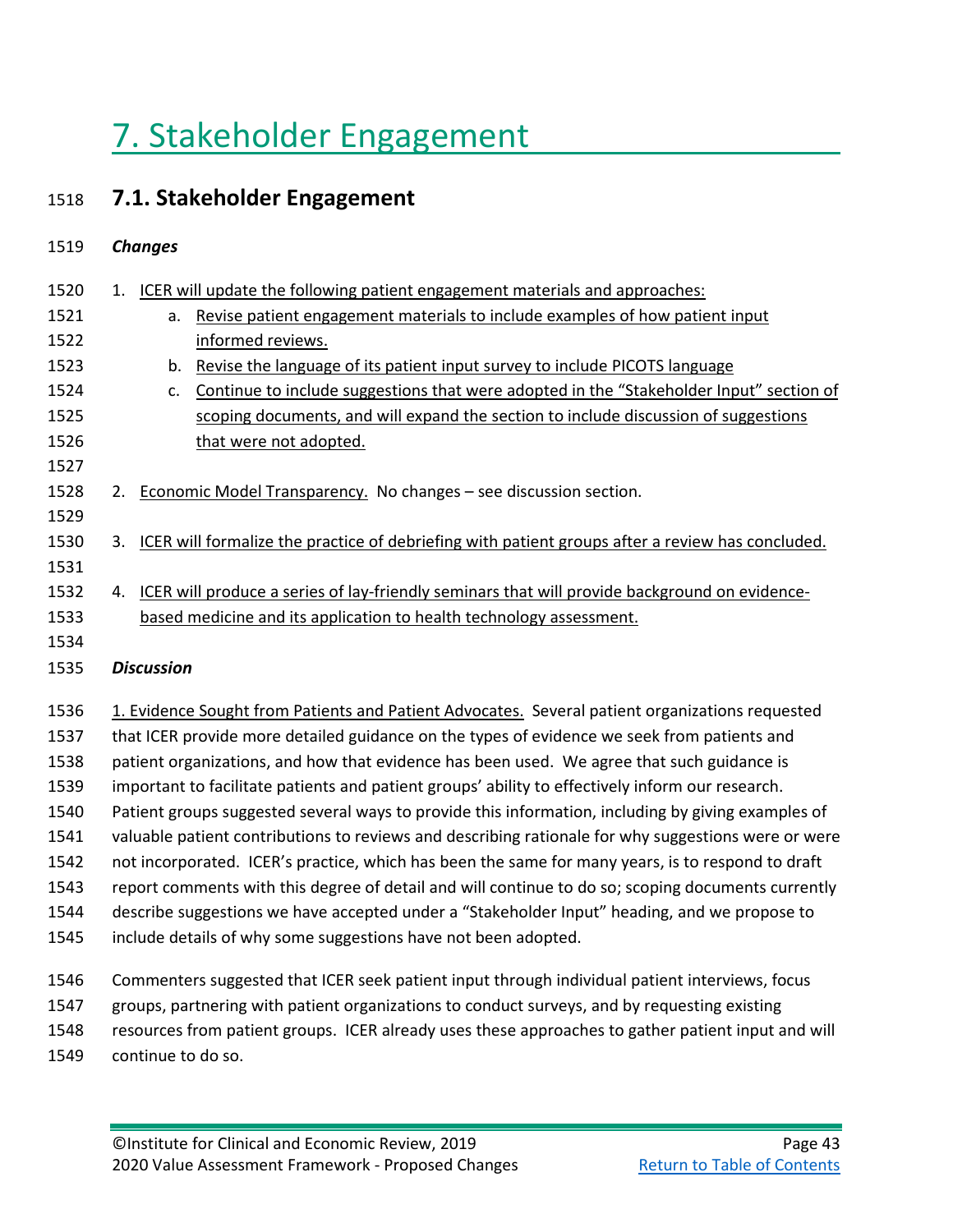- Commenters also suggested that ICER solicit input from patients and patient groups about the PICOTS (Population, Intervention, Comparators, Outcomes, Timing, and Setting) framework that
- describes the research agenda for a given review. ICER seeks this information through calls with
- patients and patient groups during the Open Input and scoping periods of reports, through a
- [patient input survey,](https://icer-review.org/patient-guide-to-open-input/) and during the public comment period on draft scoping documents. We
- reaffirm our commitment to seek direct patient input on these elements of our research agenda.
- As part of a broader update to our engagement materials, we intend to revise the language of our
- patient input survey to directly reference PICOTS elements. We hope this will make it easier for
- 1558 stakeholders to track the impact of their feedback.
- 1559 2. Economic Model Transparency. We received several public comments acknowledging our commitment to transparency while others requested greater transparency via access to fully executable models available to all interested stakeholders.ICER's process for conducting health technology assessments provides transparency in our methods to various stakeholders during each phase of a review. ICER presents preliminary methods, inputs, and assumptions for the clinical evidence review and economic modeling to manufacturers for feedback. Our evidence reports provide a detailed explanation of our economic models, methods, inputs, and assumptions. Additionally, involved manufacturers may obtain a working copy of the economic model for review 1567 prior to providing public comment on each draft report. This model sharing has been adopted to equip manufacturers with an in-depth knowledge of the methods used in our economic evaluation, so that they can provide more focused and robust comments on our economic modeling efforts.
- 3. Patient Group Debriefs. One commenter suggested that ICER hold debriefing sessions with patient groups after the conclusion of each review. Although the commenter suggested that ICER use these discussions to provide more insight into how submitted data were or were not useful, we believe a more transparent way to do so is through the first change proposed in this section. ICER began piloting a similar series of debriefing meetings early in 2019 to gather feedback on our processes could be improved. We thus propose to formalize these debriefs as part of our updated engagement process. The conversations we have held thus far have yielded valuable feedback on how ICER's processes and engagement materials can be improved to better facilitate patient engagement.
- 1579 4. Methods Seminars. As part of ICER's commitment to facilitating effective stakeholder engagement, we propose to create a series of webinars that will describe the principles of health technology assessment and economic modeling for a lay audience. While we have yet to determine the specific content of these webinars, potential topics include an overview of the strengths and limitations of certain types of clinical evidence, an overview of health economic modeling concepts (e.g., the QALY, evLYG, health system vs. societal perspectives, willingness-to-pay thresholds), and how ICER combines these techniques in its reviews. ICER encourages patient groups and other 1586 stakeholders to provide suggestions as to which topics to include in these seminars.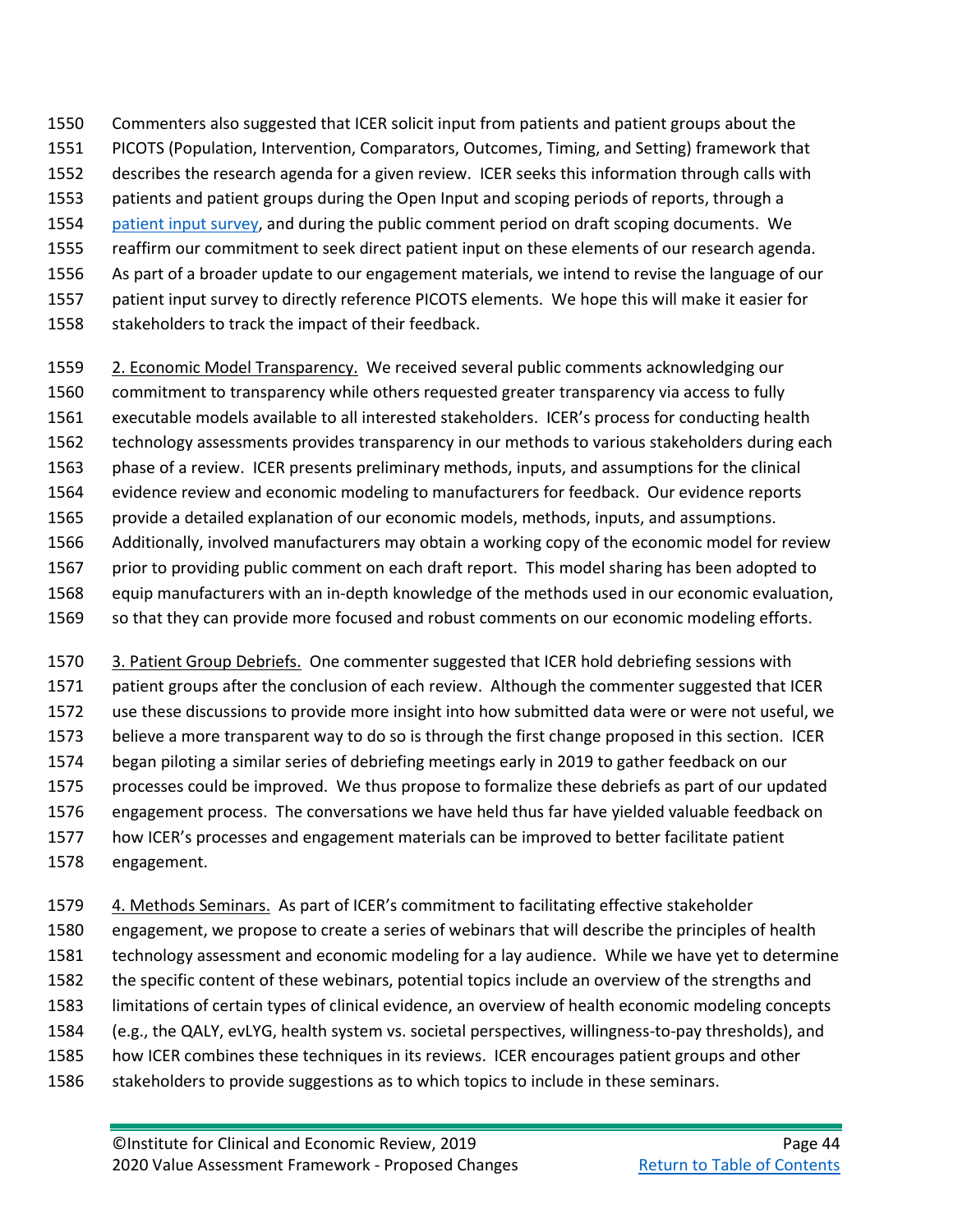# <span id="page-56-0"></span>1587 References

<span id="page-56-9"></span><span id="page-56-8"></span><span id="page-56-7"></span><span id="page-56-6"></span><span id="page-56-5"></span><span id="page-56-4"></span><span id="page-56-3"></span><span id="page-56-2"></span><span id="page-56-1"></span>

| 1588 | 1.  | Stern A, Pietrulla F, Herr A, Kesselheim A, Sarpatwari A. The Impact Of Price Regulation On The       |
|------|-----|-------------------------------------------------------------------------------------------------------|
| 1589 |     | Availability Of New Drugs In Germany. Health Affairs. 2019;38(7):1182-1187.                           |
| 1590 | 2.  | Robinson J, Panteli D, Ex P. Reference pricing in Germany: implications for U.S. pharmaceutical       |
| 1591 |     | purchasing. The Commonwealth Fund, 2019.                                                              |
| 1592 |     | https://www.commonwealthfund.org/publications/issue-briefs/2019/jan/reference-pricing-                |
| 1593 |     | germany-implications. Accessed August 15, 2019.                                                       |
| 1594 | 3.  | Institute for Quality and Efficiency in Health Care (IQWiG). General Methods: Version 5.0. July       |
| 1595 |     | 10, 2017; https://www.iqwig.de/en/methods/methods-paper.3020.html. Accessed August 15,                |
| 1596 |     | 2019.                                                                                                 |
| 1597 | 4.  | Tice J, Walsh J, Whittington M, et al. Chimeric Antigen Receptor T-Cell Therapy for B-Cell            |
| 1598 |     | Cancers: Effectiveness and Value; Final Evidence Report. Institute for Clinical and Economic          |
| 1599 |     | Review, March 23, 2018. https://icer-review.org/material/car-t-final-report/. Accessed August         |
| 1600 |     | 14, 2019.                                                                                             |
| 1601 | 5.  | Rind D, Agboola F, Steuten L, et al. Emicizumab for Hemophilia A with Inhibitors: Effectiveness       |
| 1602 |     | and Value; Final Evidence Report. Institute for Clinical and Economic Review, April 16, 2018.         |
| 1603 |     | https://icer-review.org/material/hemophilia-a-final-evidence-report/. Accessed August 14,             |
| 1604 |     | 2019.                                                                                                 |
| 1605 | 6.  | Rind D, Ollendorf D, Guzauskas G, et al. Treatment Options for Advanced Non-Small Cell Lung           |
| 1606 |     | Cancer: Effectiveness, Value and Value-Based Price Benchmarks; Final Evidence Report and              |
| 1607 |     | Meeting Summary. Institute for Clinical and Economic Review, November 1, 2016. https://icer-          |
| 1608 |     | review.org/material/nsclc-final-report/. Accessed August 14, 2019.                                    |
| 1609 | 7.  | Ellis A, Mickle K, Thokala P, et al. Spinraza® and Zolgensma® for Spinal Muscular Atrophy:            |
| 1610 |     | Effectiveness and Value. Institute for Clinical and Economic Review, May 24, 2019. https://icer-      |
| 1611 |     | review.org/material/sma-final-evidence-report/. Accessed August 16, 2019.                             |
| 1612 | 8.  | Lakdawalla DN, Doshi JA, Garrison LP, Jr., Phelps CE, Basu A, Danzon PM. Defining Elements of         |
| 1613 |     | Value in Health Care-A Health Economics Approach: An ISPOR Special Task Force Report. Value           |
| 1614 |     | in health : the journal of the International Society for Pharmacoeconomics and Outcomes               |
| 1615 |     | Research. 2018;21(2):131-139.                                                                         |
| 1616 | 9.  | Sanders GD, Neumann PJ, Basu A, et al. Recommendations for Conduct, Methodological                    |
| 1617 |     | Practices, and Reporting of Cost-effectiveness Analyses: Second Panel on Cost-Effectiveness in        |
| 1618 |     | Health and Medicine. JAMA. 2016;316(10):1093-1103.                                                    |
| 1619 | 10. | Carias C, Chesson HW, Grosse SD, et al. Recommendations of the Second Panel on Cost                   |
| 1620 |     | Effectiveness in Health and Medicine: A Reference, Not a Rule Book. American journal of               |
| 1621 |     | preventive medicine. 2018;54(4):600-602.                                                              |
| 1622 | 11. | Institute for Clinical and Economic Review. Overview of the ICER value framework and proposals        |
| 1623 |     | for an update for 2017-2018. February 1, 2017. http://icer-review.org/wp-                             |
| 1624 |     | content/uploads/2016/02/ICER-VAF-Update-Proposals-020117.pdf. Accessed August 19, 2019.               |
| 1625 | 12. | Linley WG, Hughes DA. Societal views on NICE, cancer drugs fund and value-based pricing               |
| 1626 |     | criteria for prioritising medicines: a cross-sectional survey of 4118 adults in Great Britain. Health |
| 1627 |     | Econ. 2013;22(8):948-964.                                                                             |
| 1628 | 13. | Karlsberg Schaffer S, Cubi-Molla P, Devlin N, Towse A. Shaping the research agenda to estimate        |
| 1629 |     | relevant cost-effectiveness thresholds for health technology assessment decision making: report       |
| 1630 |     | for ABPI. Office of Health Economics Consulting, April, 2016.                                         |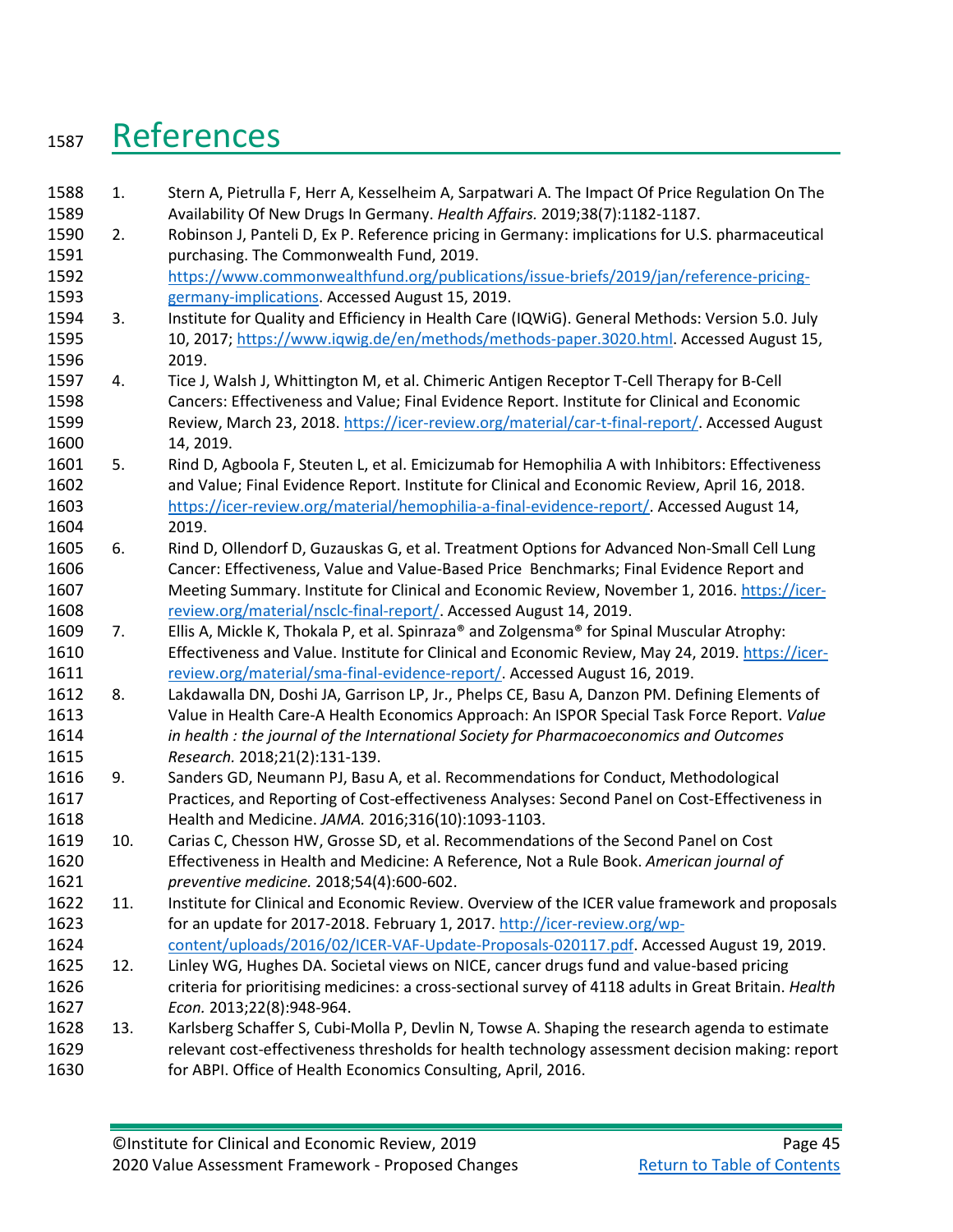<span id="page-57-16"></span><span id="page-57-15"></span><span id="page-57-14"></span><span id="page-57-13"></span><span id="page-57-12"></span><span id="page-57-11"></span><span id="page-57-10"></span><span id="page-57-9"></span><span id="page-57-8"></span><span id="page-57-7"></span><span id="page-57-6"></span><span id="page-57-5"></span><span id="page-57-4"></span><span id="page-57-3"></span><span id="page-57-2"></span><span id="page-57-1"></span><span id="page-57-0"></span>

| 1631 |     | https://www.ohe.org/publications/shaping-research-agenda-estimate-cost-effectiveness-             |
|------|-----|---------------------------------------------------------------------------------------------------|
| 1632 |     | thresholds-decision-making#. Accessed August 14, 2019.                                            |
| 1633 | 14. | Ryen L, Svensson M. The Willingness to Pay for a Quality Adjusted Life Year: A Review of the      |
| 1634 |     | Empirical Literature. Health Econ. 2015;24(10):1289-1301.                                         |
| 1635 | 15. | Hutubessy R, Chisholm D, Edejer TT-T, Who C. Generalized cost-effectiveness analysis for          |
| 1636 |     | national-level priority-setting in the health sector. Cost Effectiveness and Resource Allocation. |
| 1637 |     | 2003;1(1):8.                                                                                      |
| 1638 | 16. | World Health Organization. WHO Commission on Macroeconomics and Health & World Health             |
| 1639 |     | Organization. (2001). Macroeconomics and health : investing in health for economic                |
| 1640 |     | development : executive summary / report of the Commission on Macroeconomics and Health.          |
| 1641 |     | 2001; https://apps.who.int/iris/handle/10665/42463. Accessed August 19, 2019.                     |
| 1642 | 17. | Marseille E, Larson B, Kazi DS, Kahn JG, Rosen S. Thresholds for the cost-effectiveness of        |
| 1643 |     | interventions: alternative approaches. Bulletin of the World Health Organization.                 |
| 1644 |     | 2015;93(2):118-124.                                                                               |
| 1645 | 18. | Bertram MY, Lauer JA, De Joncheere K, et al. Cost-effectiveness thresholds: pros and cons.        |
| 1646 |     | Bulletin of the World Health Organization. 2016;94(12):925-930.                                   |
| 1647 | 19. | Robinson LA, Hammitt JK, O'Keeffe L. Valuing Mortality Risk Reductions in Global Benefit-Cost     |
| 1648 |     | Analysis. Journal of Benefit-Cost Analysis. 2019;10(S1):15-50.                                    |
| 1649 | 20. | Hirth RA, Chernew ME, Miller E, Fendrick AM, Weissert WG. Willingness to Pay for a Quality-       |
| 1650 |     | adjusted Life Year: In Search of a Standard. Medical Decision Making. 2000;20(3):332-342.         |
| 1651 | 21. | Phelps CE. A New Method to Determine the Optimal Willingness to Pay in Cost-Effectiveness         |
| 1652 |     | Analysis. Value in health : the journal of the International Society for Pharmacoeconomics and    |
| 1653 |     | Outcomes Research. 2019;22(7):785-791.                                                            |
| 1654 | 22. | Garber AM, Phelps CE. Economic foundations of cost-effectiveness analysis. Journal of health      |
| 1655 |     | economics. 1997;16(1):1-31.                                                                       |
| 1656 | 23. | Arrow K. Essays in the Theory of Risk-Bearing. 2016/08/17 ed. Amsterdam: North-Holland            |
| 1657 |     | Publishing Company; 1971.                                                                         |
| 1658 | 24. | US Bureau of Economic Analysis. Personal Income Per Capita [A792RC0A052NBEA]. Federal             |
| 1659 |     | Reserve Bank of St. Louis, 2018. https://fred.stlouisfed.org/series/A792RC0A052NBEA.              |
| 1660 | 25. | Pauly MV. The Questionable Economic Case for Value-Based Drug Pricing in Market Health            |
| 1661 |     | Systems. Value in health : the journal of the International Society for Pharmacoeconomics and     |
| 1662 |     | Outcomes Research. 2017;20(2):278-282.                                                            |
| 1663 | 26. | Woods B, Revill P, Sculpher M, Claxton K. Country-Level Cost-Effectiveness Thresholds: Initial    |
| 1664 |     | Estimates and the Need for Further Research. Value in health : the journal of the International   |
| 1665 |     | Society for Pharmacoeconomics and Outcomes Research. 2016;19(8):929-935.                          |
| 1666 | 27. | Lomas JRS, Martin S, Claxton KP. Estimating the marginal productivity of the English National     |
| 1667 |     | Health Service from 2003/04 to 2012/13. Centre for Health Economics, University of York, 2018.    |
| 1668 | 28. | Claxton K, Lomas J, Martin S. The impact of NHS expenditure on health outcomes in England:        |
| 1669 |     | Alternative approaches to identification in all-cause and disease specific models of mortality.   |
| 1670 |     | Health Econ. 2018;27(6):1017-1023.                                                                |
| 1671 | 29. | Vanness D. Deriving an opportunity cost-based threshold for CEA in the United States. Paper       |
| 1672 |     | presented at: International Health Economic Association; July, 2017; Boston, MA.                  |
| 1673 | 30. | Maryland Health Services Cost Review Commission. Maryland's Total Cost of Care Model:             |
| 1674 |     | Update for Providers. https://hscrc.state.md.us/Pages/tcocmodel.aspx. Accessed August 20,         |
| 1675 |     | 2019.                                                                                             |
| 1676 | 31. | Massachusetts Health Policy Commission. Health Care Cost Growth Benchmark. 2019;                  |
| 1677 |     | https://www.mass.gov/info-details/health-care-cost-growth-benchmark. Accessed August 19,          |
| 1678 |     | 2019.                                                                                             |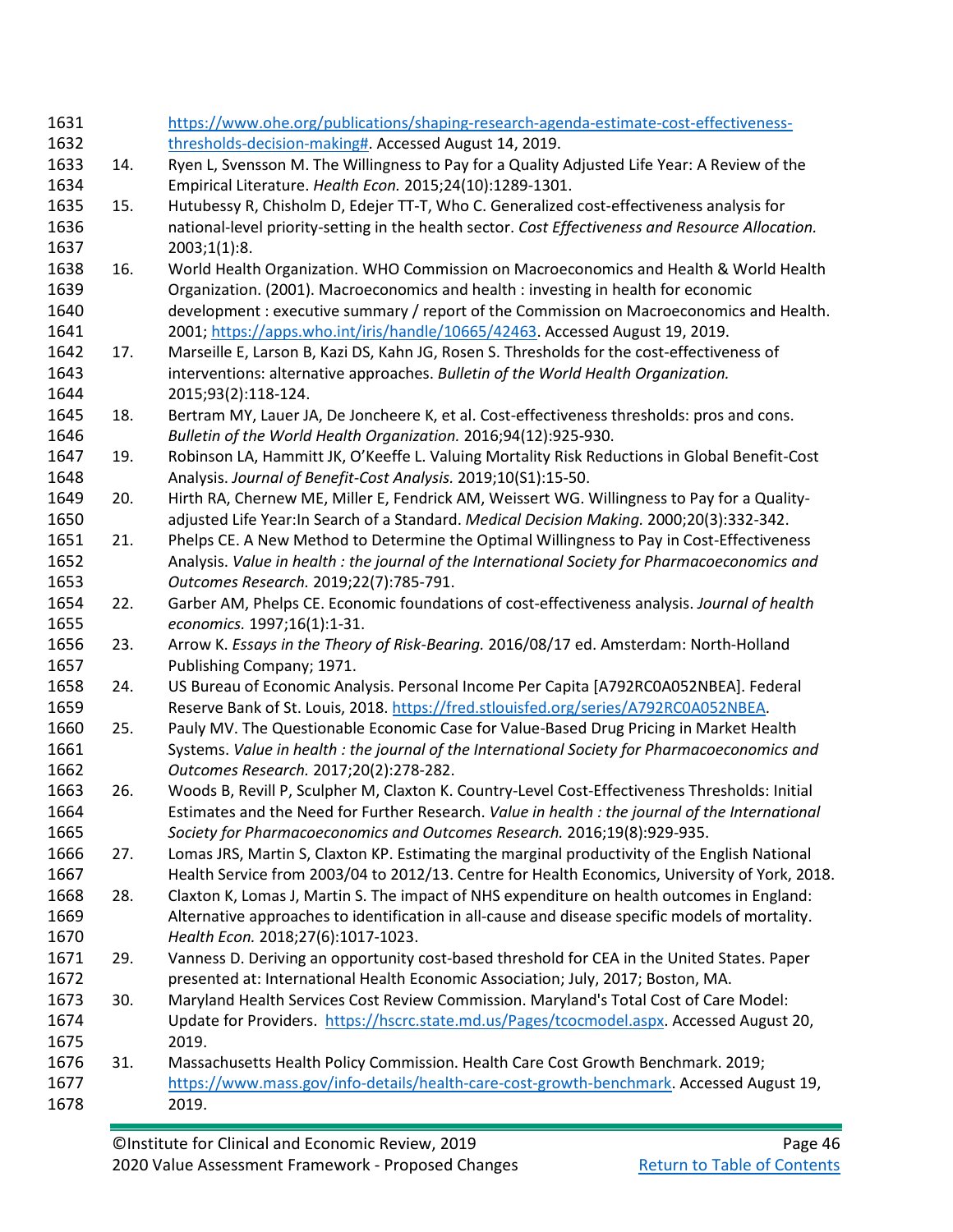<span id="page-58-19"></span><span id="page-58-18"></span><span id="page-58-17"></span><span id="page-58-16"></span><span id="page-58-15"></span><span id="page-58-14"></span><span id="page-58-13"></span><span id="page-58-12"></span><span id="page-58-11"></span><span id="page-58-10"></span><span id="page-58-9"></span><span id="page-58-8"></span><span id="page-58-7"></span><span id="page-58-6"></span><span id="page-58-5"></span><span id="page-58-4"></span><span id="page-58-3"></span><span id="page-58-2"></span><span id="page-58-1"></span><span id="page-58-0"></span>

| 1679 | 32. | National Institute for Health and Care Excellence (NICE). Developing NICE guidelines: the        |
|------|-----|--------------------------------------------------------------------------------------------------|
| 1680 |     | manual. 2014; https://www.nice.org.uk/process/pmg20/chapter/introduction-and-overview.           |
| 1681 |     | Accessed August 14, 2019.                                                                        |
| 1682 | 33. | Paulden M, O'Mahony JF, McCabe C. Discounting the Recommendations of the Second Panel on         |
| 1683 |     | Cost-Effectiveness in Health and Medicine. PharmacoEconomics. 2017;35(1):5-13.                   |
| 1684 | 34. | Severens JL, Milne RJ. Discounting health outcomes in economic evaluation: the ongoing debate.   |
| 1685 |     | Value in health : the journal of the International Society for Pharmacoeconomics and Outcomes    |
| 1686 |     | Research. 2004;7(4):397-401.                                                                     |
| 1687 | 35. | Neumann PJ, Sanders GD, Russell LB, Siegel JE, Ganiats TG. Cost-effectiveness in health and      |
| 1688 |     | medicine. New York: Oxford University Press; 2016.                                               |
| 1689 | 36. | Gold MR, Siegel JE, Russell LB, Weinstein MC. Cost-effectiveness in health and medicine. New     |
| 1690 |     | York: Oxford University Press; 1996.                                                             |
| 1691 | 37. | Davis S. NICE Decision Support Unit Methods Development. In: Assessing Technologies That Are     |
| 1692 |     | Not Cost-Effective at a Zero Price. London: National Institute for Health and Care Excellence    |
| 1693 |     | (NICE); 2014.                                                                                    |
| 1694 | 38. | Pelletier EM, Smith PJ, Dembek CJ. Payer Costs of Autologous Stem Cell Transplant: Results from  |
| 1695 |     | a U.S. Claims Data Analysis. Blood. 2008;112(11):2373-2373.                                      |
| 1696 | 39. | Grosse S. In:2018.                                                                               |
| 1697 | 40. | Basu A, Meltzer D. Implications of spillover effects within the family for medical cost-         |
| 1698 |     | effectiveness analysis. Journal of health economics. 2005;24(4):751-773.                         |
| 1699 | 41. | Pacheco Barzallo D. Spillover Effects of Long-Term Disabilities on Close Family Members. Applied |
| 1700 |     | health economics and health policy. 2018;16(3):347-355.                                          |
| 1701 | 42. | Lu Y, Penrod JR, Sood N, Woodby S, Philipson T. Dynamic cost-effectiveness of oncology drugs.    |
| 1702 |     | The American journal of managed care. 2012;18(11 Suppl):S249-256.                                |
| 1703 | 43. | Hoyle M. Future drug prices and cost-effectiveness analyses. PharmacoEconomics.                  |
| 1704 |     | 2008;26(7):589-602.                                                                              |
| 1705 | 44. | Clark S, Weale A. Social values in health priority setting: a conceptual framework. Journal of   |
| 1706 |     | health organization and management. 2012;26(3):293-316.                                          |
| 1707 | 45. | National Institute for Health and Care Excellence (NICE). Consultation Paper: Value Based        |
| 1708 |     | Assessment of Health Technologies. https://www.nice.org.uk/Media/Default/About/what-we-          |
| 1709 |     | do/NICE-guidance/NICE-technology-appraisals/VBA-TA-Methods-Guide-for-Consultation.pdf.           |
| 1710 |     | Accessed August 19, 2019.                                                                        |
| 1711 | 46. | Reckers-Droog VT, van Exel NJA, Brouwer WBF. Looking back and moving forward: On the             |
| 1712 |     | application of proportional shortfall in healthcare priority setting in the Netherlands. Health  |
| 1713 |     | policy (Amsterdam, Netherlands). 2018;122(6):621-629.                                            |
| 1714 | 47. | Versteegh MM, Ramos IC, Buyukkaramikli NC, Ansaripour A, Reckers-Droog VT, Brouwer WBF.          |
| 1715 |     | Severity-Adjusted Probability of Being Cost Effective. PharmacoEconomics. 2019.                  |
| 1716 | 48. | Ottersen T, Forde R, Kakad M, et al. A new proposal for priority setting in Norway: Open and     |
| 1717 |     | fair. Health policy (Amsterdam, Netherlands). 2016;120(3):246-251.                               |
| 1718 | 49. | van de Wetering EJ, Stolk EA, van Exel NJ, Brouwer WB. Balancing equity and efficiency in the    |
| 1719 |     | Dutch basic benefits package using the principle of proportional shortfall. The European journal |
| 1720 |     | of health economics : HEPAC : health economics in prevention and care. 2013;14(1):107-115.       |
| 1721 | 50. | Stolk EA, van Donselaar G, Brouwer WB, Busschbach JJ. Reconciliation of economic concerns and    |
| 1722 |     | health policy: illustration of an equity adjustment procedure using proportional shortfall.      |
| 1723 |     | PharmacoEconomics. 2004;22(17):1097-1107.                                                        |
| 1724 | 51. | Claxton K, Sculpher M, Palmer S, Culyer AJ. Causes for concern: is NICE failing to uphold its    |
| 1725 |     | responsibilities to all NHS patients? Health Econ. 2015;24(1):1-7.                               |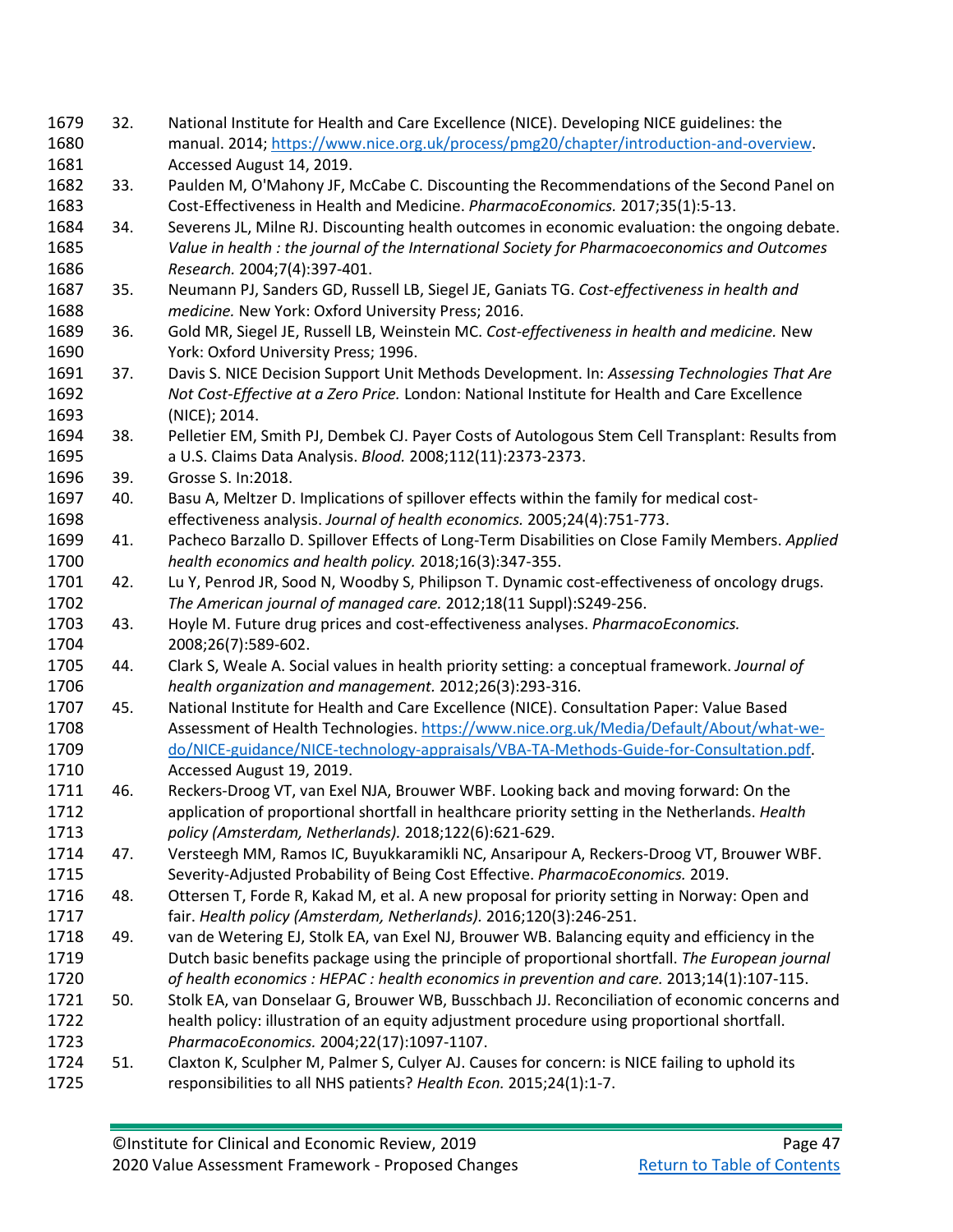- <span id="page-59-0"></span> 52. Jit M. MCDA from a health economics perspective: opportunities and pitfalls of extending economic evaluation to incorporate broader outcomes. *Cost Eff Resour Alloc.* 2018;16(Suppl 1):45-45.
- <span id="page-59-1"></span>53. Phelps CE, Lakdawalla DN, Basu A, Drummond MF, Towse A, Danzon PM. Approaches to
- Aggregation and Decision Making-A Health Economics Approach: An ISPOR Special Task Force
- Report [5]. *Value in health : the journal of the International Society for Pharmacoeconomics and Outcomes Research.* 2018;21(2):146-154.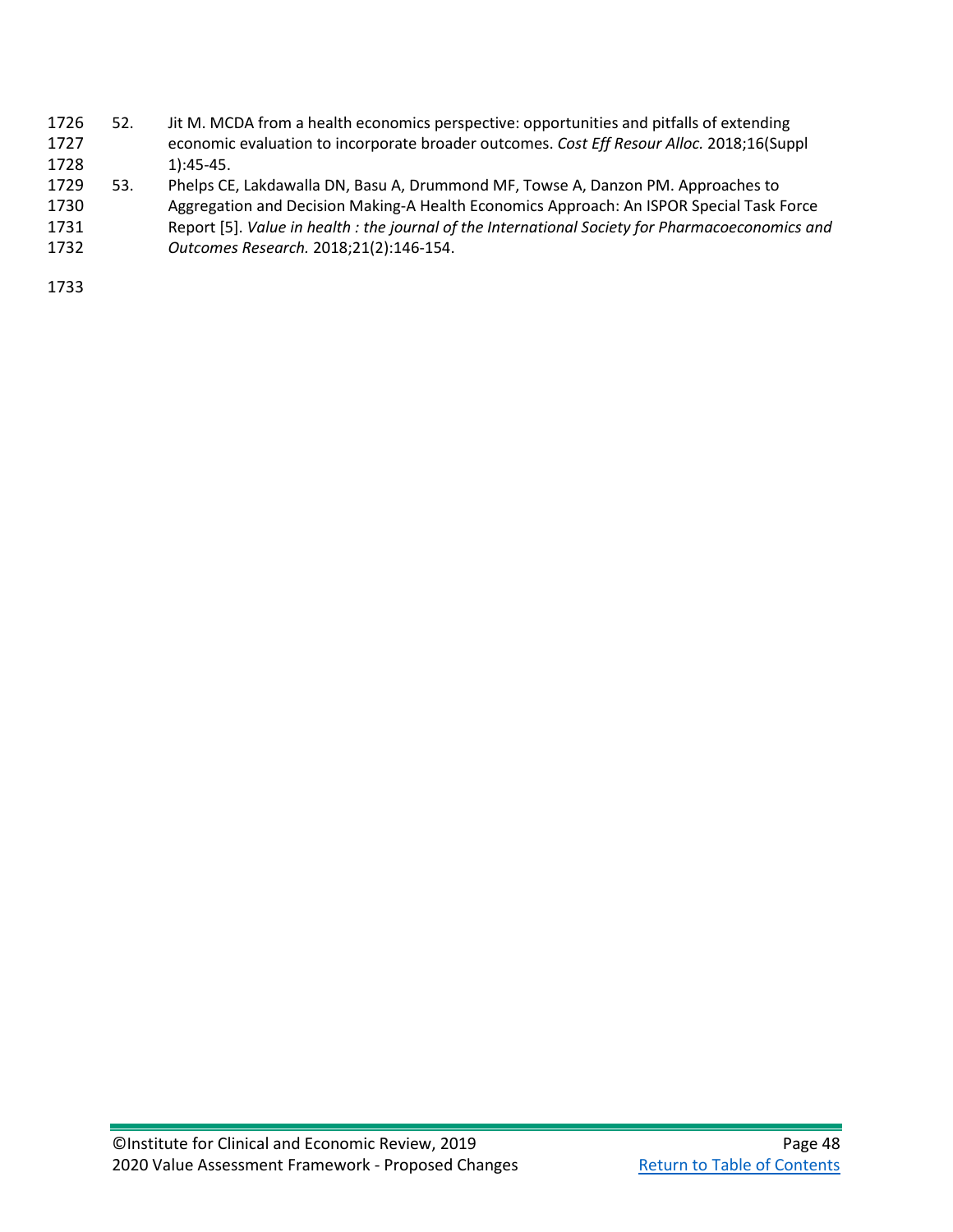# <span id="page-60-0"></span>Appendix

| <b>ICER Process</b> | <b>Week</b>                                                         | <b>Milestones</b>                       | <b>Comments</b>                                                                                                                             |
|---------------------|---------------------------------------------------------------------|-----------------------------------------|---------------------------------------------------------------------------------------------------------------------------------------------|
| <b>Topic</b>        | $\bf{0}$                                                            | <b>Topic Announcement</b>               | ICER begins scoping calls with clinical experts and patient groups.                                                                         |
| Announced           |                                                                     | <b>Open Input Period Begins</b>         | Stakeholders may submit information through the open input period.                                                                          |
|                     | $\mathbf{1}$                                                        |                                         |                                                                                                                                             |
| <b>Draft Scope</b>  | $\overline{2}$                                                      |                                         |                                                                                                                                             |
|                     | 3                                                                   | <b>Open Input Period Ends</b>           | Manufacturers and other stakeholders have 15 business days to                                                                               |
|                     |                                                                     | <b>Draft Scoping Document Posted</b>    | comment on the draft scope.                                                                                                                 |
|                     | 4                                                                   |                                         | ICER holds calls with manufacturers to discuss the draft scoping                                                                            |
|                     | 5                                                                   | <b>Public Comment Period</b>            | document                                                                                                                                    |
| <b>Final Scope</b>  | 6                                                                   |                                         |                                                                                                                                             |
|                     | $\overline{7}$                                                      | <b>Final Scoping Document Posted</b>    | ICER sends formal requests for data to each manufacturer. Supplemental                                                                      |
|                     |                                                                     | <b>ICER Sends Request for Data</b>      | data requests may be sent on an ad hoc basis.                                                                                               |
|                     | 8                                                                   |                                         |                                                                                                                                             |
|                     | $\overline{9}$                                                      |                                         |                                                                                                                                             |
|                     | 10                                                                  |                                         |                                                                                                                                             |
|                     | 11                                                                  | <b>Mfr. Evidence Submissions Due</b>    |                                                                                                                                             |
|                     | 12                                                                  | <b>Research Protocol Posting</b>        | Posting of evidence review protocol                                                                                                         |
|                     | 13                                                                  |                                         |                                                                                                                                             |
| <b>Draft</b>        | 14                                                                  |                                         |                                                                                                                                             |
| Evidence            | 15                                                                  | <b>Preliminary Model Presentation</b>   | Individual discussion calls with manufacturers 2-3 days after the<br>preliminary model presentation. After reviewing ICER's preliminary     |
| Report              |                                                                     | <b>Posting of Model Analysis Plan</b>   | model presentation, manufacturers may send supplemental data.                                                                               |
|                     | 16                                                                  |                                         |                                                                                                                                             |
|                     | 17                                                                  | <b>Supplemental Data Submission Due</b> | Supplemental data sent in response to ICER's preliminary model                                                                              |
|                     |                                                                     |                                         | presentation are due 11 business days after call.                                                                                           |
|                     | 18                                                                  |                                         |                                                                                                                                             |
|                     | 19                                                                  |                                         |                                                                                                                                             |
|                     | 20                                                                  |                                         |                                                                                                                                             |
|                     | 21                                                                  | <b>Draft Evidence Report Posted</b>     |                                                                                                                                             |
|                     | 22                                                                  |                                         |                                                                                                                                             |
|                     | 23                                                                  | <b>Public Comment Period</b>            | Mfrs. and other stakeholders have 20 business days to comment on the<br>Draft Evidence Report. When possible, economic models are available |
| Evidence            | 24                                                                  |                                         | for review by manufacturers.                                                                                                                |
| Report              | 25                                                                  |                                         |                                                                                                                                             |
|                     | 26                                                                  |                                         |                                                                                                                                             |
|                     | 27                                                                  |                                         |                                                                                                                                             |
|                     | 28                                                                  | <b>Evidence Report Posted</b>           | The relevant program voting panel reads this version of the report.                                                                         |
| <b>Public</b>       | 29                                                                  |                                         |                                                                                                                                             |
| <b>Meeting</b>      | 30                                                                  | <b>Public Meeting</b>                   |                                                                                                                                             |
|                     |                                                                     |                                         |                                                                                                                                             |
|                     | 31                                                                  |                                         |                                                                                                                                             |
| <b>Final Report</b> | 32                                                                  |                                         |                                                                                                                                             |
|                     | 33                                                                  | <b>Final Evidence Report Posted</b>     |                                                                                                                                             |
| Legend:             | <b>Input Opportunity</b><br><b>Document Release</b><br>Data Request |                                         |                                                                                                                                             |

## **Appendix Figure 1a. Standard Review Timeline**